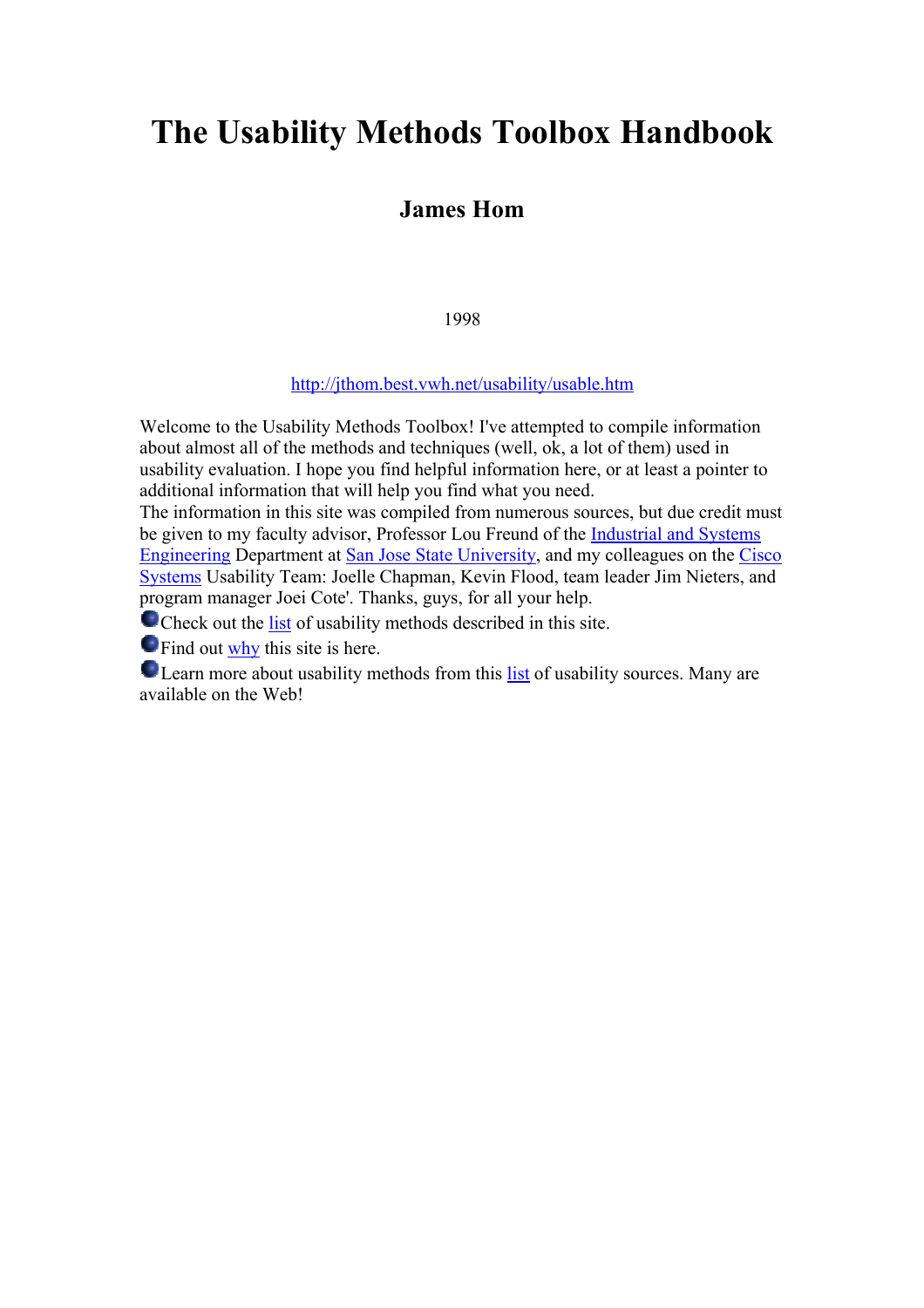# **Table of Content**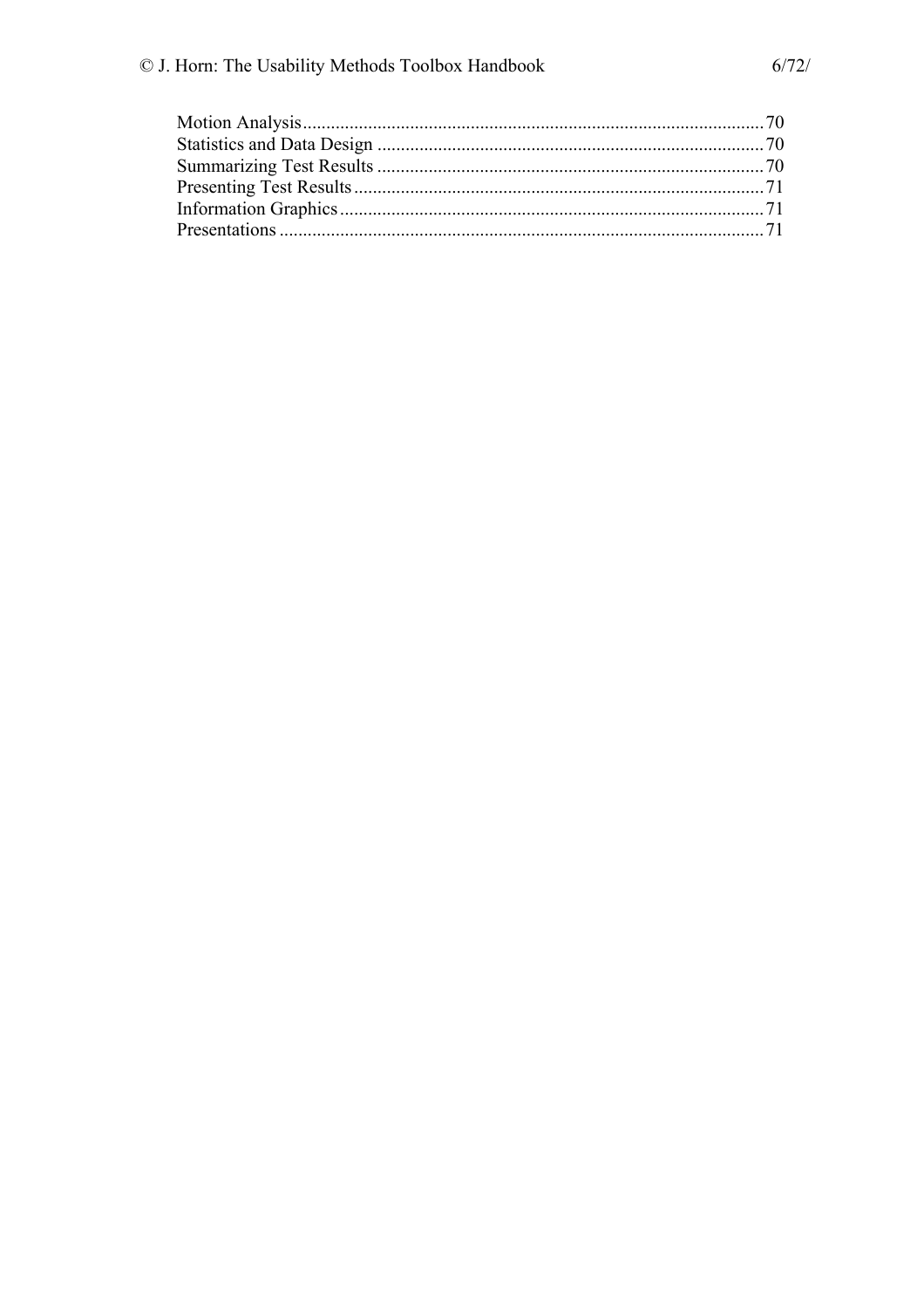# <span id="page-6-0"></span>Contextual Inquiry

## What is it?

Contextual inquiry is basically a structured field interviewing method, based on a few core principles that differentiate this method from plain, journalistic interviewing. Contextual inquiry is more a discovery process than an evaluative process; more like learning than testing.

Contextual inquiry is based on three core principles: that understanding the *context* in which a product is used (the work being performed) is essential for elegant design, that the user is a *partner* in the design process, and that the usability design process, including assessment methods like contextual inquiry and usability testing, must have a *focus*.

For example, suppose you need to assess the usability of a wrench for automotive repair. Using contextual inquiry, you'd visit mechanics at auto repair shops and see how they work. You'd take in not only physical arrangements such as the location of the tool chests, or cramped conditions inside engine compartments, but also environmental concerns, such as the level of cleanliness of their hands, or the noise level in the shop, or the tight schedules imposed by their bosses. All of these would help define a context for their work--and thus a context for the usage of your product, the wrench.

You'd also listen to their gripes about your product; how it slips out of their hands if they've been working on greasy stuff, how it gnaws the corners off stubborn bolts. You'd ask them what would make their jobs easier; what design changes would help them. They're a partner in the design process.

Of course, you'd conduct all this research centering on the one thing you're analyzing: the wrench. This focus is important--it sets the goals for the visit ("We need to know how they store their wrenches"). Once you're done with your site visit, you can assess from your notes whether you found out what you needed to know.

## How do I do it?

Contextual inquiry follows many of the same process steps as field observations or interviews. Different considerations are kept in mind, however, with some portions of the process.

For example, interviewing during a contextual inquiry study usually does not include set, broadly worded questions. Instead, the partnership between the interviewer and interviewee is used to create a dialogue, one where the interviewer can not only determine the user's opinions and experiences, but also his or her motivations and context.

A lot of times, just having the interviewer around is going to make the interviewee a bit edgy. As the interviewer, you really need to be part of the user's world to be effective--sometimes, it takes a while before they're used to you hanging around. At that point, the job becomes much easier, since the users you interview will be more at ease with telling you what they *really* think about your product.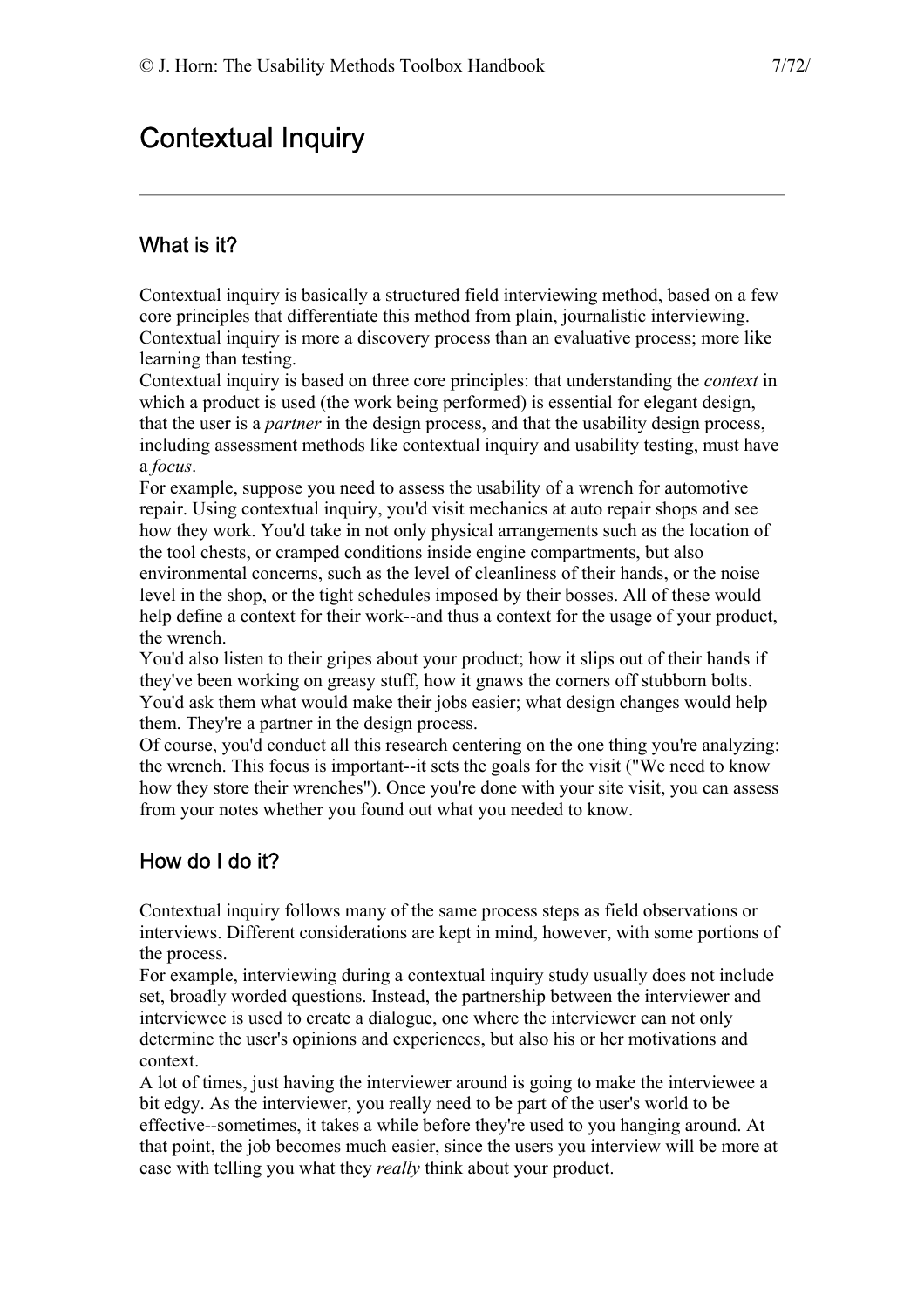<span id="page-7-0"></span>This usually means that this is a long-term study; you set up a relationship with the organization you're studying and agree on when you're going to visit, how often you'll be on site, and how long you'll be there each time. It's a lot like ethnographic studies where the ethnographer goes off to live in a particular culture for a year or two. Figuring out who to interview is very important. Many times, the end user you're keeping in mind isn't the person that's going to be affected the most by your design or redesign. For example, when many corporate applications change or are upgraded, the person that is affected the most is the management information systems (MIS) person who has to go around and install the application on every computer in the building. Hanging around that person for a day will certainly give you an appreciation for ensuring that the installation process and interface is well designed. Once you're done with the visit, assess whether you met your goals for the visit. Analyze your notes to determine questions for your next visit.

## When should I use this technique?

Contextual inquiry is one of the best methods to use when you really need to understand the users' work context. Many times, the environment in which people work really influences how people use a product. It sounds like a cliche', but there really are people who print out their email and mark it up with comments before replying.

Also, this technique is great for finding out about work practices in domains that you know nothing about--whether it's lawyers looking up cases in a digital library, or roughnecks on an oil rig, or soldiers cooped up in a tank.

This technique is best used in the early stages of development, since a lot of the information you'll get is subjective--how people feel about their jobs, how work or information flows through the organization, etc.

### Who can tell me more?

Click on any of the following links for more information:

Beyer, Hugh, ["Getting Started with Contextual Techniques](http://www.incent.com/connection.indx/techniques.html)".

- Beyer, Hugh, and Holtzblatt, Karen, "[Apprenticing with the Customer: A](http://www.incent.com/papers.indx/requirements.html)  [Collaborative Approach to Requirements Definition,](http://www.incent.com/papers.indx/requirements.html)" Communications of the ACM, May 1995.
- Beyer, Hugh, and Holtzblatt, Karen, [Contextual Design : A Customer-Centered](http://www.amazon.com/exec/obidos/ASIN/1558604111/theusabilitymeth)  [Approach to Systems Designs](http://www.amazon.com/exec/obidos/ASIN/1558604111/theusabilitymeth), 1997, Morgan Kaufman Publishers, ISBN: 1558604111
- Holtzblatt, Karen, and Beyer, Hugh, "[Making Customer-Centered Design Work for](http://www.incent.com/papers.indx/Customer_Des_Teams.html)  [Teams,](http://www.incent.com/papers.indx/Customer_Des_Teams.html)" Communications of the ACM, October 1993.
- Holtzblatt, K., and Jones, S. "Contextual Inquiry: A Participatory Technique for System Design.'' in Schuler, D., and Namioka, A. (eds.) **[Participatory](http://www.amazon.com/exec/obidos/ASIN/0805809511/theusabilitymeth)  [Design: Principles and Practice](http://www.amazon.com/exec/obidos/ASIN/0805809511/theusabilitymeth)**. Lawrence Earlbaum, Hillsdale, NJ. 1993: 180-193.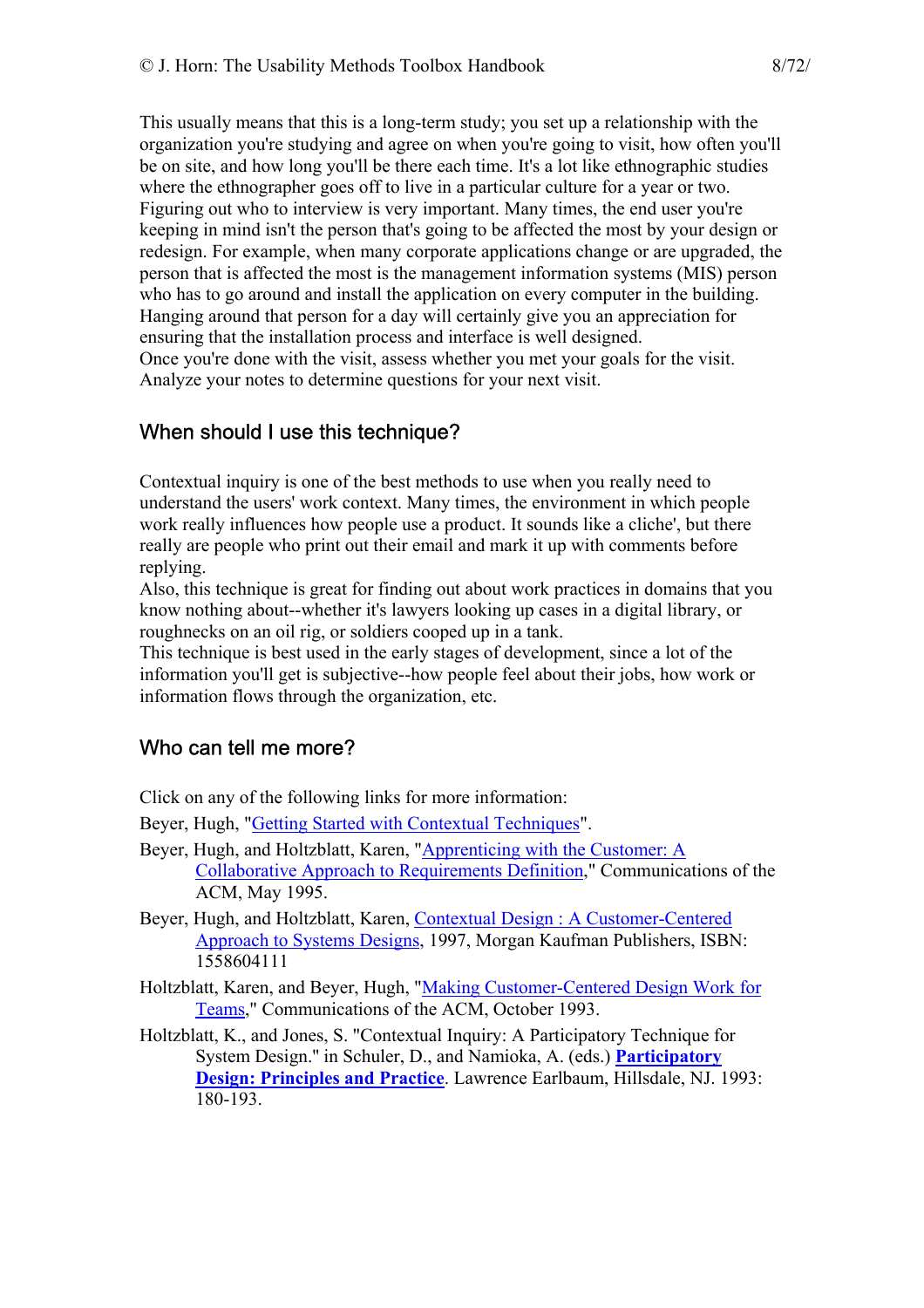# <span id="page-8-0"></span>Ethnographic Study / Field Observation

## What is it?

Observing users in the field is often the best way to determine their usability requirements. Traditional usability testing, while providing a laboratory environment that makes data collection and recording easy, also removes the user and the product from the context of the workplace. Sometimes, it's best to see exactly how things are done in the real world.

# How do I do it?

You begin by arranging for a field visit with users. Choose a variety of users of your product, from different workplaces, industries, and backgrounds. You may have to arrange with your sales staff for contacts within your customer's organizations. Use your time onsite wisely. You'll have just a few hours at the field site, so try to collect as much data as possible while you're there. You can analyze it later when you get back to the office.

Part of field observation is inquiry; that is, interviewing users about their jobs and the ways they use your product. Part is observation; watching people use your product in the way they normally would in the course of day-to-day life.

One way to ensure adequate data collection is to identify as many artifacts and outcroppings as possible:

- *Artifacts* are physical objects in use at a site (notebooks, forms, reports, spaces, walls)
- *Outcroppings* are noticable physical traits that mark or characterize the site (size of cubicles, size of whiteboards and what's written on them, uniforms written by certain castes of personnel). For example, in one hospital study, people who got to wear scrubs around the hospital had more status and influence than those who couldn't, either by management decree or by peer pressure.

Both of these terms come from anthropology--some mention the term *ethnographic observation*, which I take means "watching people."

Post-It notes can be both artifact and outcropping.

The layout of cubicles, and location of personnel (who sits next to the boss, who sits near the loading dock, etc) can be informative as well.

Someone you consult for advice or information is neither artifact nor outcropping, but can be characterized as part of a *relationship*.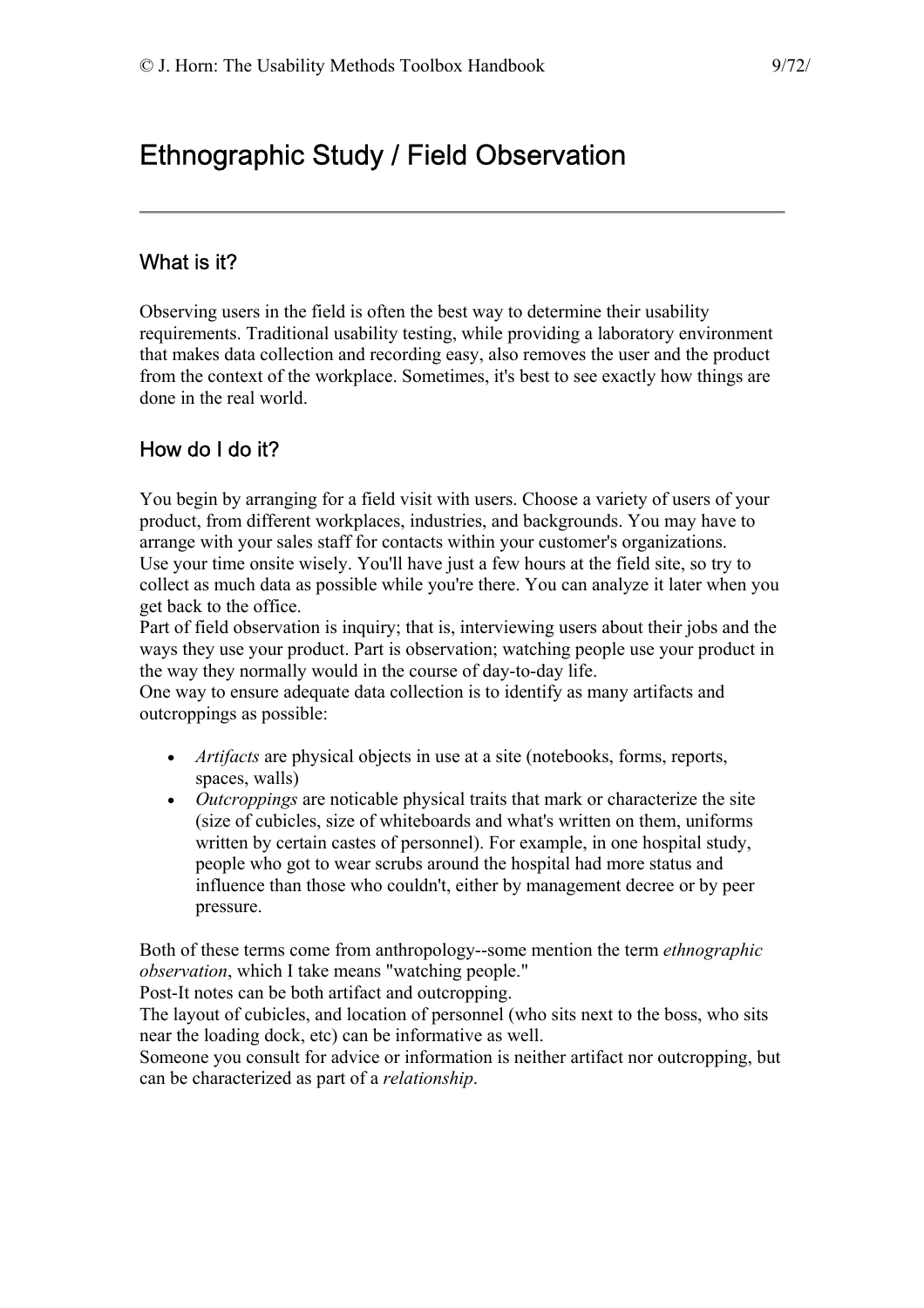#### How to Collect Artifacts and Data about Outcroppings

"Collecting artifacts and outcroppings" sounds like you're going on an archeological dig; in actuality, it's quite similar. In the same way an archeologist looks at the pottery of an ancient civilization to determine their nutritional intake, you can find objects during your field observation that will help identify how your users use your product. Perform the following steps:

- Identify the artifacts and outcroppings during interviewing/observation
- Collect and mark them onsite
- Take photos, get files on disk, ask for maps or layouts of physical objects
- You can do remote observation by sending a disposable camera out to a site, and have the people there take pictures of their environment. Once you get the pictures, discuss them over the phone with the people at the remote site.

#### Representing the Data

When using such data to form decisions or sway opinions about design alternatives, try some of the following representations:

- Show the artifact itself
- Show a photo of the artifact or outcropping
- Show a diagram of the artifact or outcropping
- Show a drawing of the object with the parts labled
- Show a drawing of the object before and after use
- Show repeated instances of the artifact or outcropping

#### Group Relationships

Group relationships can help identify process and information flows. They include organization, hierarchy, informal and formal links/interactions among groups, reporting relationships, etc.

### Communication Patterns

Communication patterns show who talks to whom, and how often. For communication-intensive products, such as telephony, email, or advertising, this information is vital.

#### Inquiry

When asking people how they do things, or how they're supposed to do things, ask them, "Does that work?" "Do others do things differently?" "Why?"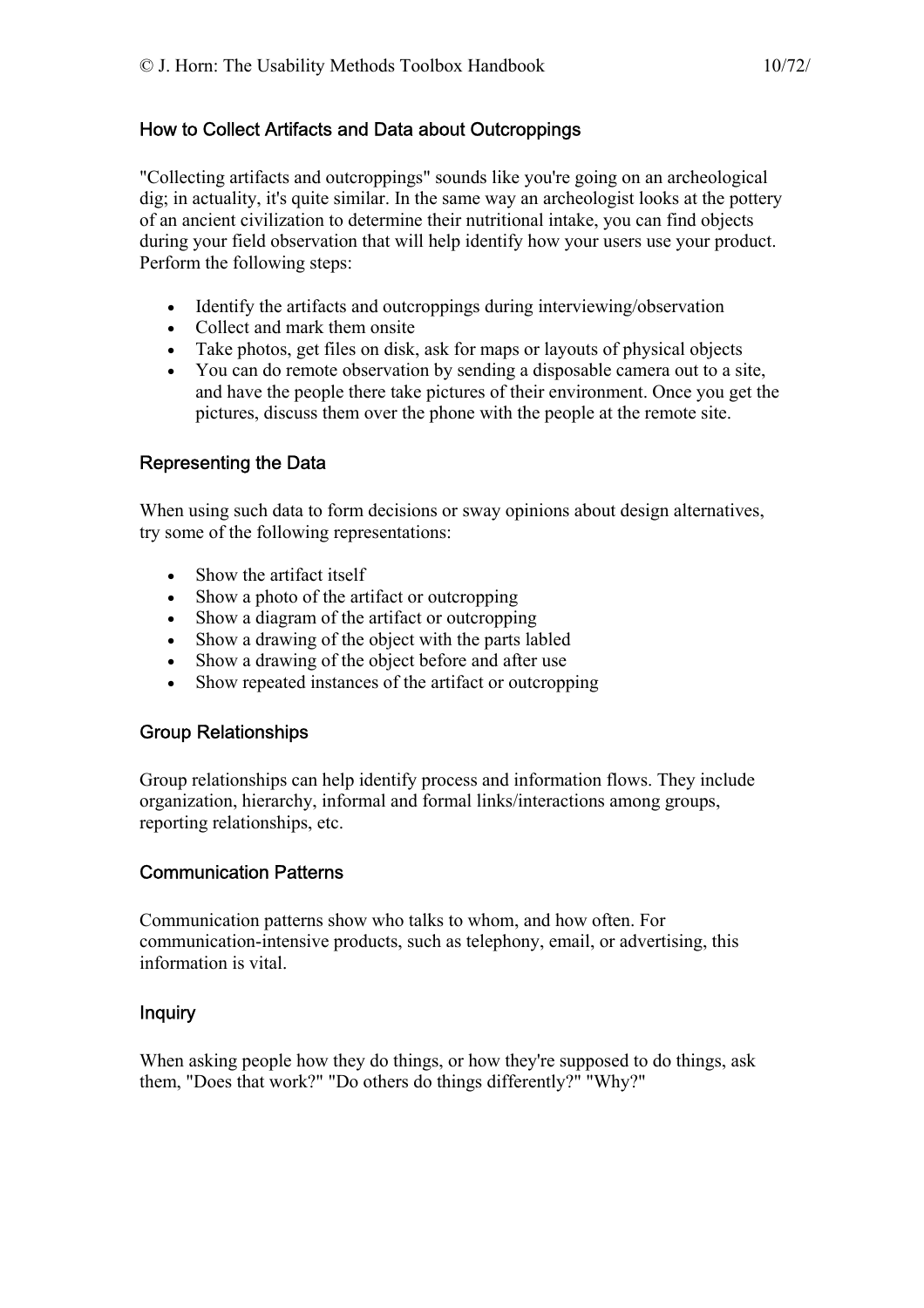#### <span id="page-10-0"></span>When should I use this technique?

This technique is best used in the early stages of development, when you need to know more about the issues surrounding the use of a product rather than actual metrics. In the really early stages of development, when you just have an idea that you might need a product to satisfy this particular need, field observations help gather user requirements and issues for incorporation into preliminary designs.

#### Who can tell me more?

Click on any of the following links for more information:

- Portions of this topic are from notes taken at Judy Ramey/Denise Carlevato/Erin Leanne Schulz's presentation at the 1996 STC Annual Conference.
- Kane, Kate, "[Anthropologists Go Native In The Corporate Village,](http://www.fastcompany.com/online/05/anthro.html)"

October/November 1996, [Fast Company](http://www.fastcompany.com/) magazine.

Nouveau-biz zine article on ethnographers finding work in corporations.

Macht, Joshua, ["The New Market Research](http://www.inc.com/incmagazine/archives/07980861.html)," July 1998, [Inc. magazine](http://www.inc.com/).

Biz-zine article on using low-tech field studies instead of expensive focus groups for market and user research.

Tamakoshi, Laura, 1996, [Field Methods,](http://www.truman.edu/academics/ss/faculty/tamakoshil/methods.html) and [Field Notes.](http://www.truman.edu/academics/ss/faculty/tamakoshil/notes.html)

- Online Web pages at http://www.truman.edu/academics/ss/faculty/tamakoshil/. Describes Tamakoshi's methods used during her anthropological research in Papua New Guinea. Geared toward anthropology folks, but still useful.
- Wixon, D. , and Ramey, Judith (Eds.), 1996, [Field Methods Casebook for Software](http://www.amazon.com/exec/obidos/ASIN/0471149675/theusabilitymeth)  [Design,](http://www.amazon.com/exec/obidos/ASIN/0471149675/theusabilitymeth) John Wiley & Sons, Inc., New York, NY. ISBN: 0-471-14967-5
- Nice overview of ethnographic techniques used in software design--the only book on these techniques as used for software design that I've seen so far. Similar to the [Wiklund book](http://jthom.best.vwh.net/usability/) in that it discusses individual practitioners' experiences.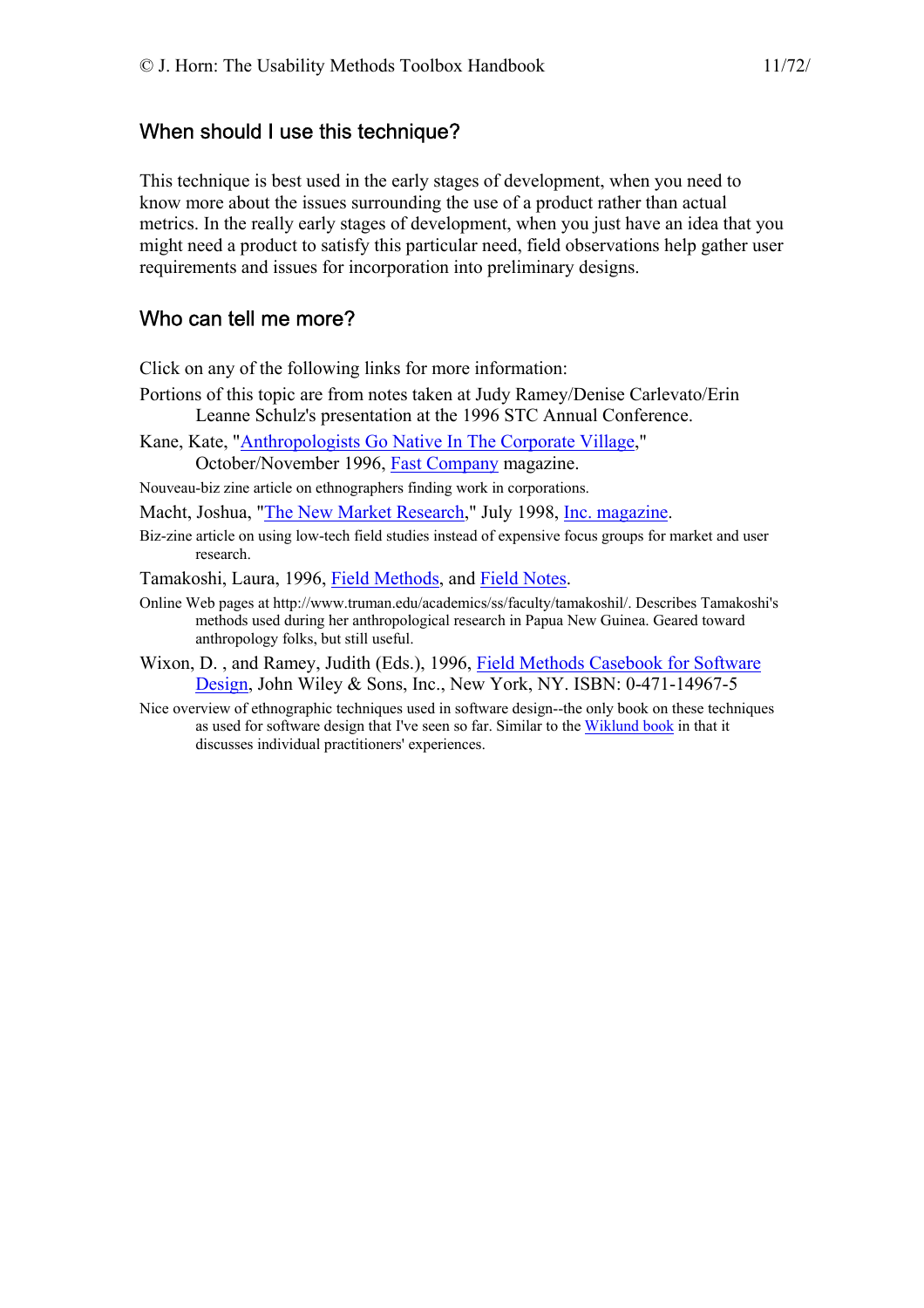# <span id="page-11-0"></span>Interviews and Focus Groups

## What is it?

Interviews and focus groups let you query users about their experiences and preferences with your product. Both are formal, structured events where you directly interact with users, asking them to voice their opinions and experiences regarding your product.

# How do I do it?

You begin by formulating questions about your product based on the type of information you want to know. The sources listed at the end of this page provide more information on designing effective questions. Then, simply ask your users to answer these questions.

In interviews and focus groups, as opposed to surveys and questionaires, you're present to interact and facilitate discussion about the issues raised by your questions. With multiple users present, as with focus groups, the interaction among the users may raise additional issues, or identify common problems that many people experience.

## When should I use this technique?

This technique can be used at any stage of development, depending on the questions that are asked. Often, interviews or focus groups are used after products are shipped to assess customer satisfaction with the product. More likely, though, interviews and focus groups are held at very early stages of development, when the product requirments are still not firm. Focus groups are then held to extract user requirements prior to initial design.

## Who can tell me more?

Click on any of the following links for more information:

- Greenbaum, Thomas L.,"[Focus Groups: A Help or a Waste of Time?](http://www.groupsplus.com/pmt0797.htm)" from Tom's articles page at <http://www.groupsplus.com/>. Lots of other good focus group articles on that site.
- Greenbaum also has a couple of articles on video focus groups: "[Focus Group By](http://www.groupsplus.com/pmt0797.htm)  [Video - Next Trend Of The 90's](http://www.groupsplus.com/pmt0797.htm)" and ["Is Your Moderator Ready for](http://www.groupsplus.com/modready.htm)  [Videoconferencing?](http://www.groupsplus.com/modready.htm)" on his site.
- Greenbaum, Thomas L., [The Handbook for Focus Group Research,](http://www.amazon.com/exec/obidos/ASIN/0761912533/theusabilitymeth/) 1997, Sage Pubns; ISBN: 0761912533
- Nielsen, Jakob, ["The Use and Misuse of Focus Groups"](http://www.useit.com/papers/focusgroups.html)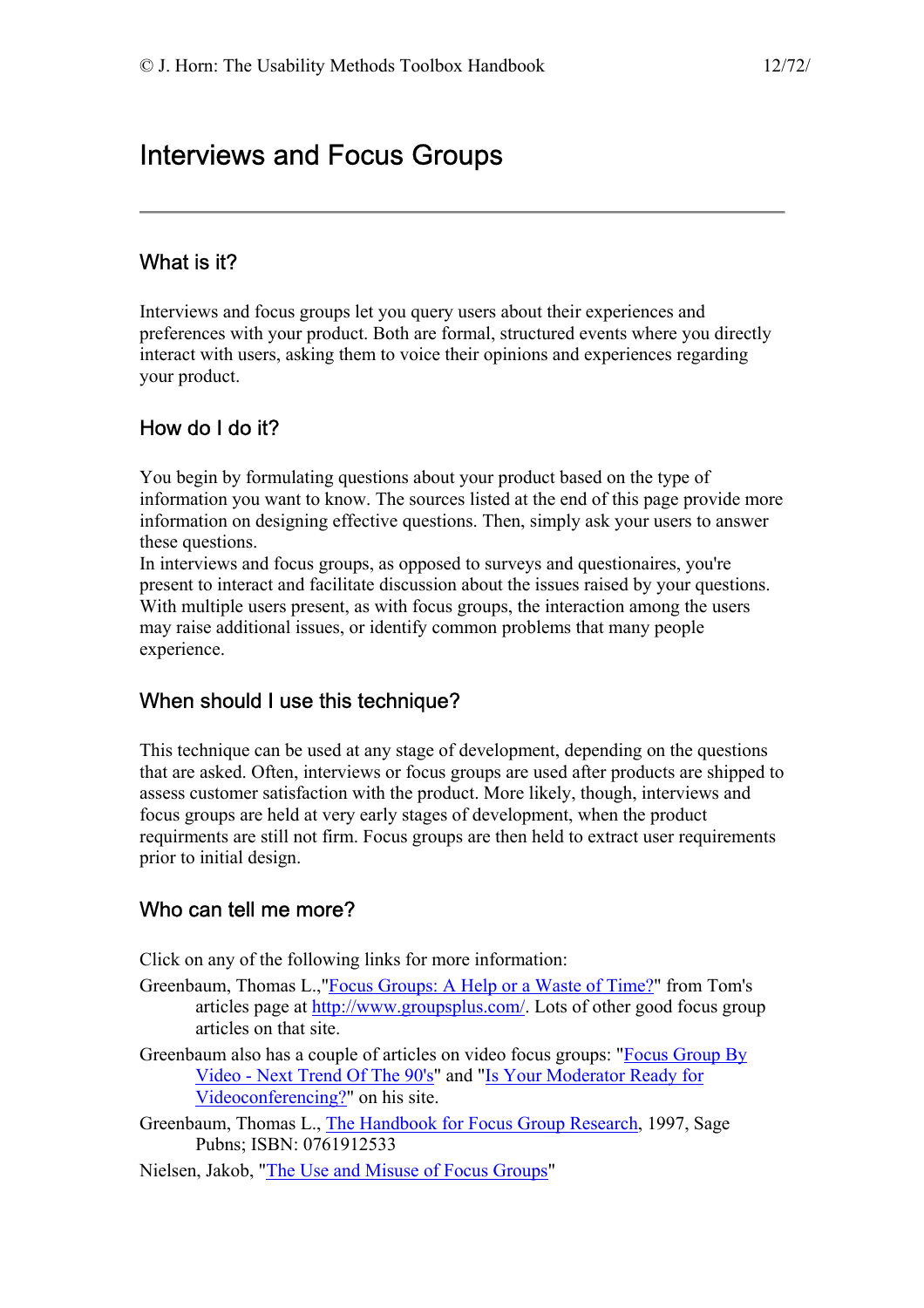Templeton, Jane F., [The Focus Group : A Strategic Guide to Organizing, Conducting](http://www.amazon.com/exec/obidos/ASIN/1557385300/theusabilitymeth/)  [and Analyzing the Focus Group Interview](http://www.amazon.com/exec/obidos/ASIN/1557385300/theusabilitymeth/), 1994, Probus Pub Co; ISBN: 1557385300

[Maya Design](http://www.maya-group.com/) and [W3Focus](http://www.w3focus.com/) do online focus groups: FAQ [Maya Design](http://www.maya-group.com/) also does [telephone focus groups.](http://www.maya-group.com/tele.html)

Silverman, George, ["How to Get Beneath the Surface in Focus Groups](http://www.mnav.com/bensurf.htm)" from George's articles page at http://www.mnav.com/index.html. Lots of great focus group articles here, too.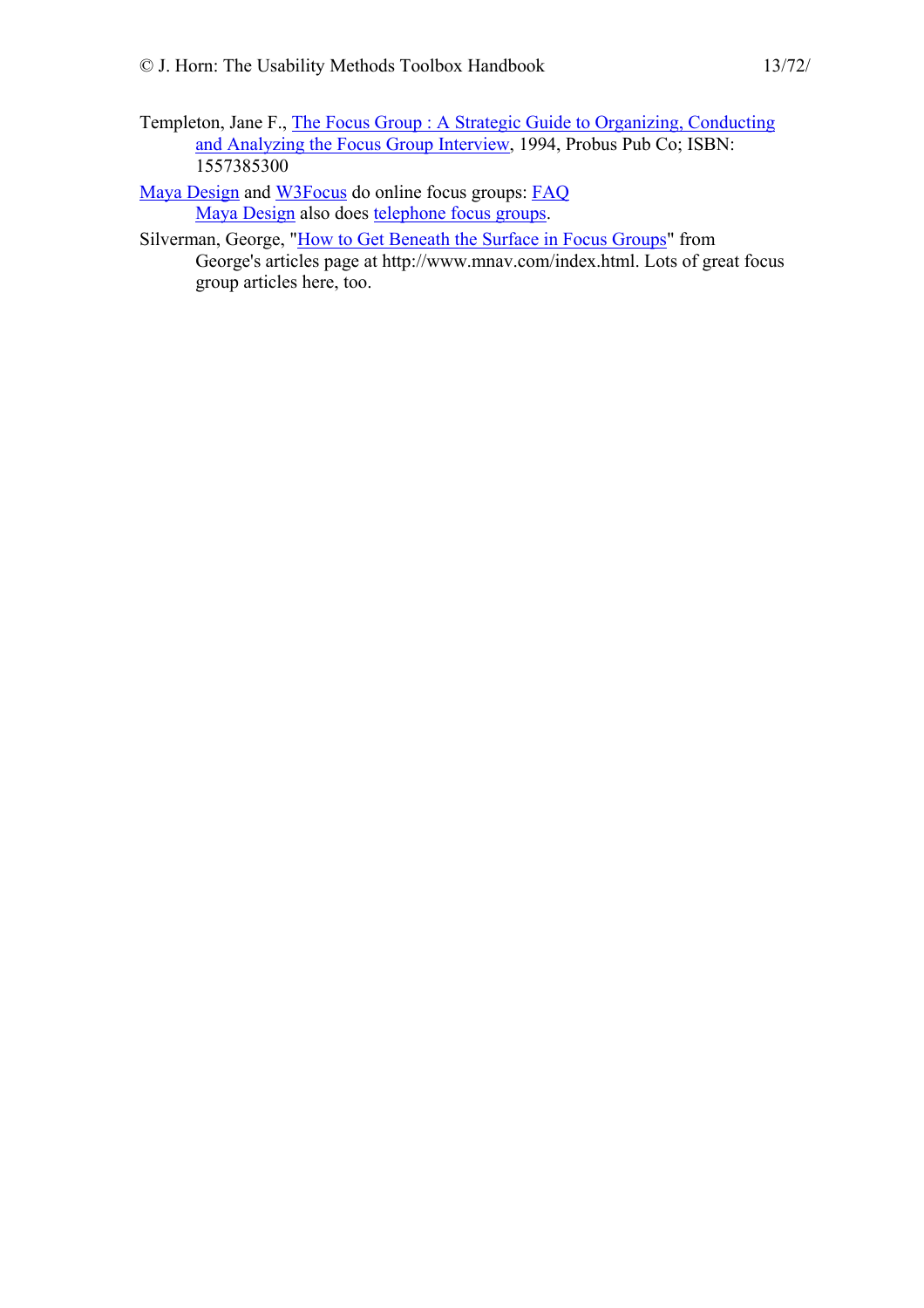# <span id="page-13-0"></span>Surveys

## What is it?

Surveys are ad hoc interviews with users, where a set list of questions is asked and the users' responses recorded. Surveys differ from questionaires in that they are interactive interviews, although not structured like contextual inquiries nor formally scheduled and organized like focus groups.

# How do I do it?

You begin by formulating questions about your product based on the type of information you want to know. The sources listed at the end of this page provide more information on designing effective questions. Then, simply ask your users to answer these questions.

## When should I use this technique?

This technique can be used at any stage of development, depending on the questions that are asked in the survey. Often, surveys are used after products are shipped to assess customer satisfaction with the product. Such surveys often identify usability issues that should have been caught in-house before the product was released to the market.

## Who can tell me more?

Click on any of the following links for more information:

- Alreck, Pamela L., and Settle, Robert B., [The Survey Research Handbook](http://www.amazon.com/exec/obidos/ASIN/0786303581/theusabilitymeth), 1994, Irwin Professional Publishing, Chicago, IL, ISBN: 0-256-10321-6 (ISBN is for cheaper paperbound 1995 version)
- Salant, Priscilla, and Dillman, Don A., [How to Conduct Your Own Survey](http://www.amazon.com/exec/obidos/ASIN/0471012734/theusabilitymeth), 1994, John Wiley & Sons, New York, NY, ISBN: 0471012734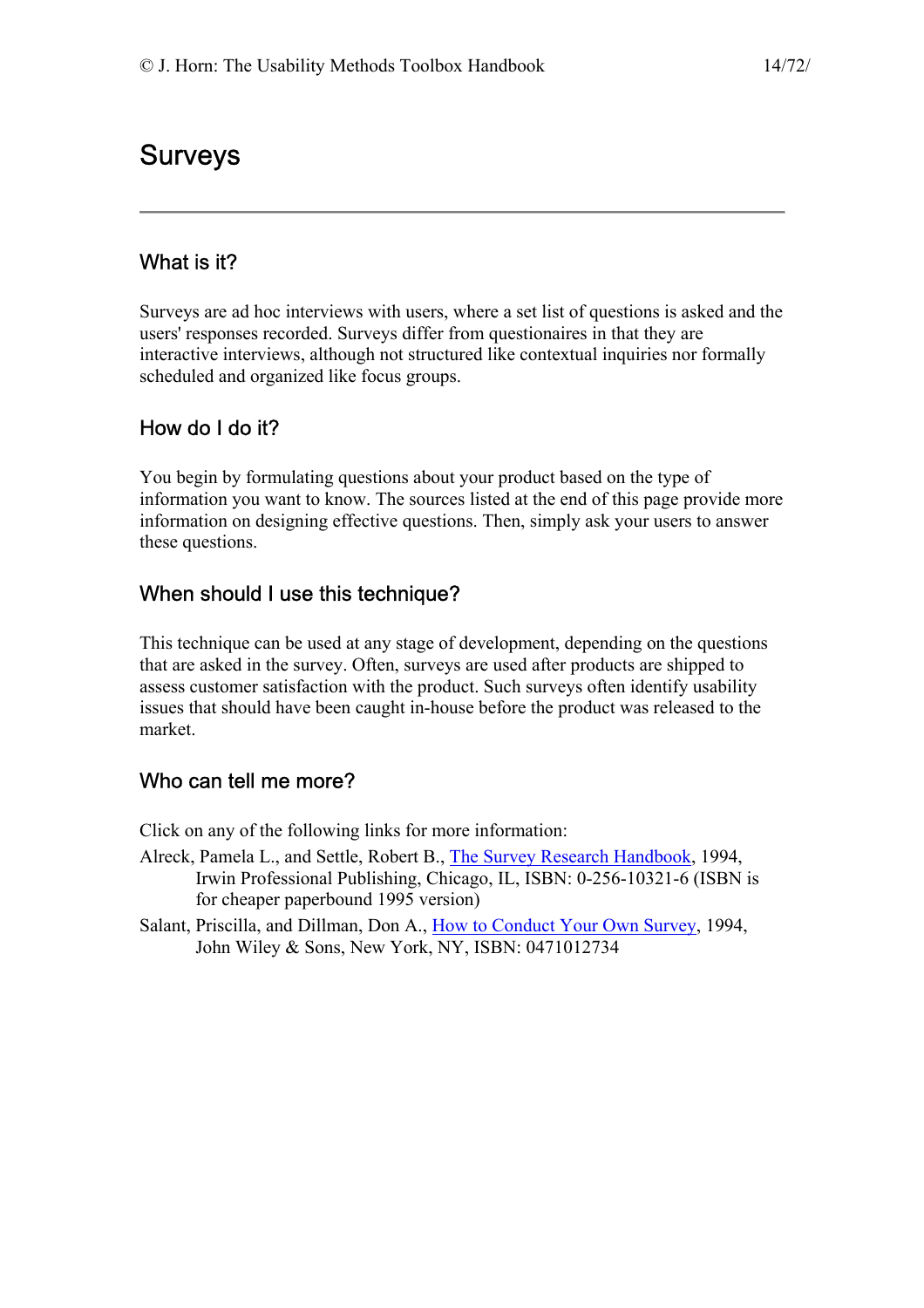# <span id="page-14-0"></span>**Questionnaires**

## What is it?

Questionnaires are written lists of questions that you distribute to your users. Questionnaires differ from surveys in that they are written lists, not ad hoc interviews, and as such require more effort on the part of your users to fill out the questionaire and return it to you.

# How do I do it?

You begin by formulating questions about your product based on the type of information you want to know. The sources listed at the end of this page provide more information on designing effective questions.

## When should I use this technique?

This technique can be used at any stage of development, depending on the questions that are asked in the questionnaire. Often, questionnaires are used after products are shipped to assess customer satisfaction with the product. Such questionnaires often identify usability issues that should have been caught in-house before the product was released to the market.

## Who can tell me more?

Click on any of the following links for more information:

Foddy, William, [Constructing Questions for Interviews and Questionnaires: Theory](http://www.amazon.com/exec/obidos/ASIN/0521467330/theusabilitymeth)  [and Practice in Social Research](http://www.amazon.com/exec/obidos/ASIN/0521467330/theusabilitymeth), Cambridge Univ Pr (Pap Txt); ISBN: 0521467330.

Kirakowski, Jurek, [Questionnaires in Usability Engineering](http://www.ucc.ie/hfrg/resources/qfaq1.html) 

- Lessler, Judith L., [Questionnaire Design in the Cognitive Research Laboratory](http://www.amazon.com/exec/obidos/ASIN/0840604122/theusabilitymeth), ISBN 0840604122.
- Oppenheim, A. N., [Questionnaire Design, Interviewing and Attitude Measurement,](http://www.amazon.com/exec/obidos/ASIN/1855670445/theusabilitymeth) 1992, Pinter Pub Ltd; ISBN: 1855670445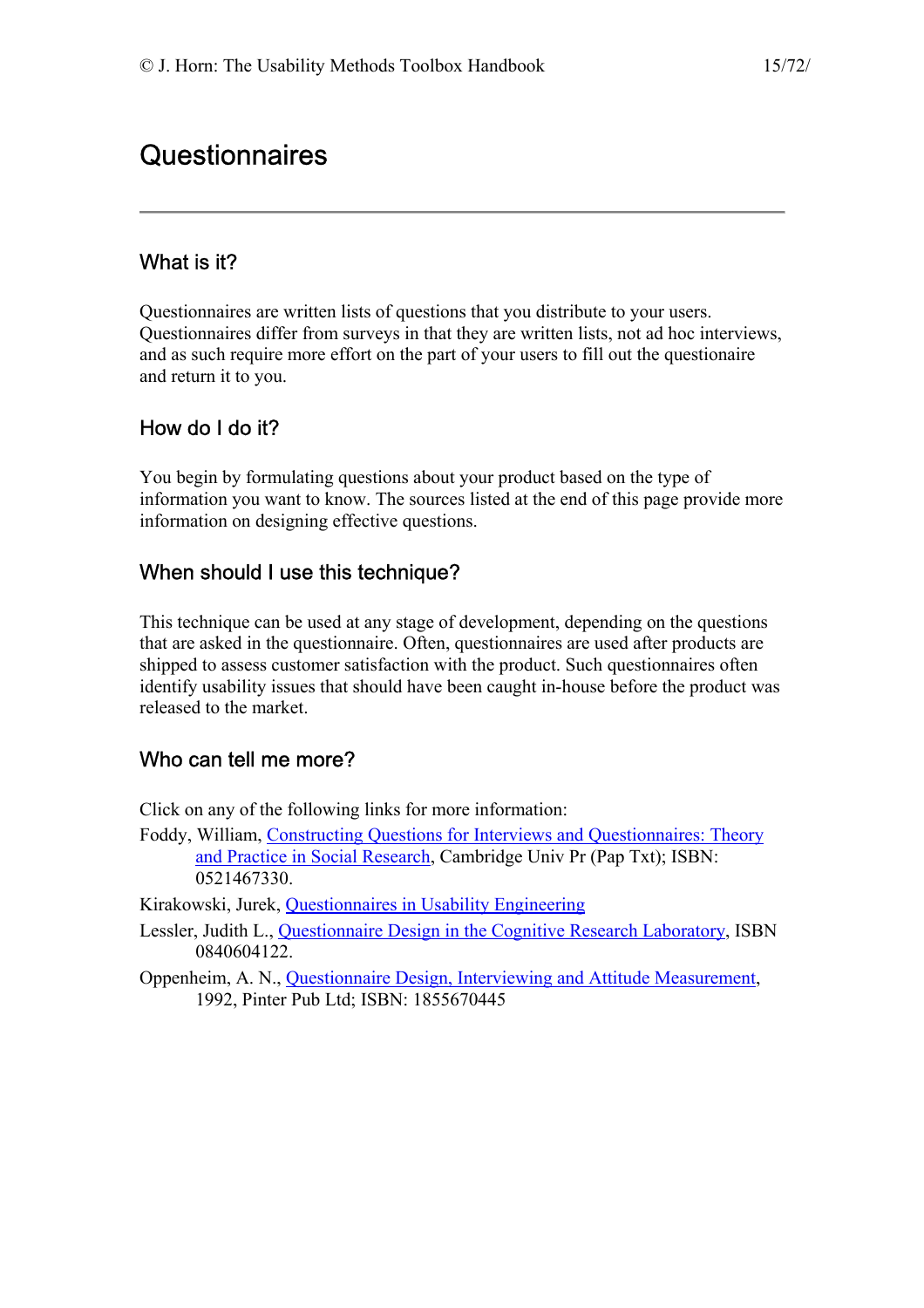# <span id="page-15-0"></span>Journaled Sessions

## What is it?

Journaled sessions bridges usability inquiry, where you ask people about their experiences with a product, and usability testing, where you observe people experiencing the product's user interface.

Journaled sessions are often used as a remote inquiry method for software user interface evaluation. A disk is distributed to a number of test subjects containing a prototype of the software product, as well as additional code to capture (or journalize) the subjects' actions when using the prototype. Users perform several tasks with the prototype, much as in formal usability tests, and their actions are captured with the journalizing software. Upon completion of the series of tasks, the users return the disks to you for you to evaluate.

Because the journaling portion of the evaluation is largely automated, this approach to remote, hands-off inquiry is certainly more "usable" then [self-reporting logging,](http://jthom.best.vwh.net/usability/selfrept.htm) where users are requested to write down their observations and comments and send them back to you.

## How do I do it?

Journaled sessions allow you to perform usability evaluation across long distances and without much overhead. Once the code to journalize user's actions is in place, it is relatively inexpensive to distribute the test disk to a large number of participants. Provide the users with prototype software, journaling software, and a script of test tasks for them to perform. You could make the script part of the journaling software, providing for a higher level of interaction from the user.

In addition to merely recording the user's cursor movements, mouse clicks, and other interface interactions, you can also provide dialog boxes in which the user types in comments or observations at various points in the execution of a task. With some thought, this method can approach the type of interactive inquiry promoted by [contextual inquiry.](http://jthom.best.vwh.net/usability/context.htm)

The main disadvantage of this technique is that there is no observer to "see" what the user is doing--the facial expressions of the user, or even spoken comments inadvertently expressed during difficult portions of the session.

Of course, provide a pre-paid mailing envelope for your evaluators to return their log.

### When should I use this technique?

This technique is best used in the early stages of development--probably even predevelopment, where the information you're attempting to gather is more preferencial than empirical. You'll want to ensure that your user pool is rather straightforward and honest, so you can assume their journaled sessions actually depict what they'd actually do with the product.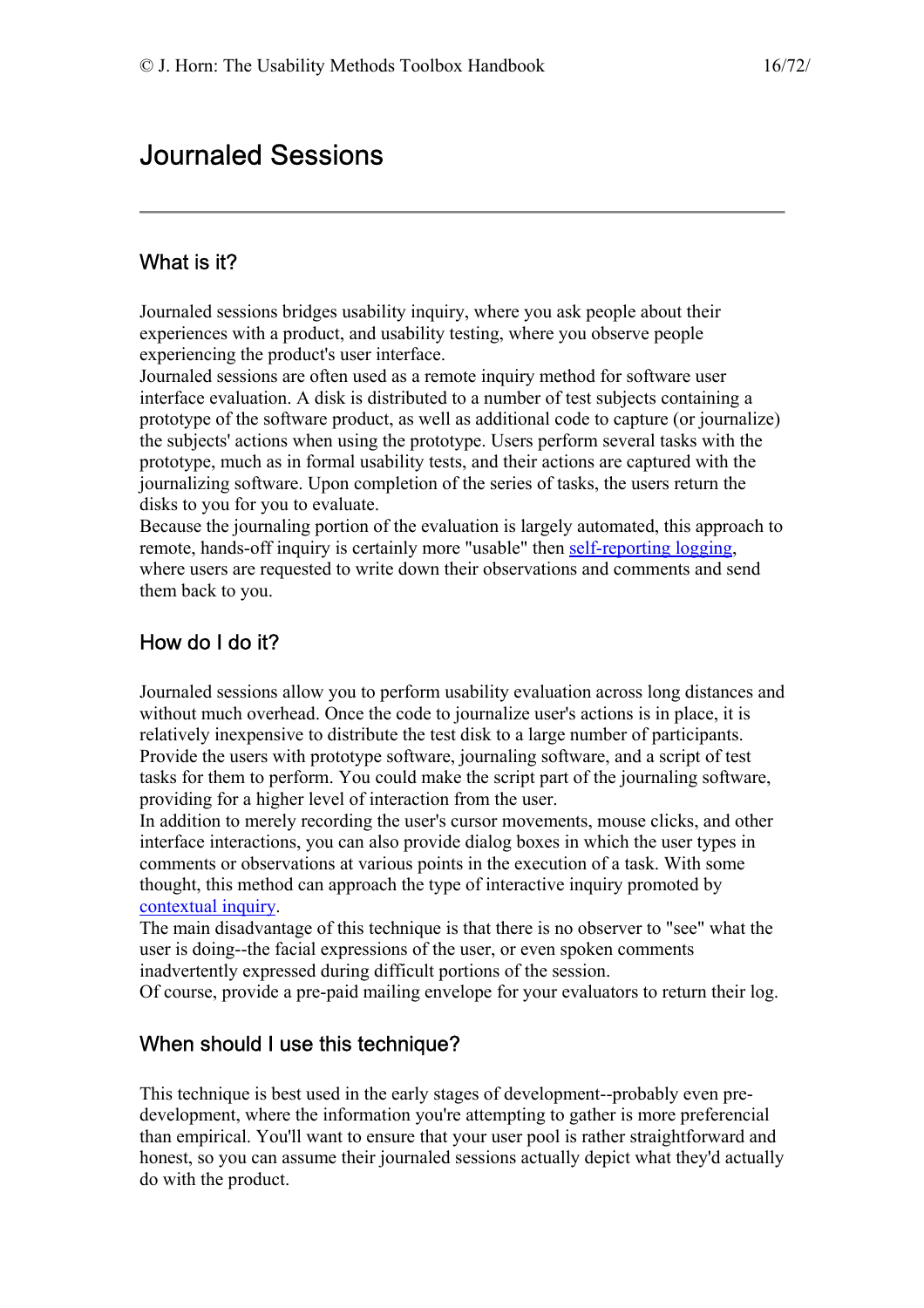## <span id="page-16-0"></span>Who can tell me more?

Click on any of the following links for more information: [Castillo, José,](mailto:jxcast2@uswest.com) [Remote Usability Evaluation Home Page,](http://hci.ise.vt.edu/~josec/remote_eval/index.html) 1998. José has a ton of remote evaluation stuff on his page. [Nielsen, Jakob,](http://www.sun.com/columns/jakob/) [Usability Engineering](http://www.amazon.com/exec/obidos/ASIN/0125184069/theusabilitymeth), 1993, Academic Press/AP Professional, Cambridge, MA ISBN 0-12-518406-9 (paper) [Clickometer](ftp://ftp.ark.com/pub/home/win/foodrink/clkmtr11.zip) is a shareware click counter. [Invisible Key Logger](http://www.amecisco.com/iks.htm) counts keystrokes.

Other software products that count clicks: [RSI prevention software](http://www.engr.unl.edu/ee/eeshop/prod.html), automated software QA suites from companies like [Mercury Interactive](http://www.merc-int.com/), [Segue](http://www.segue.com/), [Rational](http://www.rational.com/), etc.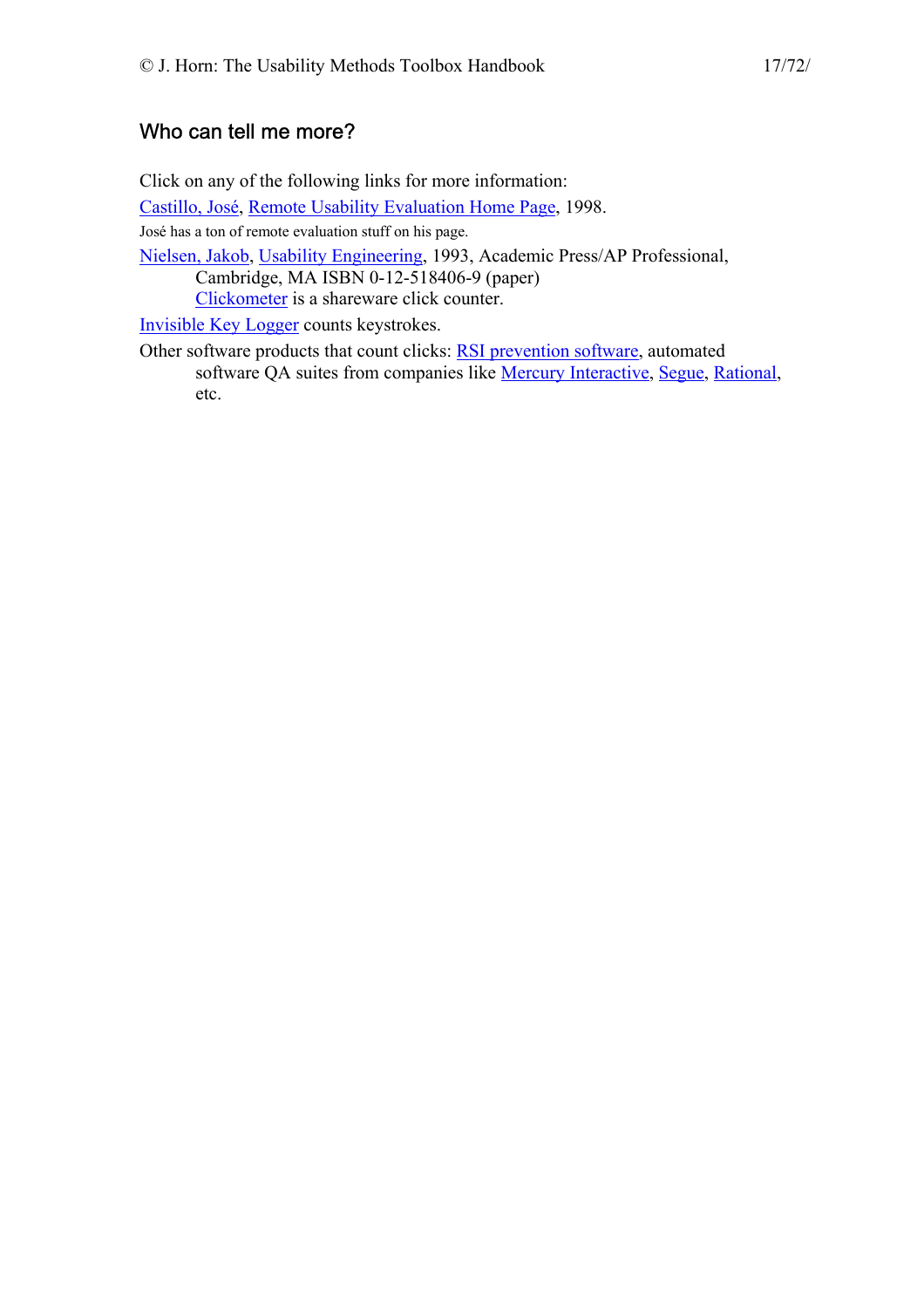# <span id="page-17-0"></span>Self-Reporting Logs

## What is it?

Self-reporting logs are paper-and-pencil journals in which users are requested to log their actions and observations while interacting with a product. Like [journaled](http://jthom.best.vwh.net/usability/journals.htm)  [sessions](http://jthom.best.vwh.net/usability/journals.htm), this technique allows you to perform user evaluation at a distance. Unlike journaled sessions though, this technique requires much more work on the part of your subject user.

You'd use journaled sessions when you need detailed information from the remote tests; for example, the actual mouse movements or sequence of dialog boxes and menu items accessed by the user. Obviously, requesting the user to record all of their actions in a log, down to each individual click, is out of the question. (Although if you're lucky enough to get someone who's anal enough to do that, well, just think, is that guy representative of your user population? Good luck...)

Self-reporting logs, therefore, are best used when you don't have the time or resources to provide the interactive package required for journaled sessions, or when the level of detail provided by journaled sessions isn't needed. For example, you might want just general perceptions and observations from a broad section of users.

The main disadvantage of this technique is that there is no observer to "see" what the user is doing--the facial expressions of the user, or even spoken comments inadvertently expressed during difficult portions of the session.

### How do I do it?

Provide users with a prototype of the product, a script of the tasks they are to perform with the product, and a journal in which to record their observations and tasks. It helps to provide the users with stopping points during the execution of their test tasks where they can write down their observations.

Of course, provide a pre-paid mailing envelope for your evaluators to return their log.

### When should I use this technique?

This technique is best used in the early stages of development--probably even predevelopment, where the information you're attempting to gather is more preferencial than empirical. You'll want to ensure that your user pool is rather straightforward and honest, so you can assume their journaled sessions actually depict what they'd actually do with the product.

### Who can tell me more?

Click on any of the following links for more information: [Castillo, José,](mailto:jxcast2@uswest.com) [Remote Usability Evaluation Home Page,](http://hci.ise.vt.edu/~josec/remote_eval/index.html) 1998.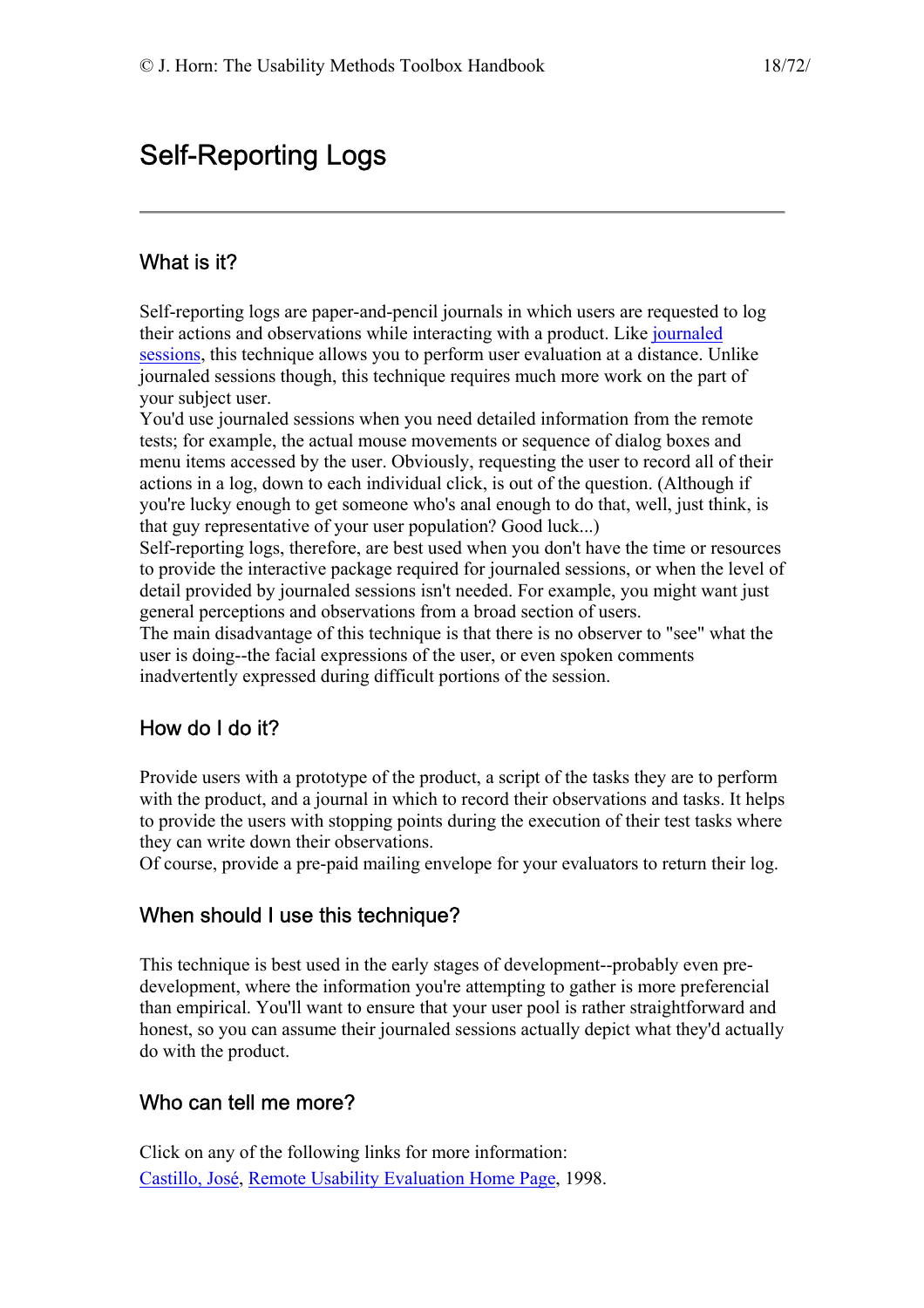José has a ton of remote evaluation stuff on his page.

[Nielsen, Jakob,](http://www.sun.com/columns/jakob/) [Usability Engineering](http://www.amazon.com/exec/obidos/ASIN/0125184069/theusabilitymeth), 1993, Academic Press/AP Professional, Cambridge, MA ISBN 0-12-518406-9 (paper)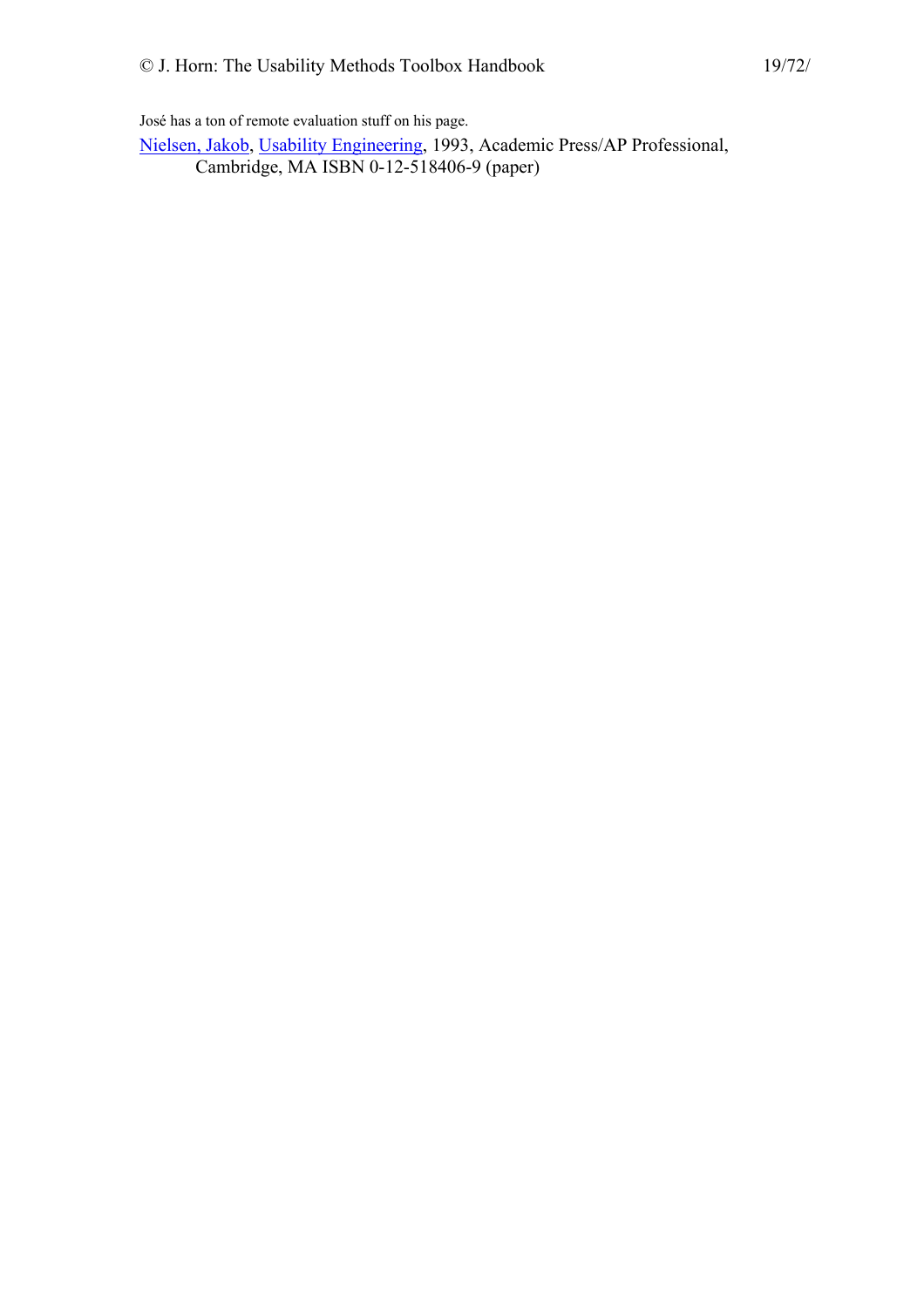# <span id="page-19-0"></span>Screen Snapshots

## What is it?

Snapshots is a method where the user takes screen snapshots at different times during the execution of a task or series of tasks.

## How do I do it?

Like most user testing, you provide the user with software and have him or her perform various user tasks with the software. In addition, you provide the user with a snapshot program and instructions for when and how to take the screen snapshots.

### When should I use this technique?

This technique is best used in the early to middle stages of development, when you have some working software to be evaluated but are not to the point of requiring full testing. Snapshots are most often used in conjunction with other remote inquiry methods, such as [journaled sessions](http://jthom.best.vwh.net/usability/journals.htm) or [self-reporting logs.](http://jthom.best.vwh.net/usability/selfrept.htm) In journaled sessions, the journaling software usually tracks the user's interaction and can be thought of as a series of user-taken snapshots. With self-reporting logs, however, snapshots can provide a much-needed visual basis for interpreting the user's comments in their logs.

## Who can tell me more?

Click on any of the following links for more information: [Castillo, José,](mailto:jxcast2@uswest.com) [Remote Usability Evaluation Home Page,](http://hci.ise.vt.edu/~josec/remote_eval/index.html) 1998. [Nielsen, Jakob,](http://www.sun.com/columns/jakob/) [Usability Engineering](http://www.amazon.com/exec/obidos/ASIN/0125184069/theusabilitymeth), 1993, Academic Press/AP Professional, Cambridge, MA ISBN 0-12-518406-9 (paper)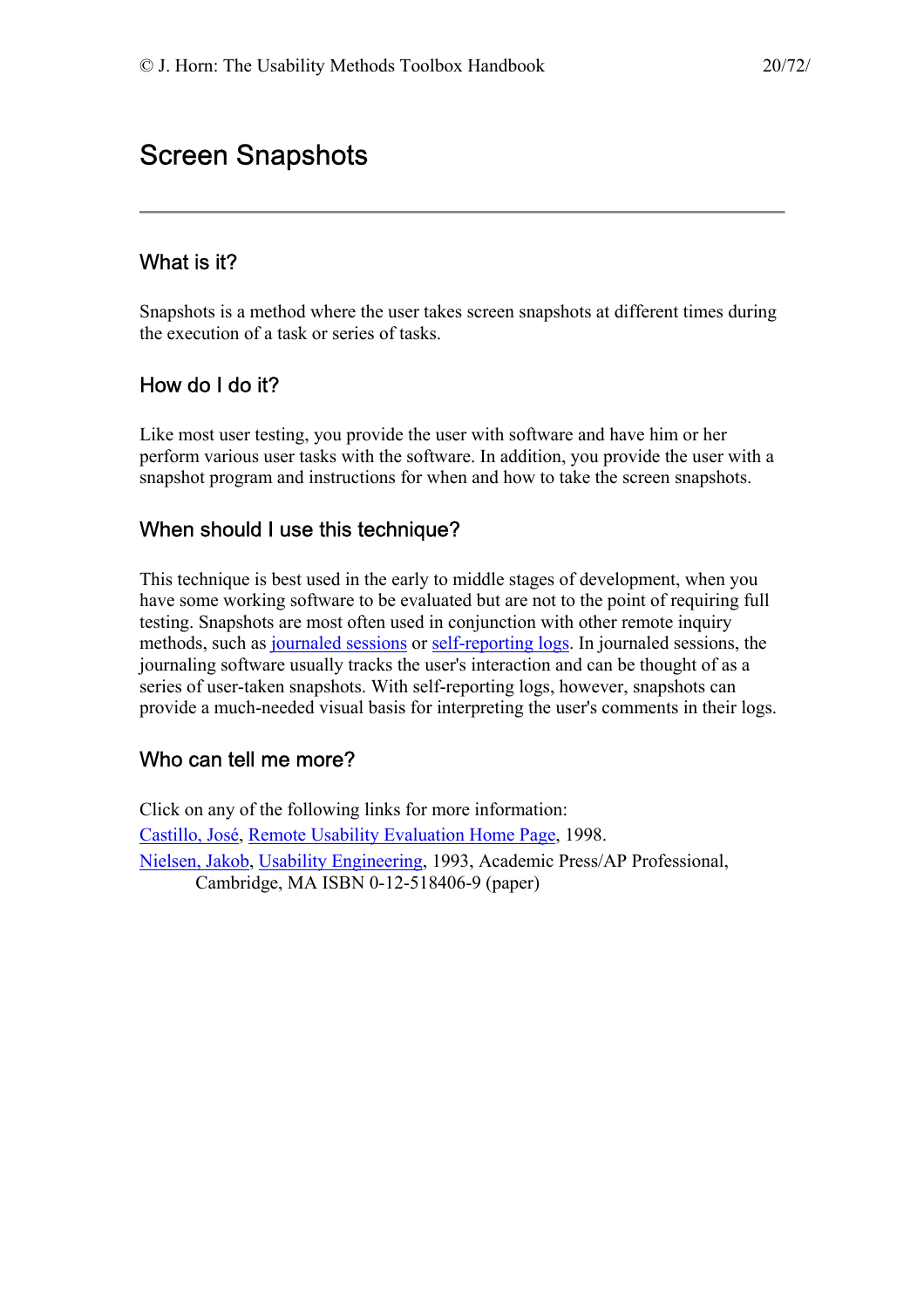# <span id="page-20-0"></span>Heuristic Evaluation

## What is it?

Heuristic evaluation is a variation of usability inspection where usability specialists judge whether each element of a user interface follows established usability principles. This method is the part of the so-called "discount usability engineering" method.

Basically, heuristic evaluation is a fancy name for having a bunch of experts scrutinize the interface and evaluate each element of the interface against a list of commonly accepted principles--heuristics. Early lists of heuristics were quite long, resulting in tedious evaluation sessions and tired experts. These long lists rather defeated the purpose of this method, which was to save time and money over testing. Nielsen distilled his list of heuristics down to [ten](http://www.useit.com/papers/heuristic/heuristic_list.html) that have served him and others well in evaluating designs.

## How do I do it?

#### Get some experts

Gather a group of experts to perform the evaluation. Of course, the more experts you get to look at the interface, the more problems you'll find, but the cost goes up. In an [analysis of six studies,](http://www.useit.com/papers/heuristic/heuristic_evaluation.html) Nielsen found that three to five evaluators detected most of the usability problems.

Some caveats should be made about selecting your experts. You'll want experts who are, well, experts, and know what they're doing. These folks should have a broad background in usability evaluation and human-computer interface (HCI) design. It might be hard to find an expert that knows the subject matter of the product ("domain knowledge") in addition to HCI expertise, but if you can, you'll get a lot out of that person. An example would be in evaluating do-it-yourself tax software--could you find an person who is an expert in HCI and tax accounting?

#### Experts evaluate on their own, then compare findings

Once you have your experts, send them off to perform their evaluation individually. They need to look at the interface on their own so that they don't get biased by their fellow evaluators. You'll need to provide them with the proper roles and scenarios to use so they'll have the right mindset and perspective when interacting with the product. If the users of the product will get job aids like manuals or online help, provide these to your experts as well. You want them to evaluate the total package. The expert will go through the interface at least twice, looking at each element of the interface (for example, each menu item, button, control, affordance, whatever) and evaluating its design, location, implementation, etc. in regards to the [list of heuristics.](http://www.useit.com/papers/heuristic/heuristic_list.html)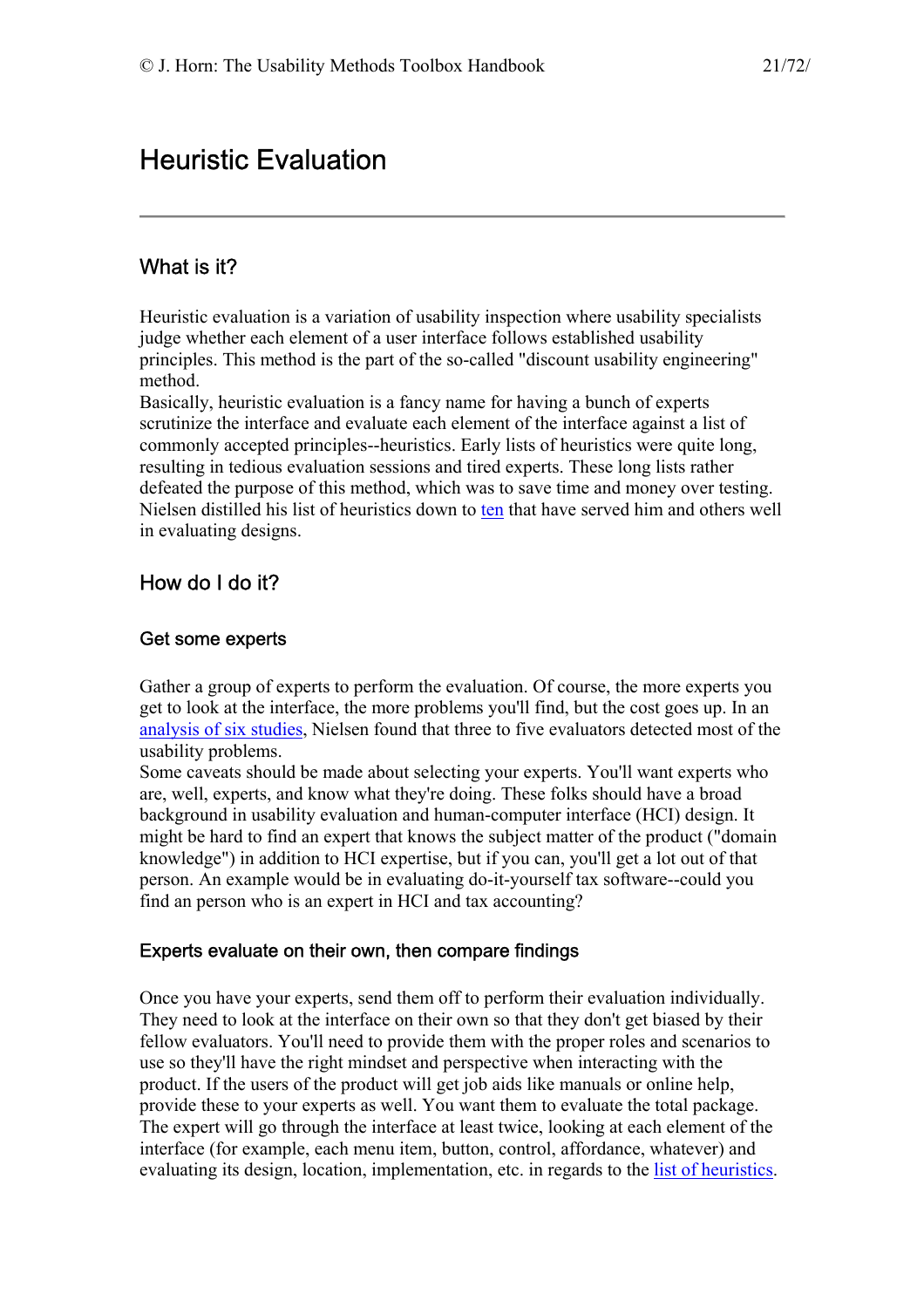#### <span id="page-21-0"></span>Experts provide feedback

When each expert performs an evaluation, he or she can provide feedback in a number of ways. The following are a few of these feedback methods:

**Structured Report:** The expert writes up a formal report about his or her findings. This is probably the easiest to digest, since the evaluator will have compiled all of his or her notes and summarized things in the report, but it might delay the turnaround time.

**Verbalized Findings:** While evaluating the interface, the expert dictates his or her findings to another person. Although this adds the cost of another person, this can discover other problems that might be missed if the experts need to write everything down themselves. Plus, unstructured comments like "What the  $\#{\{\ast \& \%\}}$  was the designer thinking?!?" can get captured this way.

**Categories:** Before sending the experts off to do their evaluations, everybody agrees on specific categories of problems that they'll log. While this is really easy to analyze, it probably misses some problems that the other methods might find.

The experts usually then reconvene to discuss their individual findings. Most of the time, you'll get back a summary report of all the usability problems found, even if individual evaluators disagreed on whether a particular thing was a problem or not. Most reports provide the heuristic(s) that were violated by the problem, giving you an idea of how to fix it.

### When should I use this technique?

Heuristic evaluation can be used at almost any time during the development cycle, although it's probably best suited to earlier stages, when you don't have anything firm enough to test. You can provide the experts with paper mockups, or even just design specifications, and still get a good amount of usability problems discovered before actual production work begins.

### Who can tell me more?

Click on any of the following links for more information:

[Instone, Keith,](http://webreview.com/universal/staff/contributors.html) "[Site Usability Evaluation"](http://webreview.com/wr/pub/97/10/10/usability/index.html).

[Instone, Keith,](http://webreview.com/universal/staff/contributors.html) "[Usability Heuristics for the Web"](http://webreview.com/wr/pub/97/10/10/usability/sidebar.html).

[Nielsen, Jakob,](http://www.sun.com/columns/jakob/) ["Heuristic Evaluation: How-To](http://www.useit.com/papers/heuristic/heuristic_evaluation.html)".

Nielsen has a bunch of other papers on his site too at [http://www.useit.com/papers/heuristic/.](http://www.useit.com/papers/heuristic/) Check them out.

[Nielsen, Jakob,](http://www.sun.com/columns/jakob/) and Mack, R. eds, [Usability Inspection Methods](http://www.amazon.com/exec/obidos/ASIN/0471018775/theusabilitymeth), 1994, [John Wiley](http://www.wiley.com/)  [and Sons,](http://www.wiley.com/) New York, NY. ISBN 0-471-01877-5 (hardcover)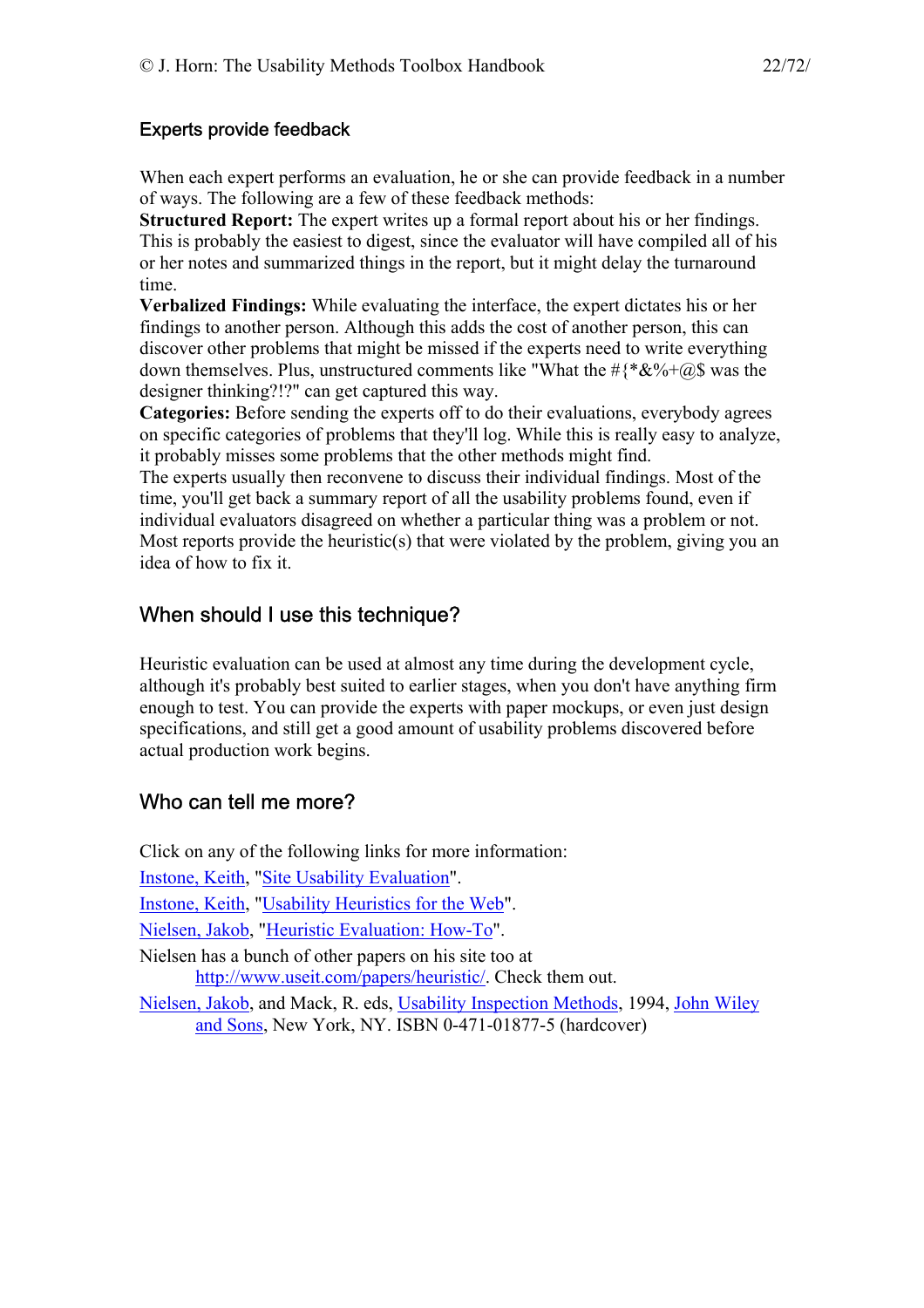# <span id="page-22-0"></span>Cognitive Walkthrough

### What is it?

Cognitive walkthrough is a review technique where expert evaluators construct task scenarios from a specification or early prototype and then role play the part of a user working with that interface--"walking through" the interface. They act as if the interface was actually built and they (in the role of a typical user) was working through the tasks. Each step the user would take is scrutinized: impasses where the interface blocks the "user" from completing the task indicate that the interface is missing something. Convoluted, circuitous paths through function sequences indicate that the interface needs a new function that simplifies the task and collapses the function sequence.

### How do I do it?

Begin by evaluating a system specification in terms of the tasks users will perform with that system. It helps to identify the user's goals and purpose for each task. For example, the interface for operating a car begins with the goals of opening the door, sitting down in the driver's seat with the controls easily accessible, and starting the car. And we're not even driving yet! This example shows the granularity that some walkthroughs attain. The goal of "opening the door" could be broken down into subgoals: find the key, orient the key, unlock the door, open the door. Each of these goals requires cognitive (thinking) and physical actions. To open the door, do I orient my hand with the palm up or with the palm down? What affordances are provided for opening the door?

During the walkthrough, identify problems in attaining the goals. For example, some car doors accept keys only if they're oriented one way. Does this cause an unacceptable delay for the user? Since the sub-goal of opening the door is a prerequisite to operating the car, this might be a large issue.

### When should I use this technique?

Cognitive walkthroughs are great for the early stages of development because they can be performed using just system specifications as a basis. Artists conceptions of what screens might look like can be used to give the walkthrough a more realistic bent.

#### Who can tell me more?

Check out any of the following sources for more information: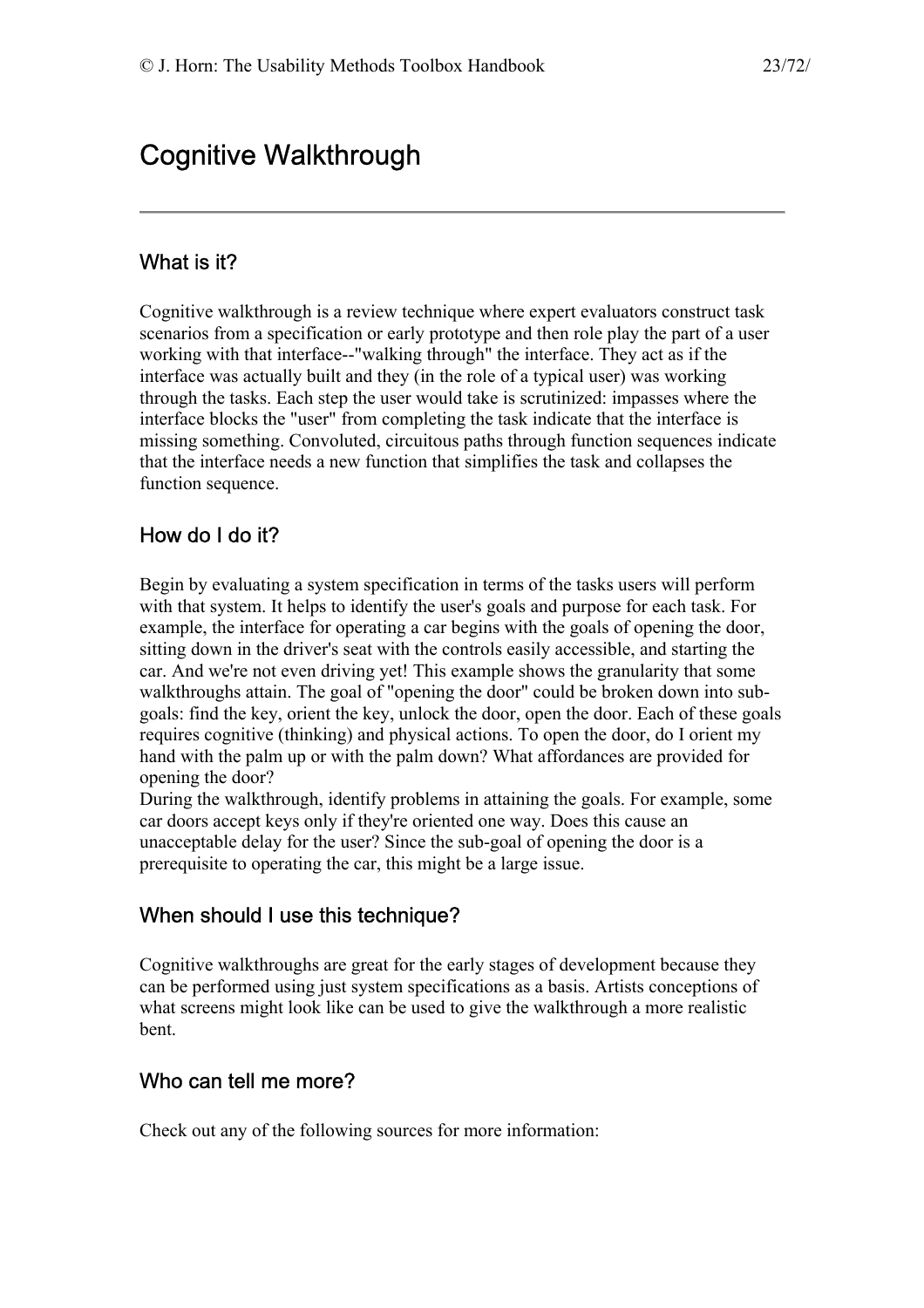- Rowley, David E., and Rhoades, David G. ["The Cognitive Jogthrough: A Fast-Paced](http://www.acm.org/pubs/citations/proceedings/chi/142750/p389-rowley/)  [User Interface Evaluation Procedure.](http://www.acm.org/pubs/citations/proceedings/chi/142750/p389-rowley/)'' CHI `92 Proceedings, (May 3-7, 1992): 389-395.
- Spencer, Rick. [" The streamlined cognitive walkthrough method](http://www.acm.org/pubs/citations/proceedings/chi/332040/p353-spencer/).'' CHI 2000 Proceedings, (April 1 - 6, 2000): Pages 353-359.
- Wharton, Cathleen, et. al., "The Cognitive Walkthrough Method: A Practictioner's Guide." in [Nielsen, Jakob](http://www.sun.com/columns/jakob/), and Mack, R. eds, [Usability Inspection Methods,](http://www.amazon.com/exec/obidos/ASIN/0471018775/theusabilitymeth) 1994, [John Wiley and Sons,](http://www.wiley.com/) New York, NY. ISBN 0-471-01877-5 (hardcover)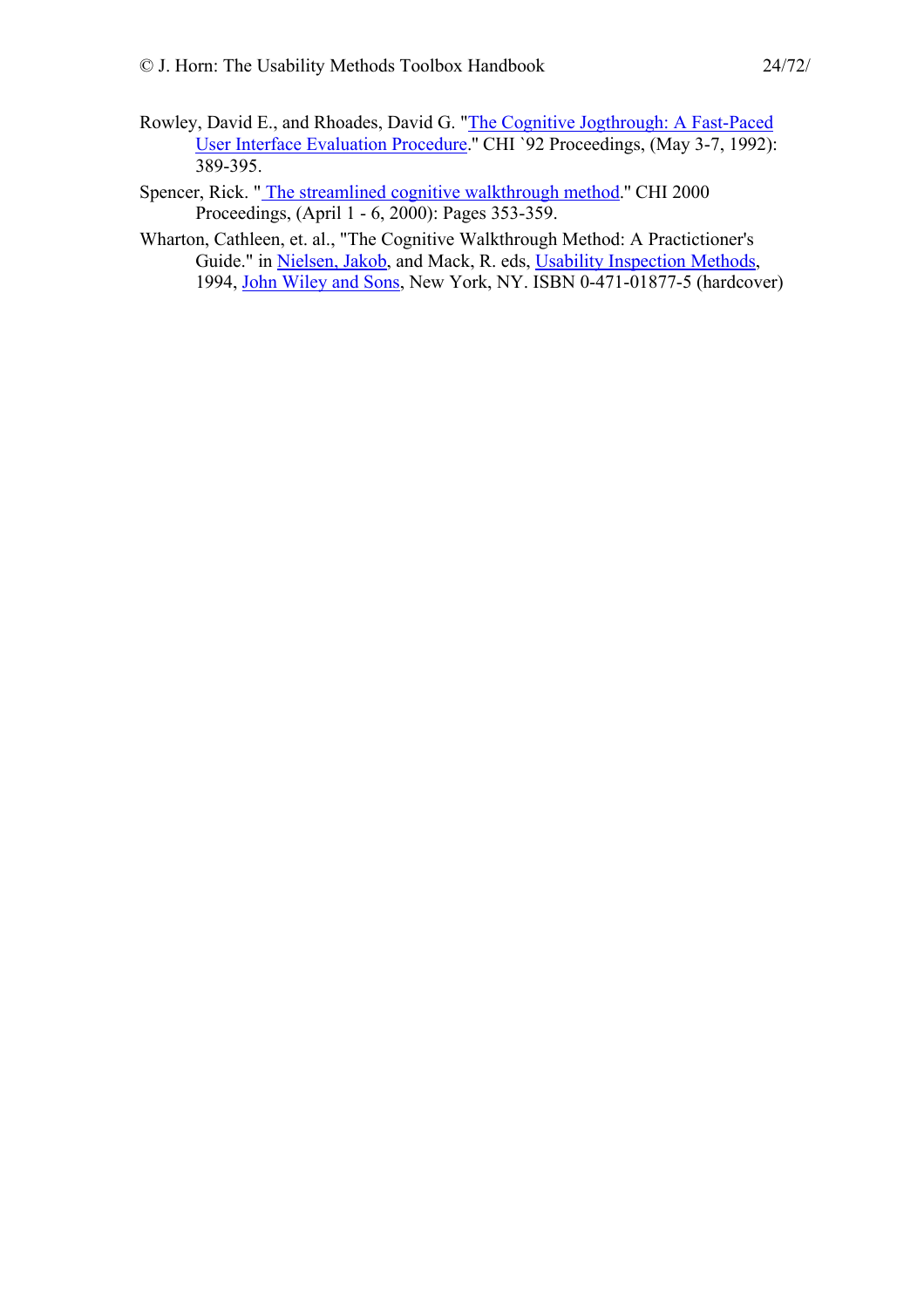# <span id="page-24-0"></span>Formal Usability Inspections

### What is it?

Formal Usability Inspection takes the software inspection methodology and adapts it to usability evaluation. Software inspections, more commonly known as code inspections, started at IBM as a way to formalize the discovery and recording of software problems ("defects" in quality jargon, "bugs" in the vernacular). The technique also provided quantitative measurements that could be tracked using statistical process control methods. Code inspections were also adapted to check and track documentation defects, and usability defects were a logical next step. Formal usability inspections include aspects of other inspection methods too. Heuristics are used to help non-usability professionals find usability defects. Inspectors walkthrough tasks with the user's goals and purpose in mind, similar to cognitive walkthroughs, although the emphasis is less on cognitive theory and more on encountering defects.

## How do I do it?

This method formalizes the review of a specification or early prototype. The basic steps are to assemble a team of four to eight inspectors, assign each a special role in the context of the inspection, distribute the design documents to be inspected and instructions, have the inspectors go off on their own to do their inspection, and convene later in a formal inspection meeting. Defects found are assigned to responsible parties to be fixed, and the cycle continues.

**Assemble the team.** Pick a team of interested people, that is, people that have a stake in making the design more usable. This usually includes engineers from the design, quality assurance, documentation, training, and technical support groups. Each person brings a diverse viewpoint to look at the design, and the potential to discover usability defects is greater with a diverse team.

**Assign roles.** The formal usability inspection methodology borrows the inspection roles concept from code inspections. Each person on the team, besides having to inspect the design, has a role to play during the formal meeting. These roles are the following:

*Moderator*: Runs the meeting. Distributes and collects any materials needed. Schedules meetings, and coordinates defect assignment.

*Owner*: Designer of the product to be inspected. Usually the person to which defects are assigned. Fixes the defects.

*Recorder* (sometimes called Scribe): Logs defects during the formal meeting. *Inspectors:* Everybody else. Inspects the design and reports any defects found. Everyone's an inspector regardless of their other role.

**Distribute documents.** For code inspections, this would be a code listing with line numbers plus instructions on what to look for--bad choice of syntax, variable problems, etc. For usability inspections, these include descriptions of the product,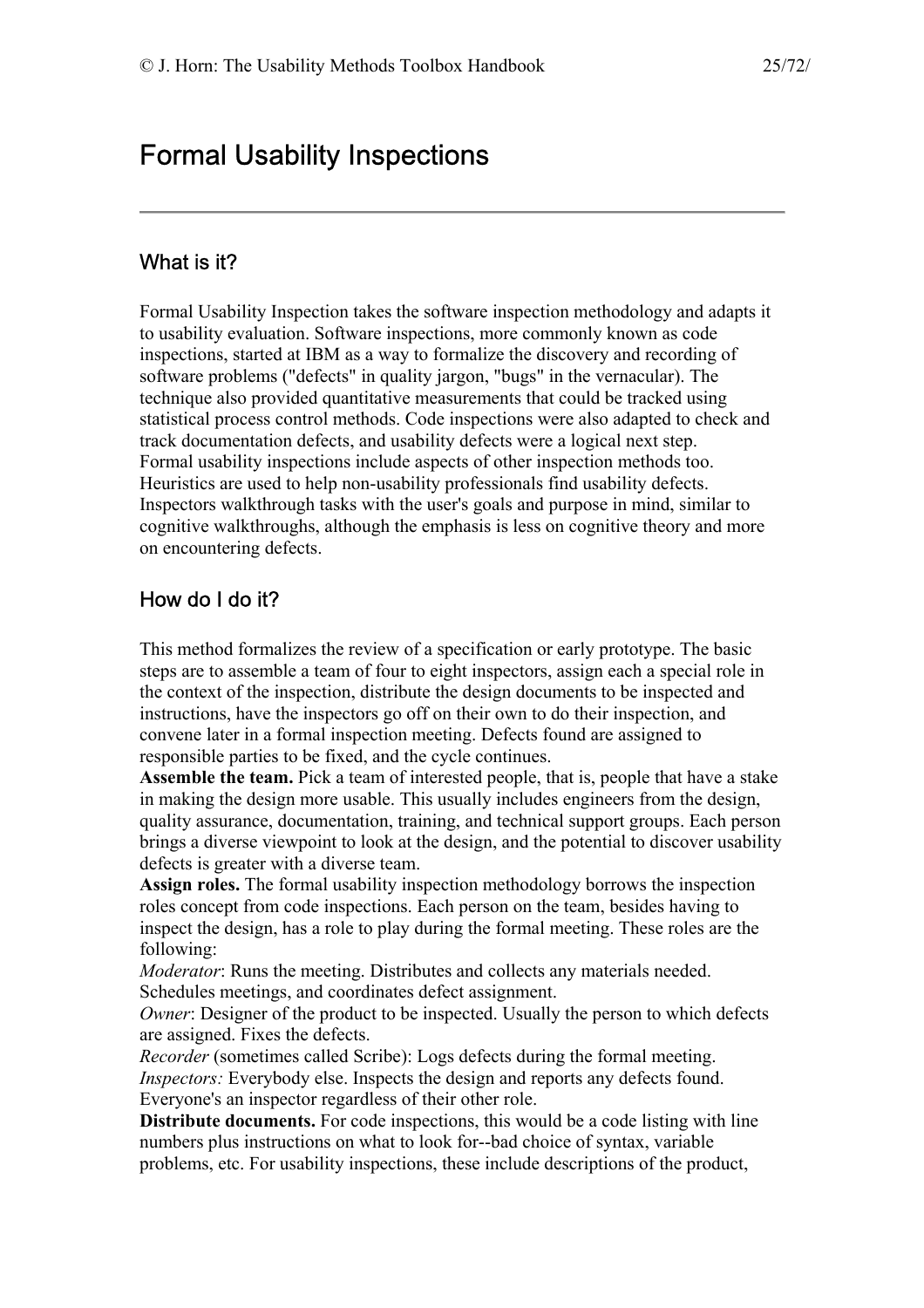<span id="page-25-0"></span>including screen mockups if any, user profiles, typical user tasks, heuristics to use, and a defect logging form.

**Inspect the design.** The inspectors work alone through the design and log the defects they find on the provided form. Having a form with an agreed-upon format for logging helps later during the formal meeting when the defects are discussed with the other inspectors. Each inspector assumes the role of a specific user from the user profile and walks through the tasks of a particular scenario. Prior to inspection, each inspector should review the heuristics and keep them in mind during their solo inspection sessions. Sometimes the form can be adapted to incorporate the heuristics as a checklist. Defects are logged according to the task the inspector was trying to execute and the location of the defect. With code inspections, the defect is located by line number--however, line numbers aren't usually present in interfaces. Defect location can be given as the screen and field or control name, or by the command and option attempted.

**Hold the formal meeting.** During the meeting, the moderator walks the team through each task/scenario as a group. Inspectors chime in at each step with the defects they found during their own inspection. Often, a lot of new defects are found as the inspectors discuss each defect--different aspects one inspector might not have thought of are brought up during the meeting. Everybody agrees on the recorder's logging of the defect--this formal log will be tracked later.

Inspectors might be tempted to think up solutions during the meeting, or the owner might take umbrage at the pronounced defects and protest each entry. These delays make the meeting run less smoothly and hurt the method's chance of success. Part of the mediator's role is to reduce these distractions so the defects can be aggregated and logged. There'll be plenty of time to fix them later.

**Prioritize and fix the defects.** Defects logged during the meeting are assigned to responsible persons to be fixed. The moderator often coordinates this effort, tracking fixed and open defects, and arranging solution-brainstorming meetings if necessary.

## When should I use this technique?

Like other inspection methods, this technique is designed to reduce the time required to discover defects in a tight product design cycle. Since the inspectors can work with merely a specification or paper mockups, the technique lends itself well to early stages of development.

## Who can tell me more?

Click on any of the following links for more information:

Kahn, Michael, and Prail, Amanda, "Formal Usability Inspections," in [Nielsen, Jakob,](http://www.sun.com/columns/jakob/) and Mack, R. eds, [Usability Inspection Methods,](http://www.amazon.com/exec/obidos/ASIN/0471018775/theusabilitymeth) 1994, [John Wiley and Sons](http://www.wiley.com/), New York, NY. ISBN 0-471-01877-5 (hardcover)

### Code Inspections

Freedman, Daniel, and Weinberg, Gerald M, 1990, [Handbook of Walkthroughs,](http://www.amazon.com/exec/obidos/ASIN/0932633196/theusabilitymeth)  [Inspections, and Technical Reviews : Evaluating Programs, Projects, and](http://www.amazon.com/exec/obidos/ASIN/0932633196/theusabilitymeth)  [Products,](http://www.amazon.com/exec/obidos/ASIN/0932633196/theusabilitymeth) Dorset House, ISBN: 0932633196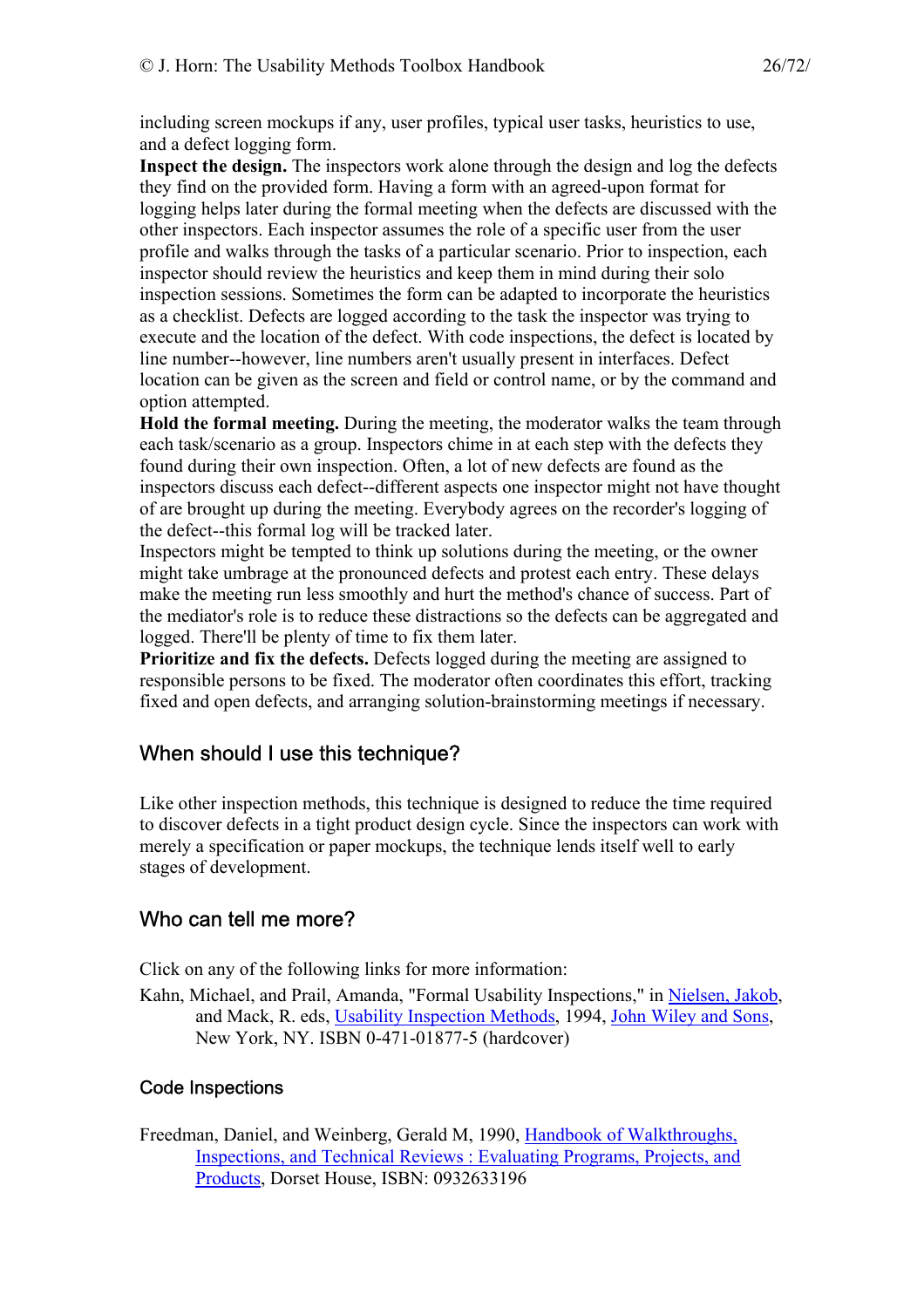- Gilb, Tom, Graham, Dorothy, and Finzi, Susannah, [Software Inspection,](http://www.amazon.com/exec/obidos/ASIN/0201631814/theusabilitymeth) 1993, Addison-Wesley Pub Co, ISBN: 0201631814
- Wheeler, David A. (Ed.), [Software Inspection : An Industry Best Practice](http://www.amazon.com/exec/obidos/ASIN/0818673400/theusabilitymeth), 1996, IEEE Computer Society, ISBN: 0818673400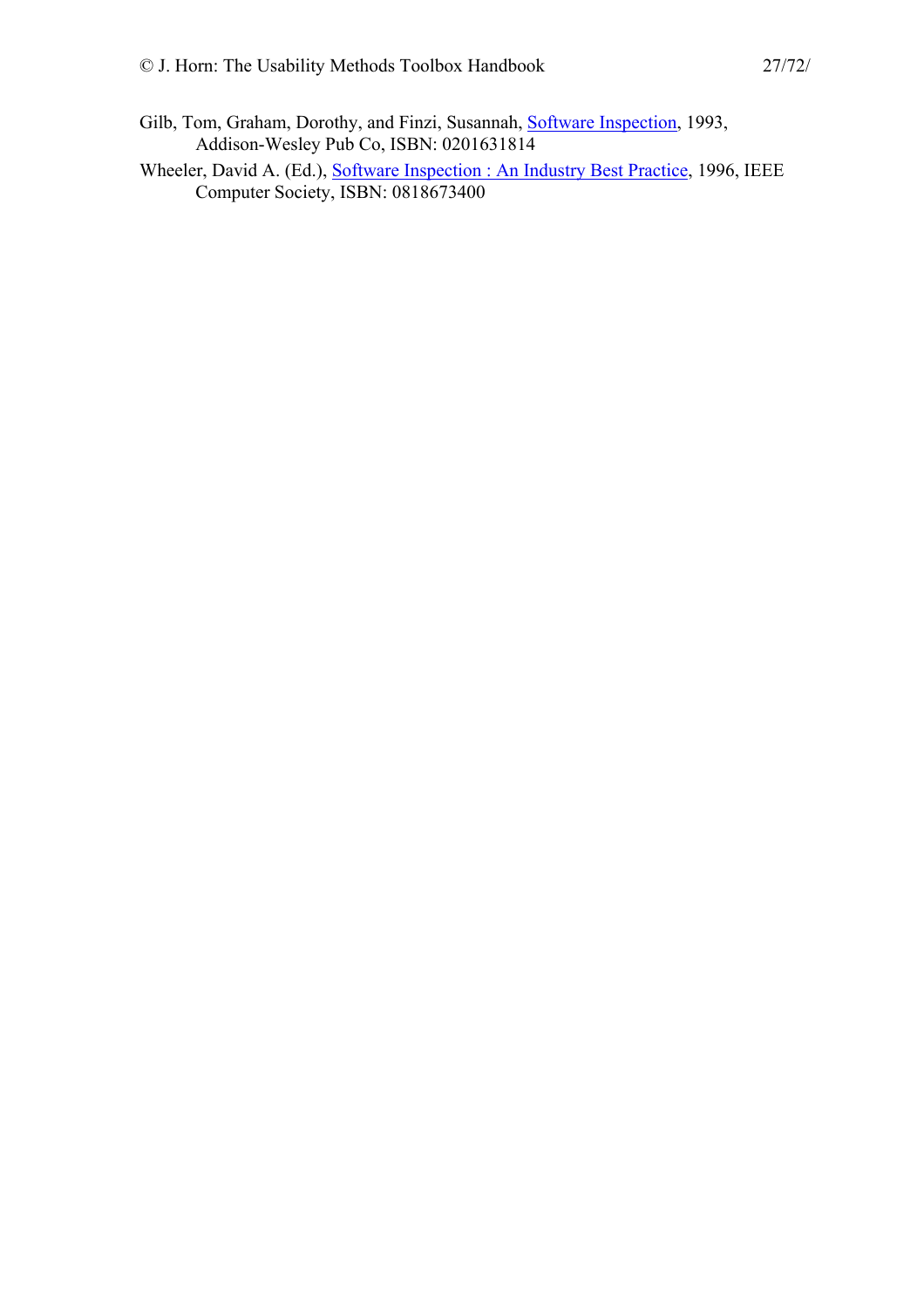# <span id="page-27-0"></span>Pluralistic Walkthroughs

## What is it?

Pluralistic walkthroughs are meetings where users, developers, and usability professionals step through a task scenario, discussing and evaluating each element of interaction. Group walkthroughs have the advantage of providing a diverse range of skills and perspectives to bear on usability problems. As with any inspection, the more people looking for problems, the higher the probablility of finding problems. Also, the interaction between the team during the walkthrough helps to resolve usability issues faster.

## How do I do it?

Most pluralistic evaluations involve a large group, with a usability professional as the session leader and facilitator. The group can consist of end users, product designers, documentation staff, and health/safety professionals in addition to usability staff. Everybody as a group discusses several scenarios derived from end user input. Based on their expertise as usability professionals, or experience as end users, usability problems are identified and classified for future action.

## When should I use this technique?

This technique is best used in the early stages of development, as the feedback garnered from pluralistic walkthrough sessions is often in the form of user preferences and opinions.

## Who can tell me more?

Click on any of the following links for more information:

Bias, Randolph G., "The Pluralistic Usability Walkthrough: Coordinated Emphathies," in [Nielsen, Jakob](http://www.sun.com/columns/jakob/), and Mack, R. eds, [Usability Inspection](http://www.amazon.com/exec/obidos/ASIN/0471018775/theusabilitymeth)  [Methods,](http://www.amazon.com/exec/obidos/ASIN/0471018775/theusabilitymeth) 1994, [John Wiley and Sons,](http://www.wiley.com/) New York, NY. ISBN 0-471-01877-5 (hardcover)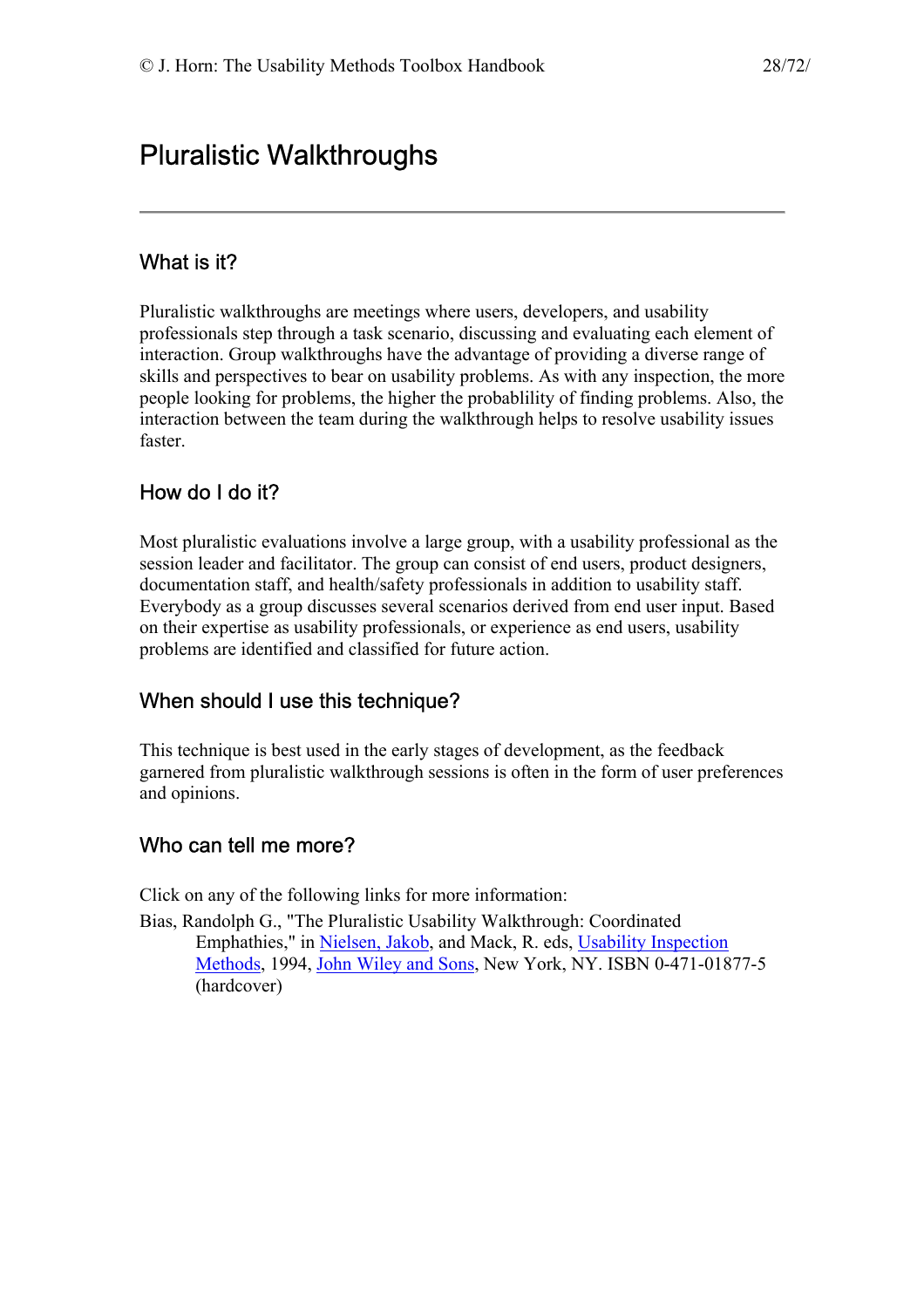# <span id="page-28-0"></span>Feature Inspection

## What is it?

Feature inspections analyze only the feature set of a product, usually given end user scenarios for the end result to be obtained from the use of the product. For example, a common user scenario for the use of a word processor is to produce a letter. The features that would be used include entering text, formatting text, spell-checking, saving the text to a file, and printing the letter. Each set of features used to produce the required output (a letter) is analyzed for its availability, understandability, and general usefulness.

## How do I do it?

List the features in the product in the sequences they would be used to perform various tasks. Look at the accessibility of each feature in the context of the tasks. Can the user get to each feature without much trouble? Are the features well named and easily recognized?

One time-tested way to perform feature inspection is to have the documentation staff attempt to document each user scenario as procedures. Features that are hard to describe in the documentation are probably hard to find for the user in the first place.

## When should I use this technique?

This technique is best used in the middle stages of development. At this point, the functions of the product--what the product is to be used for--are known. The features users will use to produce their desired output are known. The question that remains is how hard is it to use those features?

## Who can tell me more?

Click on any of the following links for more information: Bell, Univ. of Colorado [Nielsen, Jakob,](http://www.sun.com/columns/jakob/) and Mack, R. eds, [Usability Inspection Methods](http://www.amazon.com/exec/obidos/ASIN/0471018775/theusabilitymeth), 1994, [John Wiley](http://www.wiley.com/)  [and Sons,](http://www.wiley.com/) New York, NY. ISBN 0-471-01877-5 (hardcover)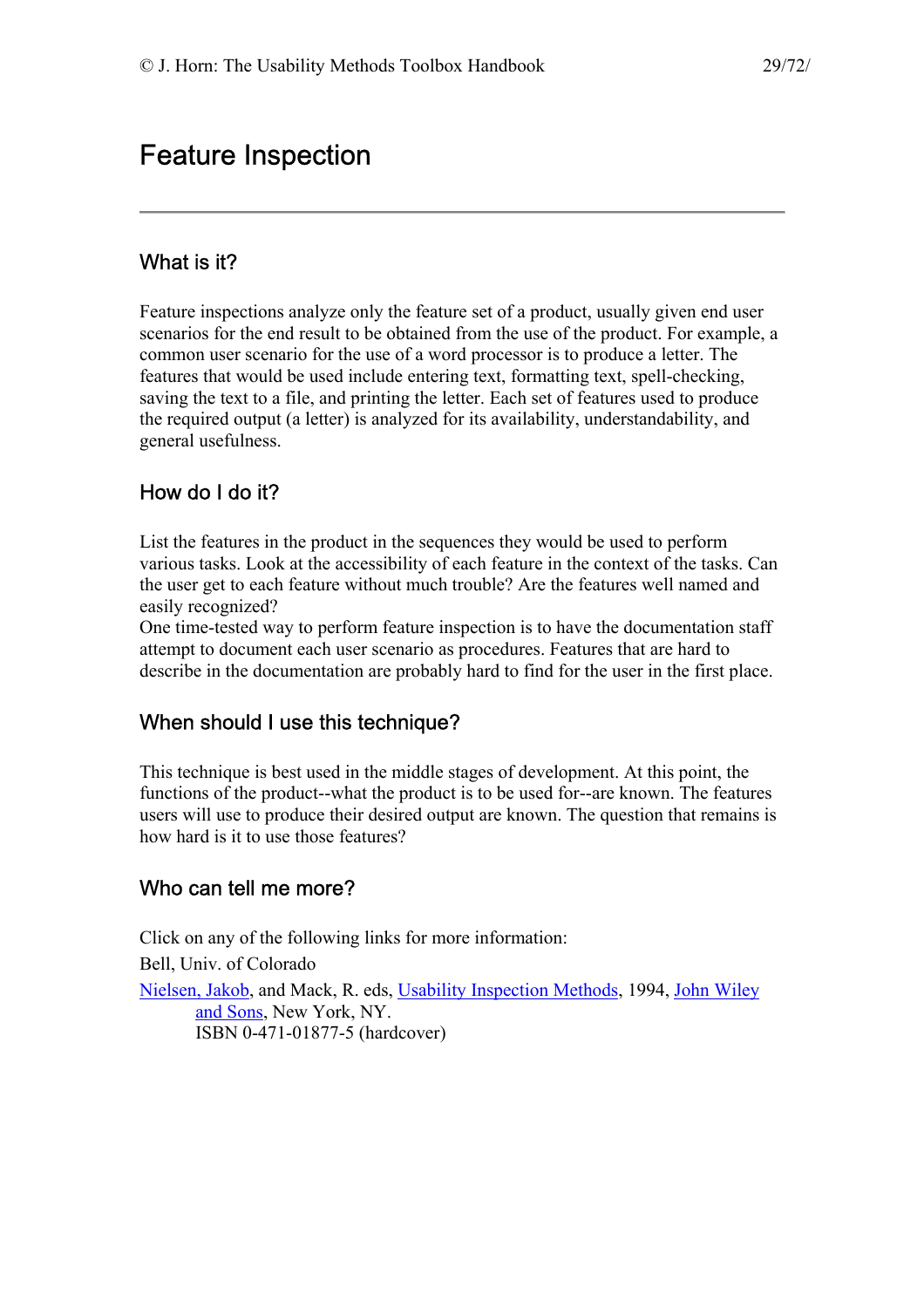# <span id="page-29-0"></span>Consistency Inspections

## What is it?

Consistency inspections ensure consistency across multiple products from the same development effort. For example, in a suite of office productivity applications, common functions should look and work the same whether the user is using the word processor, spreadsheet, presentation, or database program.

Consistency inspections begin with a usability professional analyzing the interfaces to all of the products and noting the various ways that each product implements a particular user interaction or function. An evaluation team then meets, and using the usability analysis as a basis, negotiates and decides on the one golden implementation for the usability attributes of each product.

## How do I do it?

Form an inspection team, drawing members from each development team for all products covered in the inspection. These members should have the authority to negotiate for or against different design elements, and the power to change their product's design at the review meeting. Have a usability professional analyze each product as to its user interface, taking care to highlight areas that are vastly different from other products. This initial document will serve as the basis for the team's discussion during the meeting.

During the meeting, the team discusses the user interfaces to their products in terms of the usability professional's document, and for each element, comes to an agreement on what that element should look and work like in all of the products. This agreement must be unanimous by every member of the team, and buy-in from each product's development team (buy-in for their representative's decisions) should be procured prior to the convening of the meeting.

Keep a running tally of the changes to be made and decisions agreed upon. Any issues that cannot be resolved quickly should be "parked" and discussed at a later, more focused meeting.

## When should I use this technique?

This technique is best used in the early stages of development, when initial development work has not progressed to the point where products that require extensive changes to ensure consistency will not require total overhauls. The ideal time for consistency inspections are when design documents for each of the individual products are almost done, and before any actual work on building the products has commenced.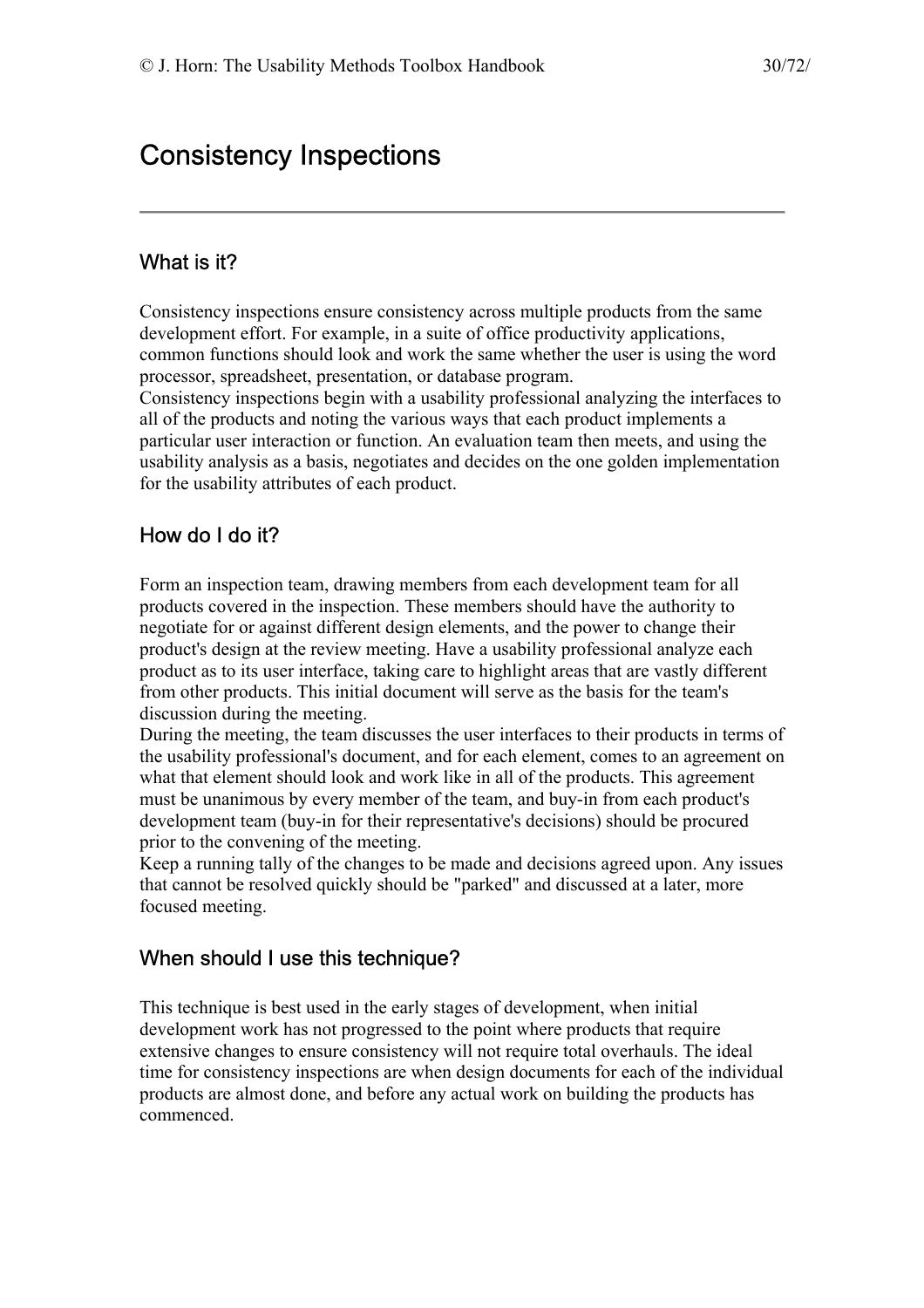## <span id="page-30-0"></span>Who can tell me more?

Click on any of the following links for more information:

Wixon, Dennis, et. al., "Inspections and Design Reviews: Framework, History, and Reflection," in [Nielsen, Jakob,](http://www.sun.com/columns/jakob/) and Mack, R. eds, [Usability Inspection](http://www.amazon.com/exec/obidos/ASIN/0471018775/theusabilitymeth)  [Methods,](http://www.amazon.com/exec/obidos/ASIN/0471018775/theusabilitymeth) 1994, [John Wiley and Sons,](http://www.wiley.com/) New York, NY. ISBN 0-471-01877-5 (hardcover)

Nielsen, Jakob, [Usability Inspection Tutorial](http://www.acm.org/sigchi/chi95/proceedings/tutors/jn_bdy.htm), 1995, [CHI '95 Proceedings](http://www.acm.org/sigchi/chi95/proceedings/)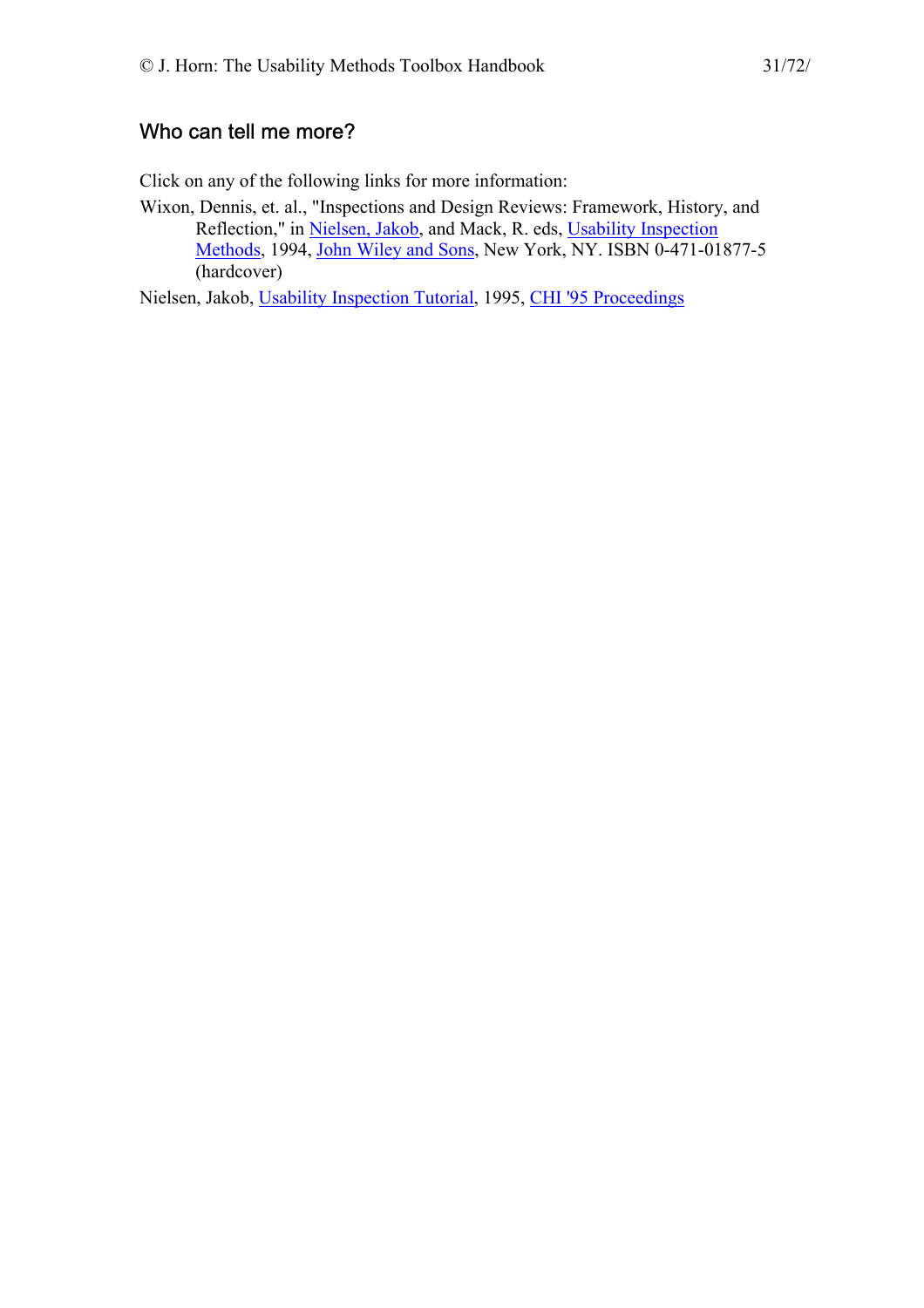# <span id="page-31-0"></span>Standards Inspections

### What is it?

Standards inspections ensure compliance with industry standards. In such inspections, a usability professional with extensive knowledge of the standard analyzes the elements of the product for their use of the industry standard.

For example, software products designed for the Windows environment should have common elements, such as the same functions on the File menu, a Help menu, etc. Or, products designed to be marketed in a particular country may have to conform to that country's ergonomic standards. Many monitors or keyboards are restricted from some uses in certain European countries due to occupational safety and health standards in those countries.

### How do I do it?

In most cases, the inspection must be performed by an expert in the standard. For conformance to an operating system environment, perhaps the inspection could be performed by a representative of the operating system company. For conformance to a national safety and health standard, the inspector would probably be a member of that country's standards organization.

#### When should I use this technique?

This technique is best used in the middle stages of development, as the actual design is being developed with the given standard in mind. For some products, the standards inspection will be the major milestone allowing the initial design to proceed into manufacturability analysis and further engineering work.

#### Who can tell me more?

Click on any of the following links for more information:

- Wixon, Dennis, et. al., "Inspections and Design Reviews: Framework, History, and Reflection," in [Nielsen, Jakob,](http://www.sun.com/columns/jakob/) and Mack, R. eds, [Usability Inspection](http://www.amazon.com/exec/obidos/ASIN/0471018775/theusabilitymeth)  [Methods,](http://www.amazon.com/exec/obidos/ASIN/0471018775/theusabilitymeth) 1994, [John Wiley and Sons,](http://www.wiley.com/) New York, NY. ISBN 0-471-01877-5 (hardcover)
- Nielsen, Jakob, [Usability Inspection Tutorial](http://www.acm.org/sigchi/chi95/proceedings/tutors/jn_bdy.htm), 1995, [CHI '95 Proceedings](http://www.acm.org/sigchi/chi95/proceedings/)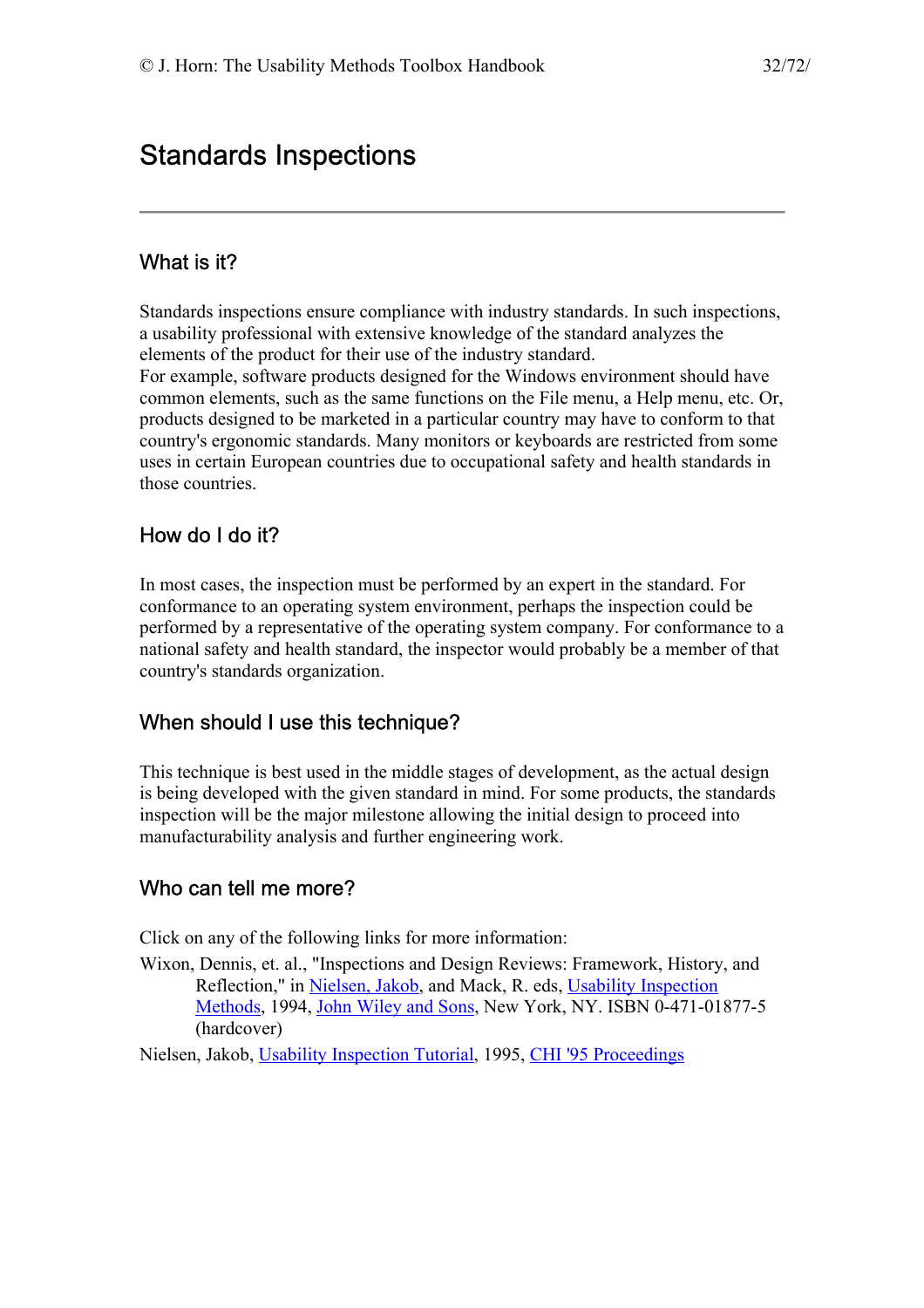# <span id="page-32-0"></span>Guideline Checklists

## What is it?

Guidelines and checklists help ensure that usability principles will be considered in a design. Usually, checklists are used in conjunction with a usability inspection method- -the checklist gives the inspectors a basis by which to compare the product.

## How do I do it?

You begin by deciding upon the particular usability guideline set you'll use to judge the attributes and interaction methods of the product's interface. Many guidelines have been published and can be used as published, although you may want to tailor the guidelines to suit the exact issues faced by your product's user. Guideline lists are usually long and take a lot of time to go through--since you'll be checking the product's interface against the list for each attribute or part of the interface, a long list isn't as desirable.

Nielsen, in the book [Usability Inspection Methods,](http://www.amazon.com/exec/obidos/ASIN/0471018775/theusabilitymeth) lists a small set of usability guidelines as follows:

- Visibility of system status
- Match between system and the real world
- User control and freedom
- Consistency and standards
- Error prevention
- Recognition rather than recall
- Flexibility and efficiency of use
- Aesthetic and minimalist design
- Help users recognize, diagnose, and recover from errors
- Help and documentation

## When should I use these?

Use guideline checklists when performing usability inspections, such as [heuristic](http://jthom.best.vwh.net/usability/heuristic.htm)  [evaluations](http://jthom.best.vwh.net/usability/heuristic.htm) or [consistency inspections.](http://jthom.best.vwh.net/usability/heuristic.htm)

## Who can tell me more?

Click on any of the following links for more information:

Wixon, Dennis, et. al., "Inspections and Design Reviews: Framework, History, and Reflection," in [Nielsen, Jakob,](http://www.sun.com/columns/jakob/) and Mack, R. eds, [Usability Inspection](http://www.amazon.com/exec/obidos/ASIN/0471018775/theusabilitymeth)  [Methods,](http://www.amazon.com/exec/obidos/ASIN/0471018775/theusabilitymeth) 1994, [John Wiley and Sons,](http://www.wiley.com/) New York, NY. ISBN 0-471-01877-5 (hardcover)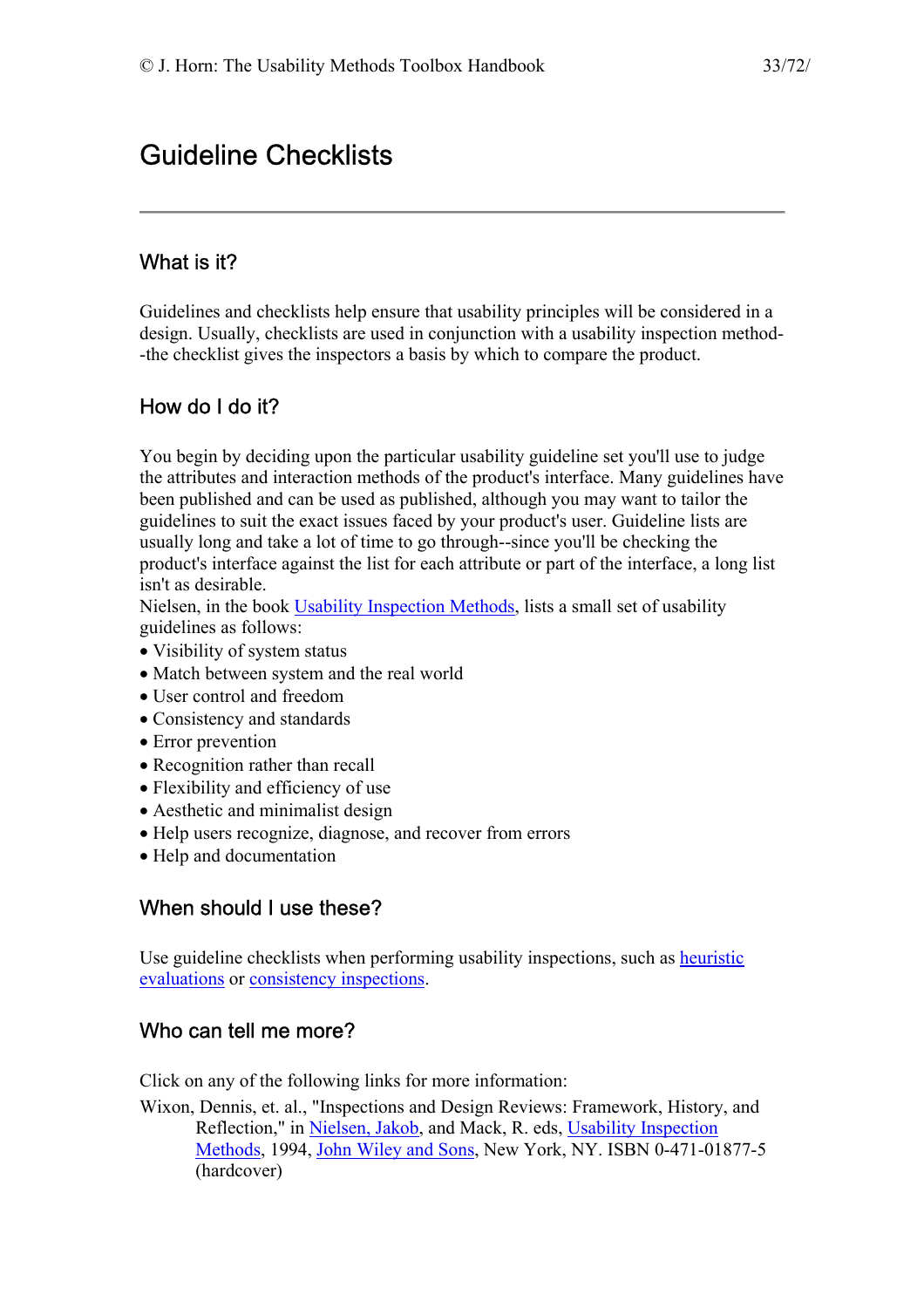Nielsen, Jakob, [Usability Inspection Tutorial](http://www.acm.org/sigchi/chi95/proceedings/tutors/jn_bdy.htm), 1995, [CHI '95 Proceedings](http://www.acm.org/sigchi/chi95/proceedings/)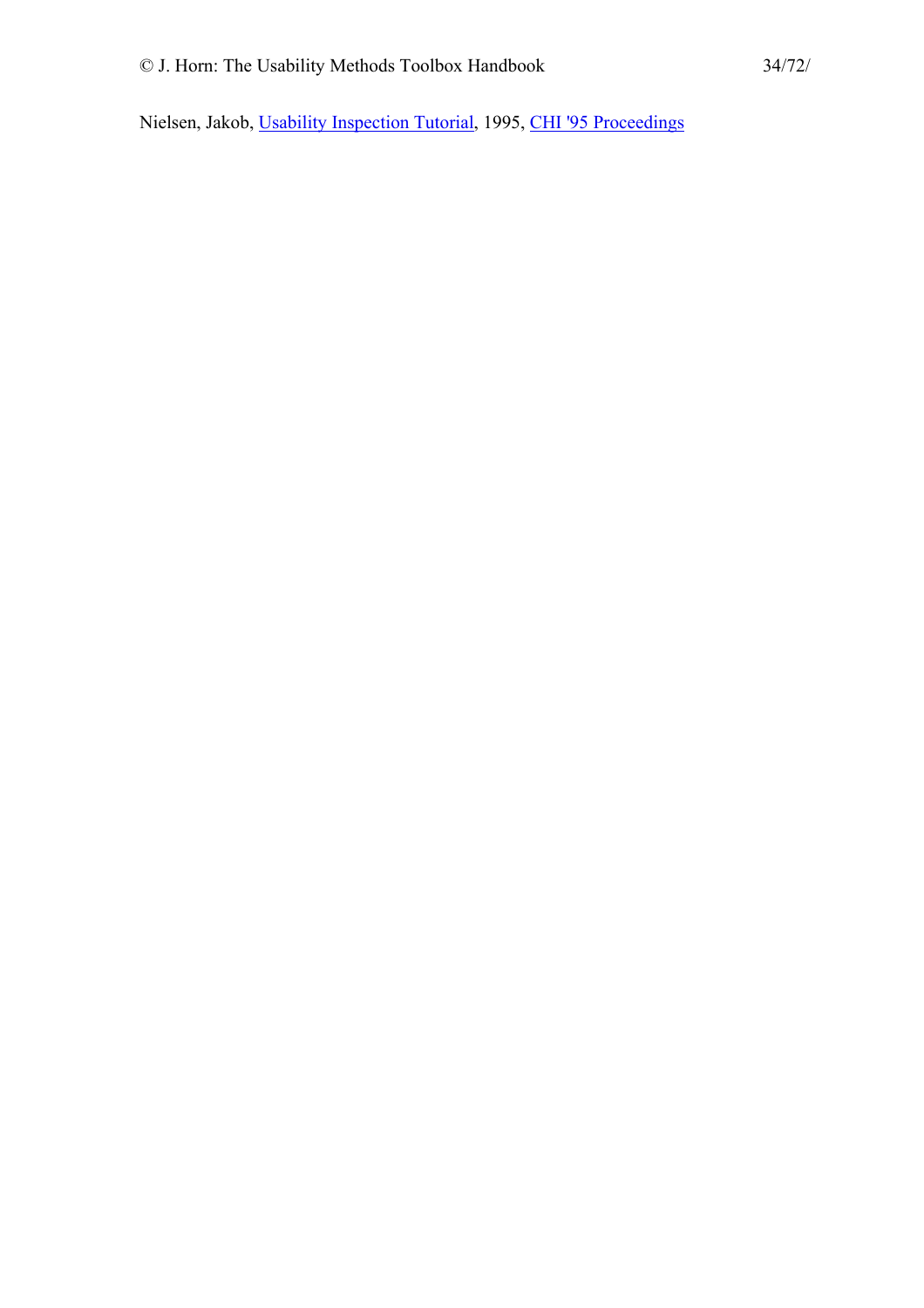# <span id="page-34-0"></span>General Concepts of Usability Testing

### What is it?

Usability testing is carrying out experiments to find out specific information about a design. Tests have their root in experimental psychology, which used to mean a reliance upon heavy-duty statistical analysis of data. Today, with more emphasis on the interpretation of the results rather than actual data-driven figures, you see less importance given to the hard numbers and more to the other things you find out during the test. For example, a lot of tests done today use the [thinking-aloud protocol](http://jthom.best.vwh.net/usability/thnkalod.htm) in conjunction with some sort of [performance measurement](http://jthom.best.vwh.net/usability/perfmeas.htm). While performance measurement is still useful, information gathered from the thinking aloud protocol often makes its way into the product faster--it doesn't need to be aggregated and analyzed before you can act on it.

### How do I do it?

The overall process is simple; get some users and find out how they work with the product. Usually you observe individual users performing specific tasks with the product. You collect data on how they're doing--for example, how long they take to perform the task, or how many errors they make. Then analyze the data from all your experiments to look for trends. This section, based on Rubin's [Handbook of Usability](http://jthom.best.vwh.net/usability/biblio.htm)  [Testing,](http://jthom.best.vwh.net/usability/biblio.htm) breaks these phases out in more detail.

#### Determine what you're trying to find out

**What do you want to know about your product?** Start with an overall purpose for your investigation; maybe you want to find out why tech support's call rate has gone way up since the last release. Or, your market share has slipped and you wonder if the other guy's product sells better because it's more usable.

**Distill this purpose down into a few objectives for your test.** "How usable is the product?" is not a good objective. The objective has to be something you can test for, for example: Does the delay in waiting for the Java applet to load cause users to leave the site? How difficult is it for a novice to do their long-form taxes using this software? Does the online help system provide enough tax code information? Is that information in easy-to-understand language, not government jargon? Design your test

**Identify the users you'll test**--you'll need this because you have to go out and find some users, and knowing if you need novices, or experts, male or female or both, young or old or both, is important. Who are the target users for your product? If you're testing fighter jet displays, you don't want a horde of high school kids running through your test scenarios. If you're testing soft drink machines, you do want high school kids in your user population, in addition to the fighter pilots. This user profile of your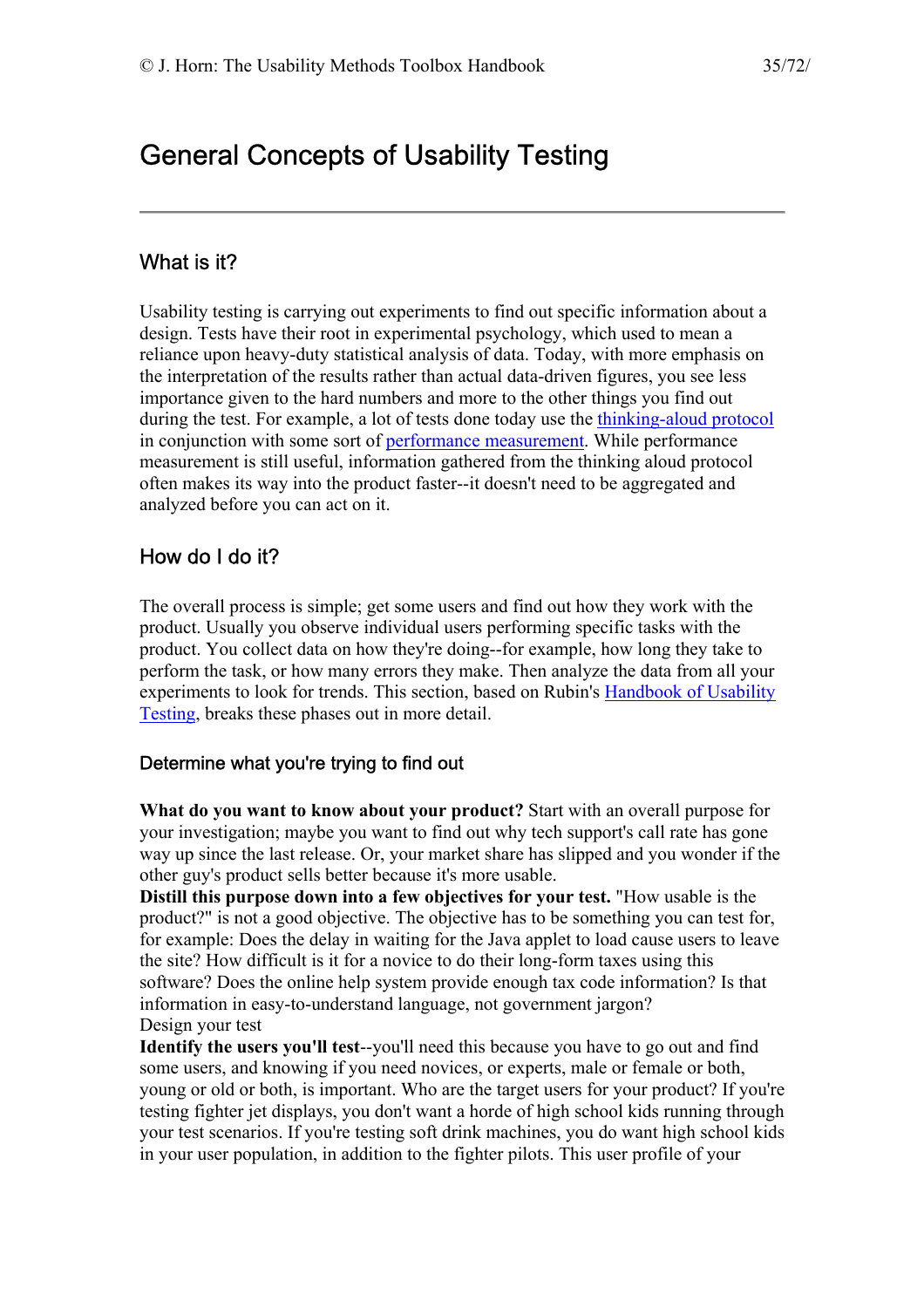product's users is important in developing your test design and choosing your sample subjects.

**Determine the experimental design.** The experimental design refers to how you'll order and run the experiments to eliminate non-interesting variables from the analysis. For example, suppose you're testing tax software. Do you want subjects that have done their taxes using your software before, thus already having knowledge about the product? Maybe you want to run two groups of users through--rank novices in one group, and semi-experienced folks in another. There's a lot of information on experiment design in the usability testing books. If you want even more information on experiment design, see the references in the statistics and test design section of the bibliography--the quality craze of the 80's gave rise to a lot of interesting test designs that might be applicable (especially the ones that reduce sample size) to your situation.

**Develop the tasks that your users will perform during each experiment.** Of course, these would be derived from tasks that the users normally perform when they're using the product. Specify what you need to setup the scenario: the machine or computer states, screens, documentation, and other job aids that must be present. Also, specify what signifies a completed task--for example, if the user successfuly saves the edited document, or completes the manufacturing operation with a finished, in-spec part.

**Specify the test apparatus.** In traditional scientific experimentation, for example, biological or chemical research, from which usability testing methodology is ultimately derived from, the test apparatus would be the lab glassware, bunsen burners, flasks, etc. and other devices used in the course of the experiment. For usability testing, this is the computer and its software, or the mockup of the manufacturing workstation, or the prototype dashboard of a car.

The test apparatus can also include devices used in the running of the test, like video cameras to record the user's actions, scan converters to record the on-screen action, audio recorders to record verbal protocols, one-way mirrors to help the experimenter stay out of the subject's way, and so on. A lot of importance is placed on these items in regards to usability testing, but it really doesn't have to be that way. Even with simple home camcorders, or no video recording at all, you can find out a lot of useful information.

**Identify the required personnel**. You'll need at least one experimenter to run the test, from greeting the subject to explaining the test sequence to working with the subject during each task. You might also want to enlist an observer or two to reduce the data logging load on the experimenter.

#### Get some users

#### **Assemble a list of users from which you'll draw a sample population of test**

**subjects.** There's so much written about picking subjects that it would be hard to list all the issues, but here's a few guidelines. You'll need enough users to fill your sample population with the correct mix of experience, skills, and demographic characteristics- -otherwise, other factors might creep into your experimental design and influence the data. The user profile you determined during your experimental design will help you identify the exemplar user for your product. For example, a fighter jet display might be "used" by not only the pilots themselves, but also maintenance workers, installers, diagnostic testers, and instructors. However, for the purposes of what you're trying to find out ("Does the radar display of surrounding aircraft allow the user to avoid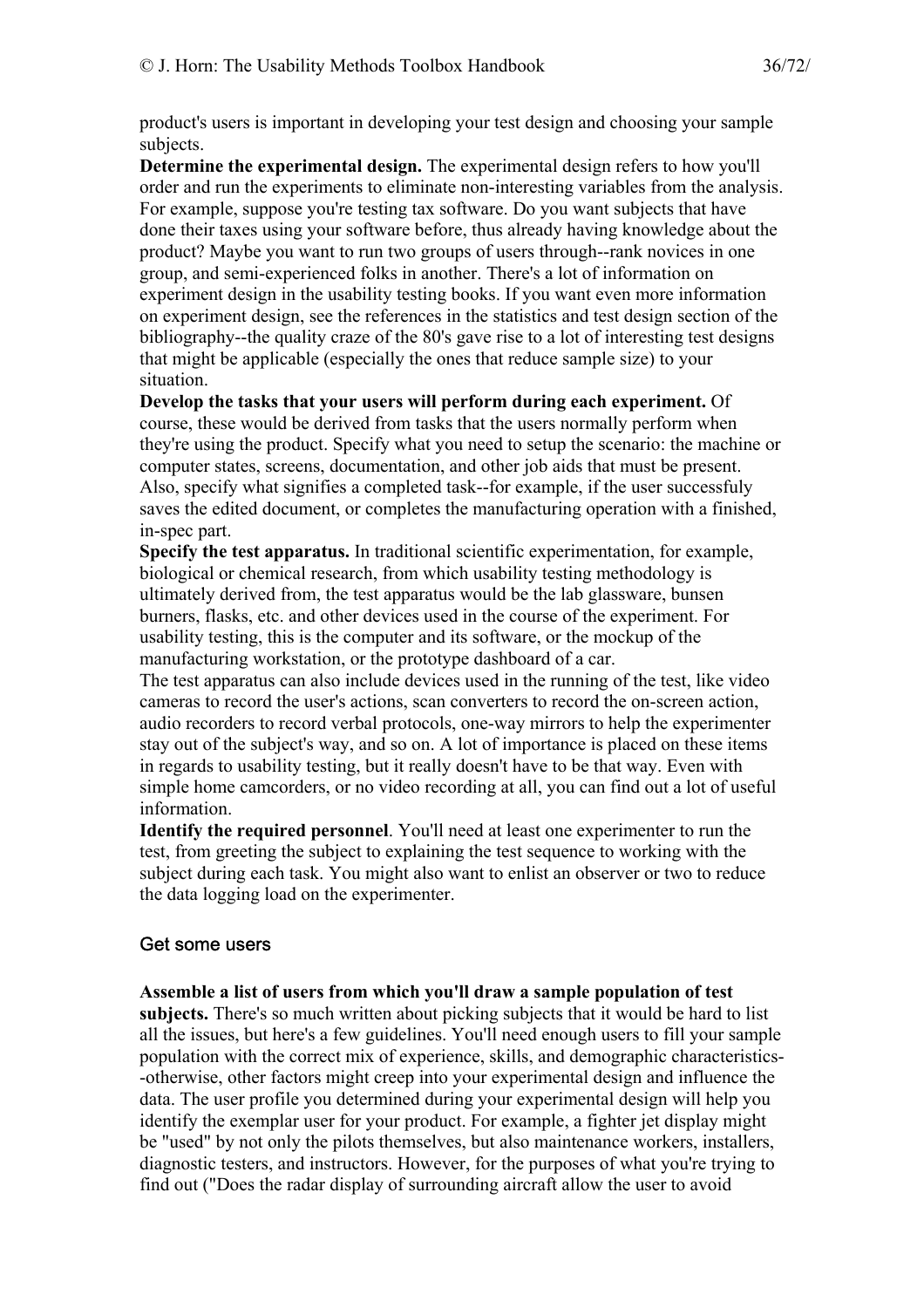collisions during inverted flight?") you might be concerned only with one segment of the overall user population--the pilots.

Even if you've narrowed the user population down to a single profile, for example, "male or female fighter pilots with 20/20 vision between the ages of 22 and 35, with at least a bachelor's degree or equivalent," you'll still need to gather more information about them. How much experience with this type of display does each user have? Are they used to the old-fashioned mechanical gauges or do they prefer high-tech computerized displays? Are they colorblind? Which eye is dominant? You could go on and on, but the more knowledge you have about your sample subjects, the less you can be surprised by weird factors that skew your experimental data. How do you find all these users? Well, by any means possible. Recruit from fellow employees and the family and friends of employees. Enlist temporary employment agencies and market research firms to get people (you might need to pay for them, but you'll probably have an easier time sorting through their characteristics). Get customers from Tech Support's call logs, or from Sales' lead lists. Offer free food at college campuses. Put out an ad on the Web, or in newspapers. Contact user groups and industry organizations. Consider other populations, like retirees who might have more spare time. Invite schools to send students over for a fieldtrip. You might have problems finding particular user populations. If you need to test fighter pilots, can you get enough from each branch of the military to cover their specific biases? If you're testing an executive information system (EIS), can you procure enough executive-level people to test against, given their hectic schedules?

#### Setup the test

**Prepare the test apparatus**. The test apparatus for a usability test includes the computer, and its software for a software test, or the machine or mockup for a hardware test. Some tests are run with prototypes; if so, ensure that the states to be encountered during each task scenario will be available in the prototype. Also include the materials that will be provided to the subject and to the experimenter during the test. The subject usually gets a list of the tasks to perform. Often, the steps to perform each task are intentionally omitted if you want to determine the discoverability of certain command sequences. The experimenter usually gets a basic script of how to present the tasks to the subject user, and a form to help log observations during the test. Sometimes an agreed-upon shorthand for noting test events is useful in the rush to capture everything that's going on.

**Prepare the test sample.** The sample is the group of subjects you'll run through the test. How many do you need? Most common guidelines recommend at least four to five participants to find the majority of usability problems. Pick your sample based on your objectives and user profiles, and their availability on your test dates.

#### Run the test

**Prepare the subject for the test.** Since most people are uncomfortable when they're put into a laboratory and asked to perform tasks while being timed and their mistakes are logged for analysis, it's crucial to set the subject at ease. Explain that the user can stop the test at any time, go use the bathroom, or take a break if he or she needs to. Emphasize that you're testing the product, not the user, and that they need not feel pressured by the test. Thank the user for participating.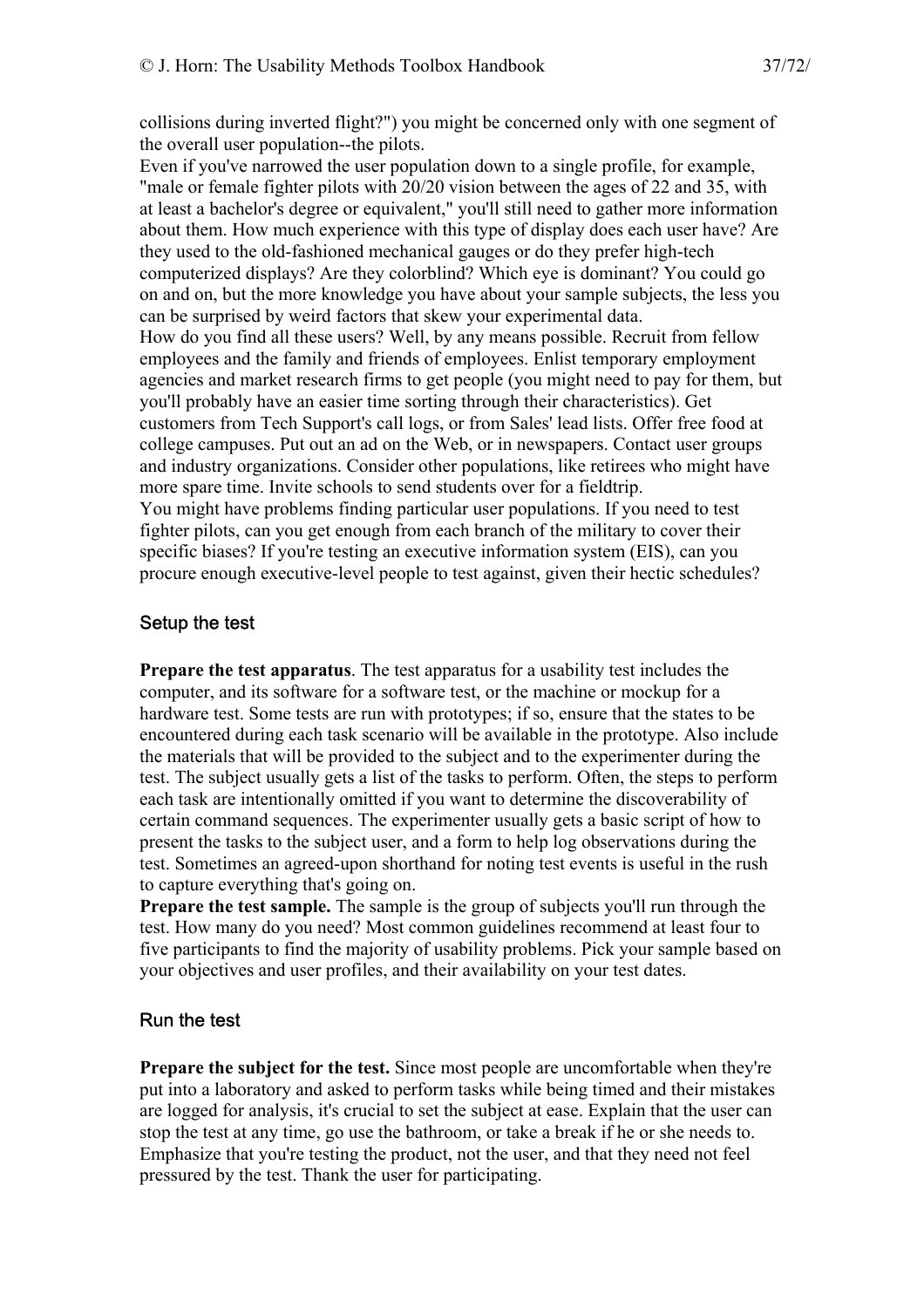Most tests have each subject sign nondisclosure agreements and recording consent forms prior to the test. As a part of this filling-out-paper step, you can have the user complete a pre-test questionaire to identify domain knowledge or attitudes, or get more information about the user's characteristics.

**Run the subject through the tasks and collect data**. The typical test consists of a subject at a workstation, performing written tasks while the experimenter observes the user and asks questions or provides prompts if necessary.

Tests that are looking for primarily preferential or conceptual data (through thinking aloud, for example) can have a fairly large amount of interaction between the experimenter and the subject. For tests where you're trying to find out empirical data, like error rates, you'll want to reduce the interaction until it's a minimal influence upon the subject.

Let the subject work through the tasks without much interference. It will be tough to watch them struggle through tough parts, but it's better to learn from their struggling in the lab rather than have them struggle once they've paid for your product and brought it home. Of course, if a user really gets stuck to the point of tears or leaving the lab, assist them with getting through the immediate problem or simply move on to another task.

Even if you're not using a thinking-aloud protocol, you might want to ask the subject questions at different times during the test if you feel you'll learn a lot more about why the subject did something a certain way.

#### Debrief the user

**Discuss the test with the user.** After the tasks are complete, and the test is over, chat with the subject about the test. Go over events that happened during the test to gather more information about what the subject was thinking at that time. One way to review the events is to recall the event and discuss it with the subject, or to simply ask the subject which events were the most noteworthy.

Thank the user for participating. Remember, the subjects are here doing you a big favor, and it's important to let them know you appreciate them. Most labs provide a small gift for the subject: a coffee mug, or t-shirt, or free software, after the test. Many times, you'll want to draw from your pool of previous subjects for a future test, so it's important to keep them happy about participating.

#### Analyze your data

**Find the big problems first.** Identifying the big problems is probably easiest since they would be evident through observation notes. If every subject had a problem with a particular menu item, obviously that item's design needs to be revisited. **Summarize the performance data you've collected.** Performance data like error rates and task durations is evaluated by performing statistical analysis on the data set.

Most analysis consists of figuring the mean and standard deviation, and checking the data for validity. Does the data indicate any trends? Were particular parts of the product more difficult?

**Summarize the preference data you've collected.** By observing the user's actions, and recording the user's opinions, either during the test using a thinking-aloud protocol or asking questions, or before and after the test in the questionnaires, you have amassed a large set of preference data. Most questionaire designs allow you to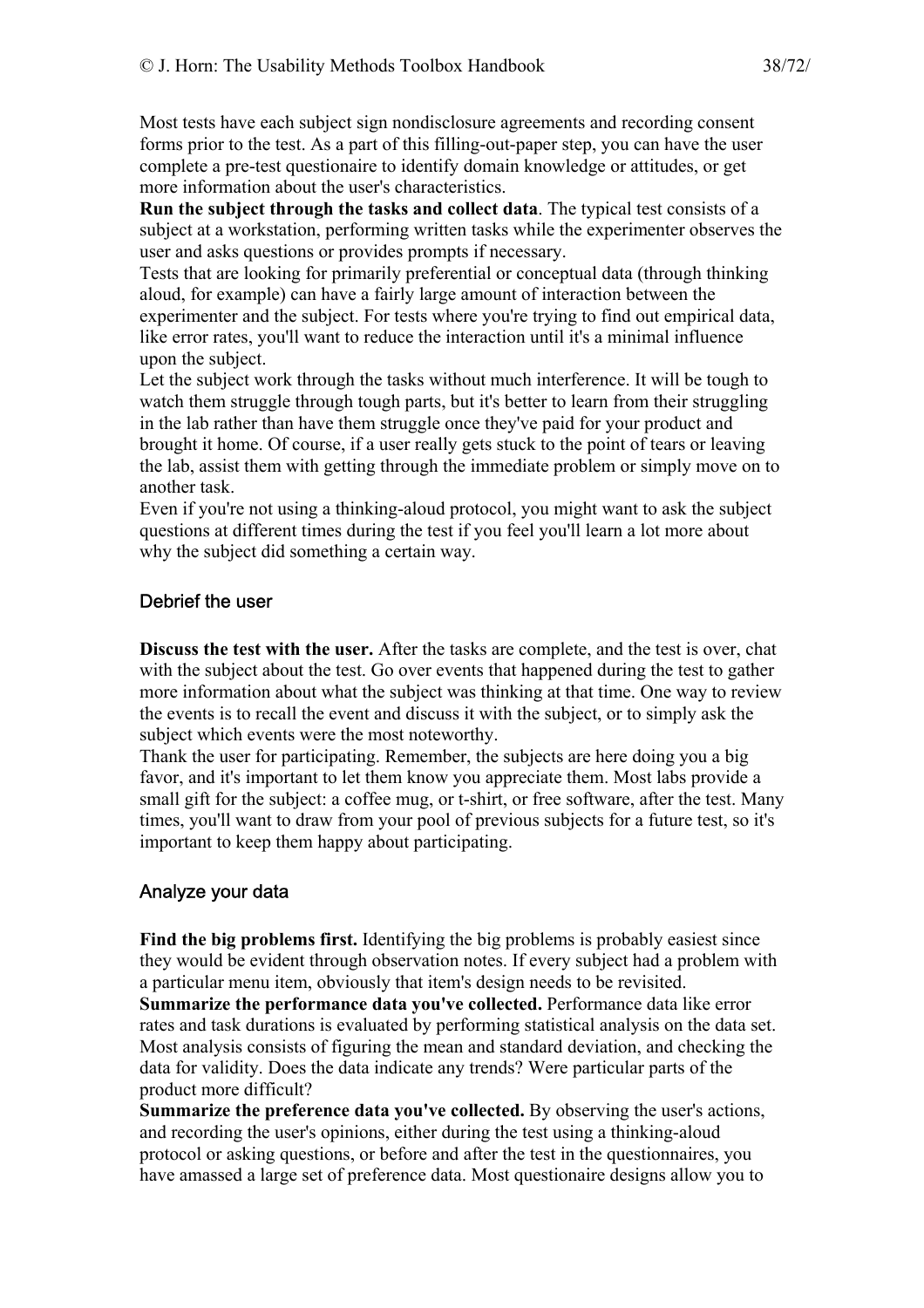quantify opinions using numerical scales, and the quantitative data found thusly can be analyzed using statistics much as the raw performance data. You can also summarize this data by selecting quotes from the subjects to highlight in the report as sound-bites.

## When should I use this technique?

Usability testing is used throughout the product development lifecycle. In early stages of product development, testing the previous version or competitors' products gives the design team benchmarks to shoot for in the design. In middle stages of development, testing validates the design and provides feedback with which to refine the design. At the later stages, testing ensures that the product meets the design objectives.

Well, times do change. I got this email back in March of 1998, in regards to my citing [Hagan Heller's article](http://jthom.best.vwh.net/usability/) on low-cost usability testing from 1994:

You should note in your bibliography that while it has lots of good ideas, much of the information in it is significantly out of date. Some examples:

 \* Scan converters are not nearly as expensive, and are quite portable nowadays. We have one that does up to 800x600 resolution on both WinPC's and Macs that is in the \$2000 range, which is about an order of magnitude less than she cites.

 \* Excellent portable labs with built in video and audio mixing capabilities and decent video editing are available in the \$15,000 to \$30,000 range. They can be set up in under an hour at any site (well, depending on how many flights of stairs there are) and can do titles and other effects when hooked up to a computer for editing. They DON'T require a Video Toaster, unless that's what's under the hood of the mix board in my lab now.

However, their note about how tripods are good and you need one is dead-on. Thanks to [Merryl Gross](http://members.aol.com/merryl/) for the info. Your note does really ring true. We cobbled together the lab at Cisco on a really, really low budget. It was as if th[e "Tightwad](http://users.aol.com/maryfou/tightwad.html)  [Gazette" lady](http://users.aol.com/maryfou/tightwad.html) decided to construct a usability lab--scrounged desks and chairs, telephones set on "conference call" as our intercom, etc. Ah, those good old days...

## Who can tell me more?

Click on any of the following links for more information:

Dumas, JS, and Redish, Janice, [A Practical Guide to Usability Testing](http://www.amazon.com/exec/obidos/ASIN/089391990X/theusabilitymeth), 1993, [Ablex,](http://ablex.com/) Norwood, NJ

ISBN 0-89391-991-8 (paper)

- Lindgaard, G., [Usability Testing and System Evaluation: A Guide for Designing](http://www.amazon.com/exec/obidos/quicksearch-query/002-7963698-4776821/theusabilitymeth)  [Useful Computer Systems,](http://www.amazon.com/exec/obidos/quicksearch-query/002-7963698-4776821/theusabilitymeth) 1994, Chapman and Hall, London, U.K. ISBN 0- 412-46100-5
- Rubin, Jeffrey, [Handbook of Usability Testing,](http://www.amazon.com/exec/obidos/ASIN/0471594032/theusabilitymeth) 1994, [John Wiley and Sons](http://www.wiley.com/), New York, NY ISBN 0-471-59403-2 (paper)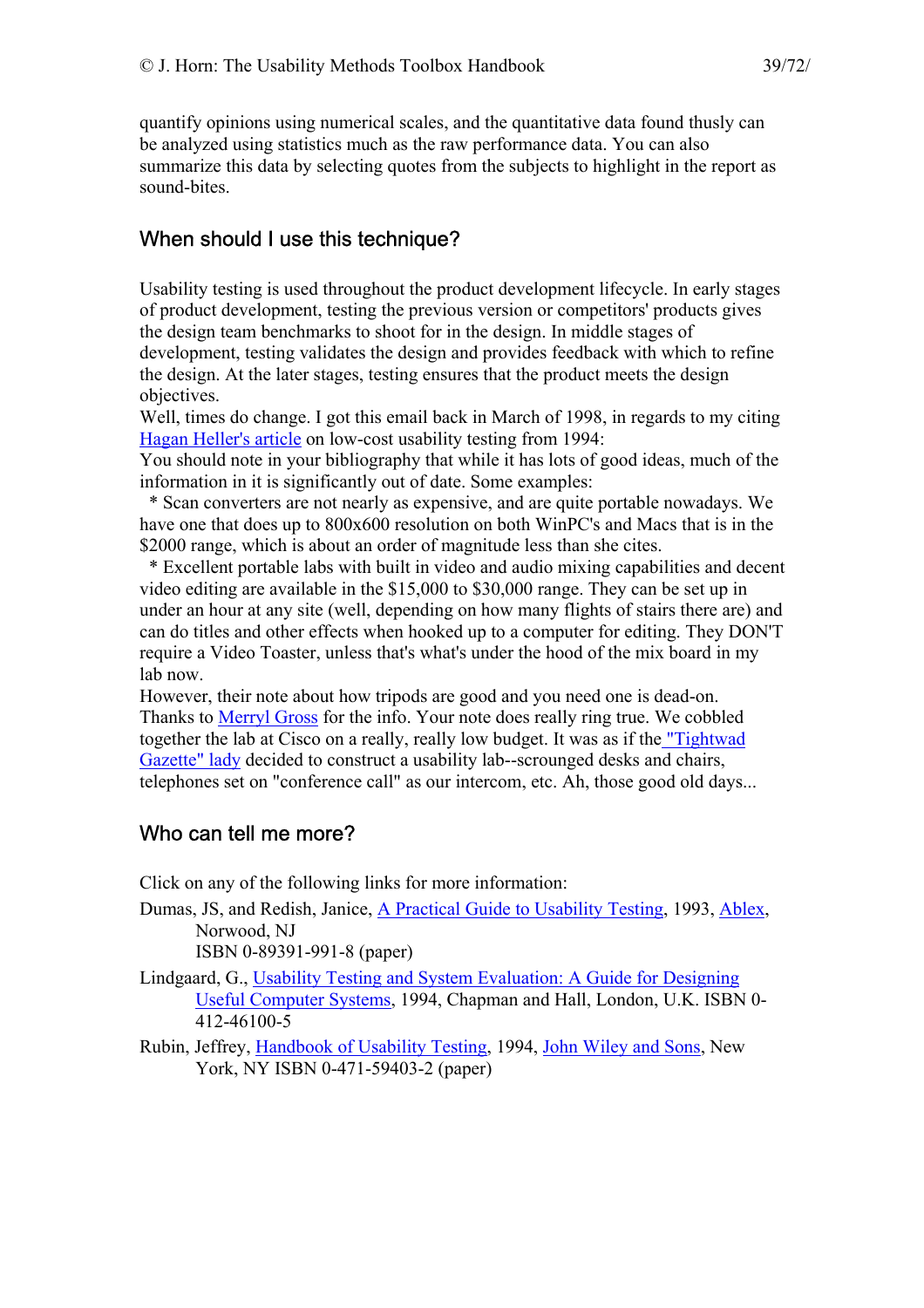#### Additional Information

- Bell, Brigham, Rieman, John, and Lewis, Clayton. "Usability Testing of a Graphical Programming System: Things We Missed in a Programming Walkthrough.'' Communications of the ACM volume/number unknown (1991): 7-12
- Chartier, Donald A. ["Usability Labs: The Trojan Technology.](http://www.ac.com/eagle/trojan.htm)''
- Cline, June A., Omanson, Richard C., and Marcotte, Donald A. "[ThinkLink: An](http://www.ameritech.com/news/testtown/articles/thinklink.html)  [Evaluation of a Multimedia Interactive Learning Project.](http://www.ameritech.com/news/testtown/articles/thinklink.html)''
- Haigh, Ruth, and Rogers, Andrew. "Usability Solutions for a Personal Alarm Device.'' Ergonomics In Design (July 1994): 12-21
- [Heller, Hagan](http://home.netscape.com/people/hagan/index.html), and Ruberg, Alan. ["Usability Studies on a Tight Budget.](http://www-pcd.stanford.edu/asd/info/articles/guerrilla-labs.html)'' Design+Software: Newsletter of the ASD (1994)
- Jordan, Patrick W., Thomas, Bruce, Weerdmeester, Bernard, (Eds.), [Usability](http://www.amazon.com/exec/obidos/ASIN/0748404600/theusabilitymeth)  [Evaluation in Industry](http://www.amazon.com/exec/obidos/ASIN/0748404600/theusabilitymeth), 1996, Taylor & Francis, Inc., London, UK. ISBN: 0- 74-840460-0
- Lund, Arnold M. "[Ameritech's Usability Laboratory: From Prototype to Final](http://www.ameritech.com/news/testtown/articles/uselab.html)  [Design.](http://www.ameritech.com/news/testtown/articles/uselab.html)''
- Whiteside, John, Bennett, John, and Holtzblatt, Karen. "Usability Engineering: Our Experience and Evolution'' from Handbook of Human-Computer Interaction, M. Helander (ed.). Elsevier Science Publishers B.V. (North Holland), 1988: 791-804.
- Wiklund, Michael E., [Usability in Practice,](http://www.amazon.com/exec/obidos/ASIN/0127512500/theusabilitymeth) 1994, AP Professional, Cambridge, MA ISBN 0-12-751250-0
- Yuschick, Matt, [Schwab, Eileen,](http://www.ameritech.com/people/schwab/) and [Griffith, Laura.](http://www.ameritech.com/people/griffith/) ["ACNA--The Ameritech](http://www.ameritech.com/news/testtown/articles/acna.html)  [Customer Name and Address Service.](http://www.ameritech.com/news/testtown/articles/acna.html)''

#### Usability Testing Techniques and Issues

- Bailey, R. W., et. al. "Usability Testing versus Heuristic Evaluation: A Head-to-Head Comparison.'' Proceedings of the Human Factors Society 36th Annual Meeting, (1992): 409-413.
- Dayton, Tom, et. al. "Skills Needed By User-Centered Design Practitioners in Real Software Development Enironments: Report on the CHI `92 Workshop.'' SIGCHI Bulletin v25 n3, (July 1993): 16-31.
- Jeffries, R., et. al., "User Interface Evaluation in the Real World: A Comparison of Four Techniques.'' Reaching through Technology: Proceedings of the 1991 CHI Conference, New Orleans, April-May 1991, NY: Association for Computing Machinery (ACM), 119-124.
- Virzi, Robert A. "Refining the Test Phase of Usability Evaluation: How Many Subjects is Enough?'' Human Factors, v34, n4 (1992): 457-468.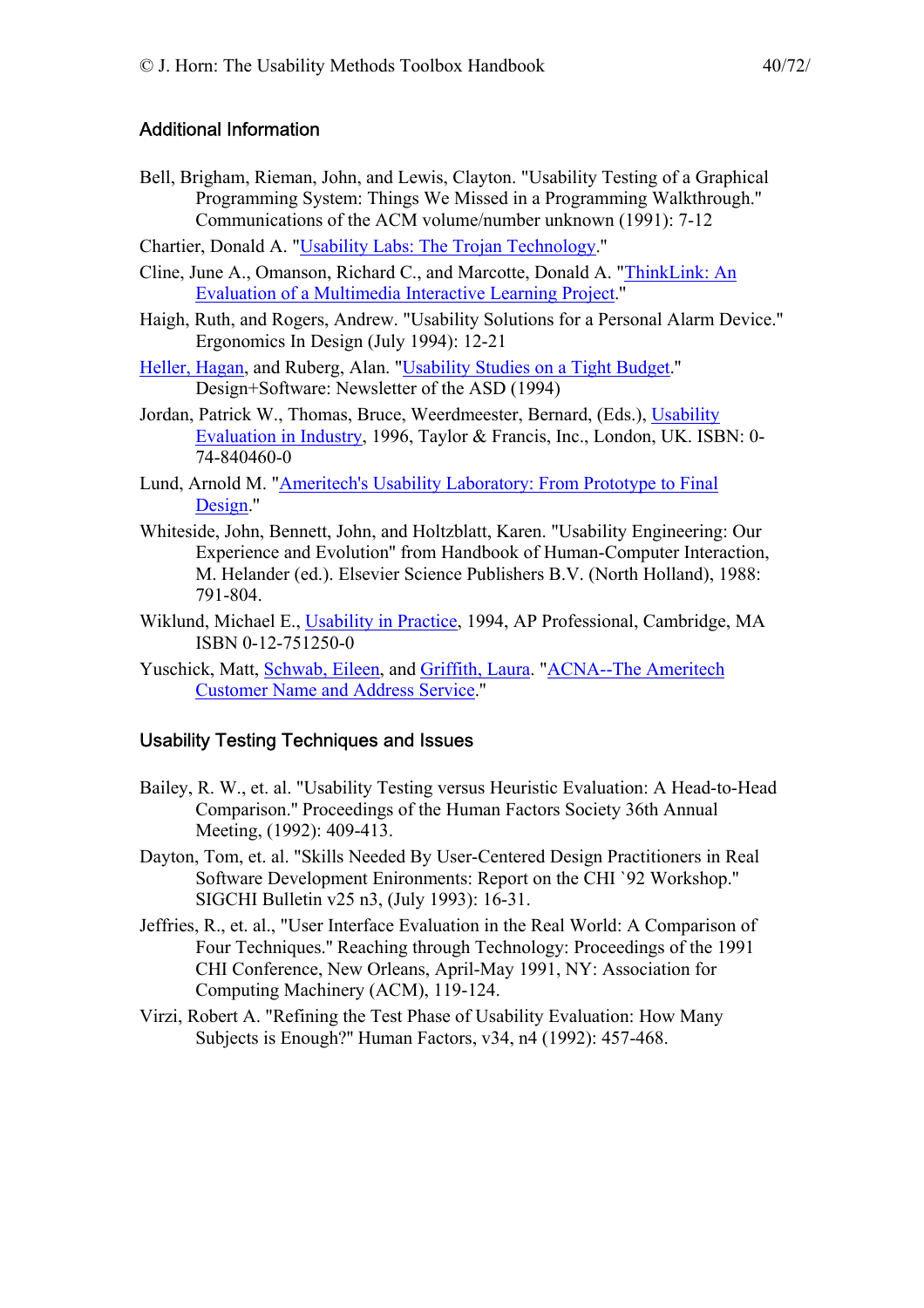# Thinking Aloud Protocol

## What is it?

Thinking Aloud protocol is a popular technique used during usability testing. During the course of a test, where the participant is performing a task as part of a user scenario, you ask the participant to vocalize his or her thoughts, feelings, and opinions while interacting with the product.

## How do I do it?

You begin by providing your participant with the product to be tested (or a prototype of its interface) and a scenario of tasks to perform. Ask participants to perform the tasks using the product, and explain what they're thinking about while working with the product's interface.

Thinking aloud allows you to understand how the user approaches the interface and what considerations the user keeps in mind when using the interface. If the user expresses that the sequence of steps dictated by the product to accomplish their task goal is different from what they expected, perhaps the interface is convoluted. Although the main benefit of the thinking aloud protocol is a better understanding of the user's mental model and interaction with the product, you can gain other benefits as well. For example, the terminology the user uses to express an idea or function should be incorporated into the product design or at least its documentation.

#### When should I use this technique?

Use this technique in any stage of development. Thinking aloud is a cheap way of getting a lot of good qualitative feedback during testing.

## Who can tell me more?

Click on any of the following links for more information:

Dumas, JS, and Redish, Janice, [A Practical Guide to Usability Testing](http://www.amazon.com/exec/obidos/ASIN/089391990X/theusabilitymeth), 1993, [Ablex,](http://ablex.com/) Norwood, NJ, ISBN 0-89391-991-8 (paper)

Ericsson, K. Anders and Simon, Herbert 1985. Protocol Analysis. MIT Press.

Lindgaard, G., [Usability Testing and System Evaluation: A Guide for Designing](http://www.amazon.com/exec/obidos/quicksearch-query/002-7963698-4776821/theusabilitymeth)  [Useful Computer Systems,](http://www.amazon.com/exec/obidos/quicksearch-query/002-7963698-4776821/theusabilitymeth) 1994, Chapman and Hall, London, U.K. ISBN 0- 412-46100-5

Nielsen, Jakob, ["Guerrilla HCI: Using Discount Usability Engineering to Penetrate](http://www.useit.com/papers/guerrilla_hci.html)  [the Intimidation Barrier,](http://www.useit.com/papers/guerrilla_hci.html)" online Web page at [http://www.useit.com/papers/guerrilla\\_hci.html](http://www.useit.com/papers/guerrilla_hci.html).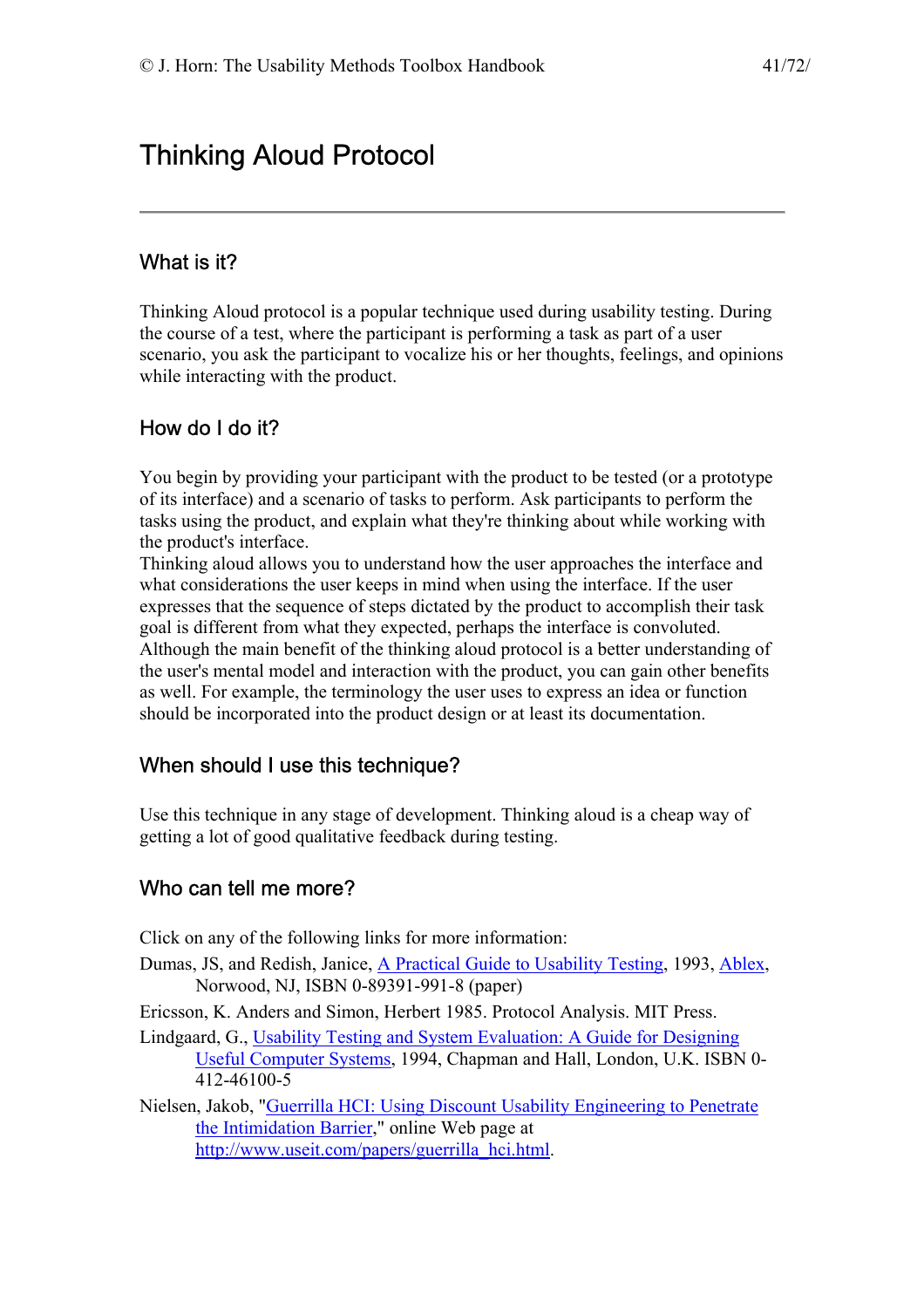Rubin, Jeffrey, [Handbook of Usability Testing,](http://www.amazon.com/exec/obidos/ASIN/0471594032/theusabilitymeth) 1994, [John Wiley and Sons](http://www.wiley.com/), New York, NY ISBN 0-471-59403-2 (paper)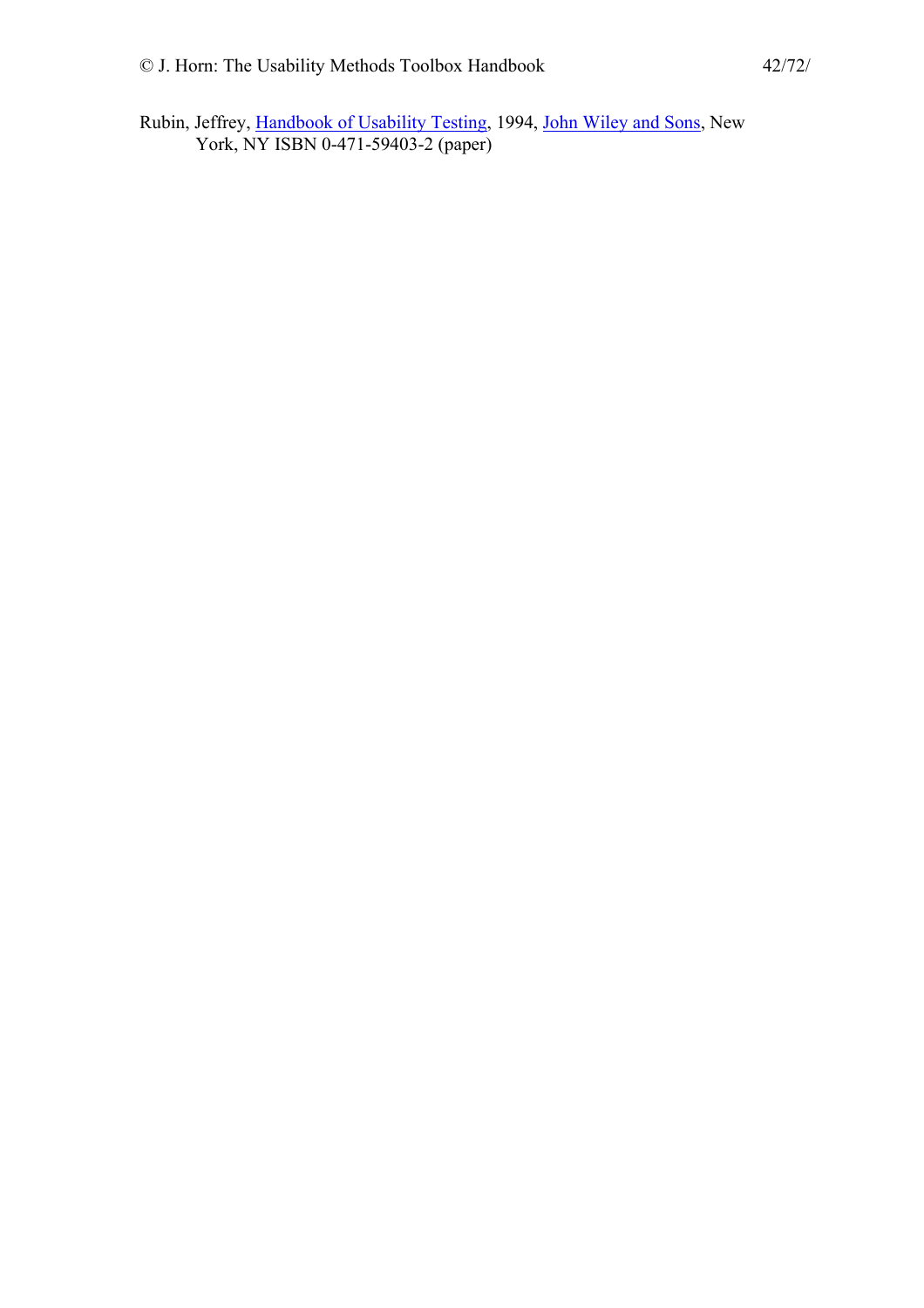# Co-Discovery Method

#### What is it?

Co-discovery is a type of usability testing where two participants attempt to perform tasks together while being observed. The advantage of this method over the thinking aloud protocol is two-fold:

- in the workplace, most people have someone else available for help
- the interaction between the two participants can bring out more insights than a single participant vocalizing his or her thoughts

### How do I do it?

As with the thinking aloud method, you begin by providing your participants with the product to be tested (or a prototype of its interface) and a scenario of tasks to perform. Ask the participants to perform the tasks using the product, and explain what they're thinking about while working with the product's interface. Have them help each other in the same manner they would if they were working together to accomplish a common goal using the product.

#### When should I use this technique?

This technique can be used during any phase of development. It is ideal for Computer-Supported Cooperative Work (CSCW) products, groupware, and other products designed to be used by workers in team environments.

#### Who can tell me more?

Click on any of the following links for more information:

- Dumas, JS, and Redish, Janice, [A Practical Guide to Usability Testing](http://www.amazon.com/exec/obidos/ASIN/089391990X/theusabilitymeth), 1993, [Ablex,](http://ablex.com/) Norwood, NJ ISBN 0-89391-991-8 (paper)
- Lindgaard, G., [Usability Testing and System Evaluation: A Guide for Designing](http://www.amazon.com/exec/obidos/quicksearch-query/002-7963698-4776821/theusabilitymeth)  [Useful Computer Systems,](http://www.amazon.com/exec/obidos/quicksearch-query/002-7963698-4776821/theusabilitymeth) 1994, Chapman and Hall, London, U.K. ISBN 0- 412-46100-5
- Rubin, Jeffrey, [Handbook of Usability Testing,](http://www.amazon.com/exec/obidos/ASIN/0471594032/theusabilitymeth) 1994, [John Wiley and Sons](http://www.wiley.com/), New York, NY ISBN 0-471-59403-2 (paper)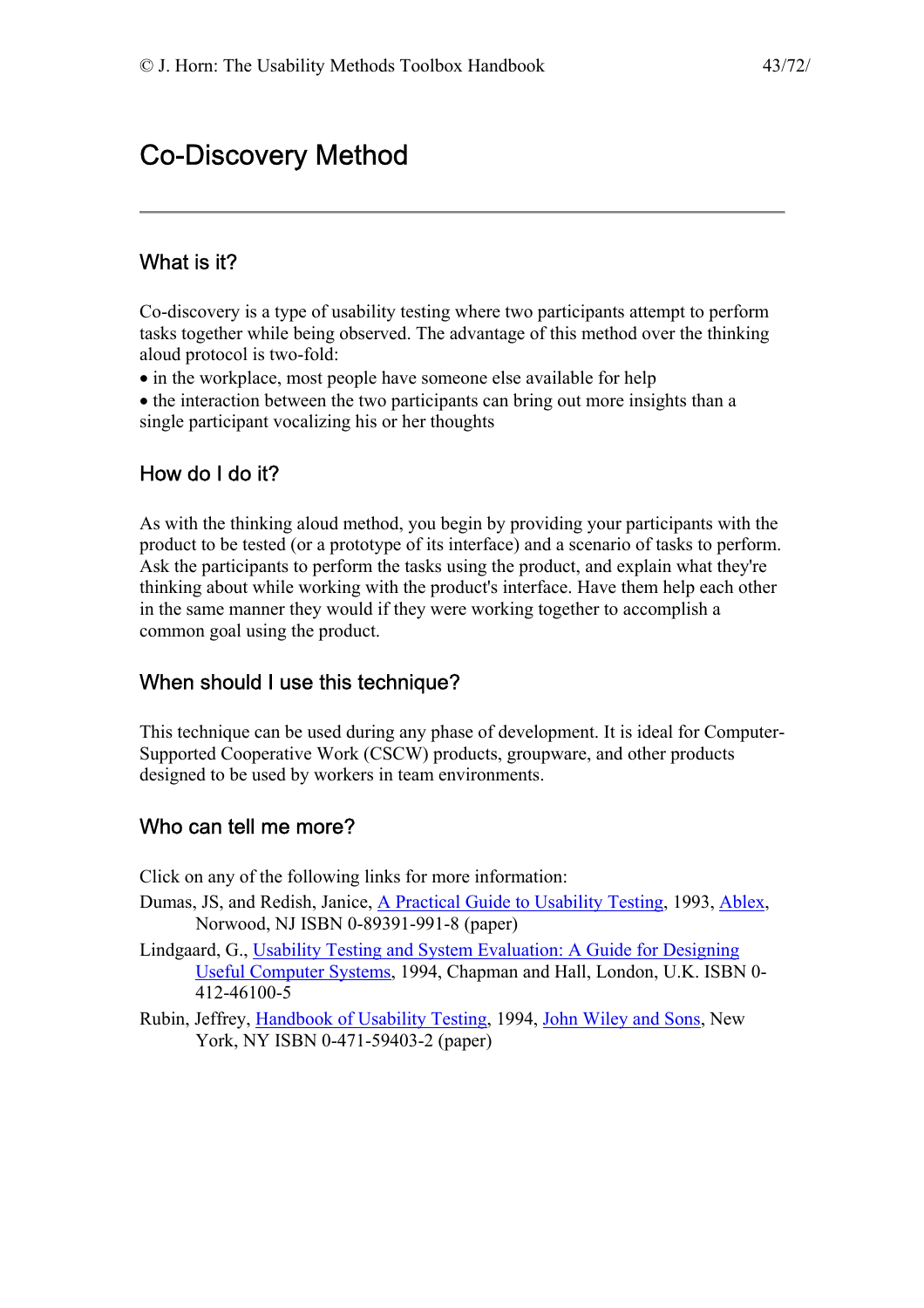# Question-asking Protocol

#### What is it?

The question-asking protocol simply takes thinking aloud one step further in that instead of waiting for users to vocalize their thoughts, you prompt them by asking direct questions about the product. Their ability (or lack of ) to answer your questions can help you see what parts of the product interface were obvious, and which were obtuse.

### How do I do it?

As with the thinking aloud method, you begin by providing your participants with the product to be tested (or a prototype of its interface) and a scenario of tasks to perform. Ask the participants to perform the tasks using the product, and explain what they're thinking about while working with the product's interface. Also ask them pointed, direct questions about the product; for example, "How would you send the email message?" Their response, either in terms of the product being tested or in other products from their past experience, will provide insights into their mental model of the product.

#### When should I use this technique?

Use this technique during any phase of development.

#### Who can tell me more?

Click on any of the following links for more information:

- Dumas, JS, and Redish, Janice, [A Practical Guide to Usability Testing](http://www.amazon.com/exec/obidos/ASIN/089391990X/theusabilitymeth), 1993, [Ablex,](http://ablex.com/) Norwood, NJ ISBN 0-89391-991-8 (paper)
- Lindgaard, G., [Usability Testing and System Evaluation: A Guide for Designing](http://www.amazon.com/exec/obidos/quicksearch-query/002-7963698-4776821/theusabilitymeth)  [Useful Computer Systems,](http://www.amazon.com/exec/obidos/quicksearch-query/002-7963698-4776821/theusabilitymeth) 1994, Chapman and Hall, London, U.K. ISBN 0- 412-46100-5
- Rubin, Jeffrey, [Handbook of Usability Testing,](http://www.amazon.com/exec/obidos/ASIN/0471594032/theusabilitymeth) 1994, [John Wiley and Sons](http://www.wiley.com/), New York, NY ISBN 0-471-59403-2 (paper)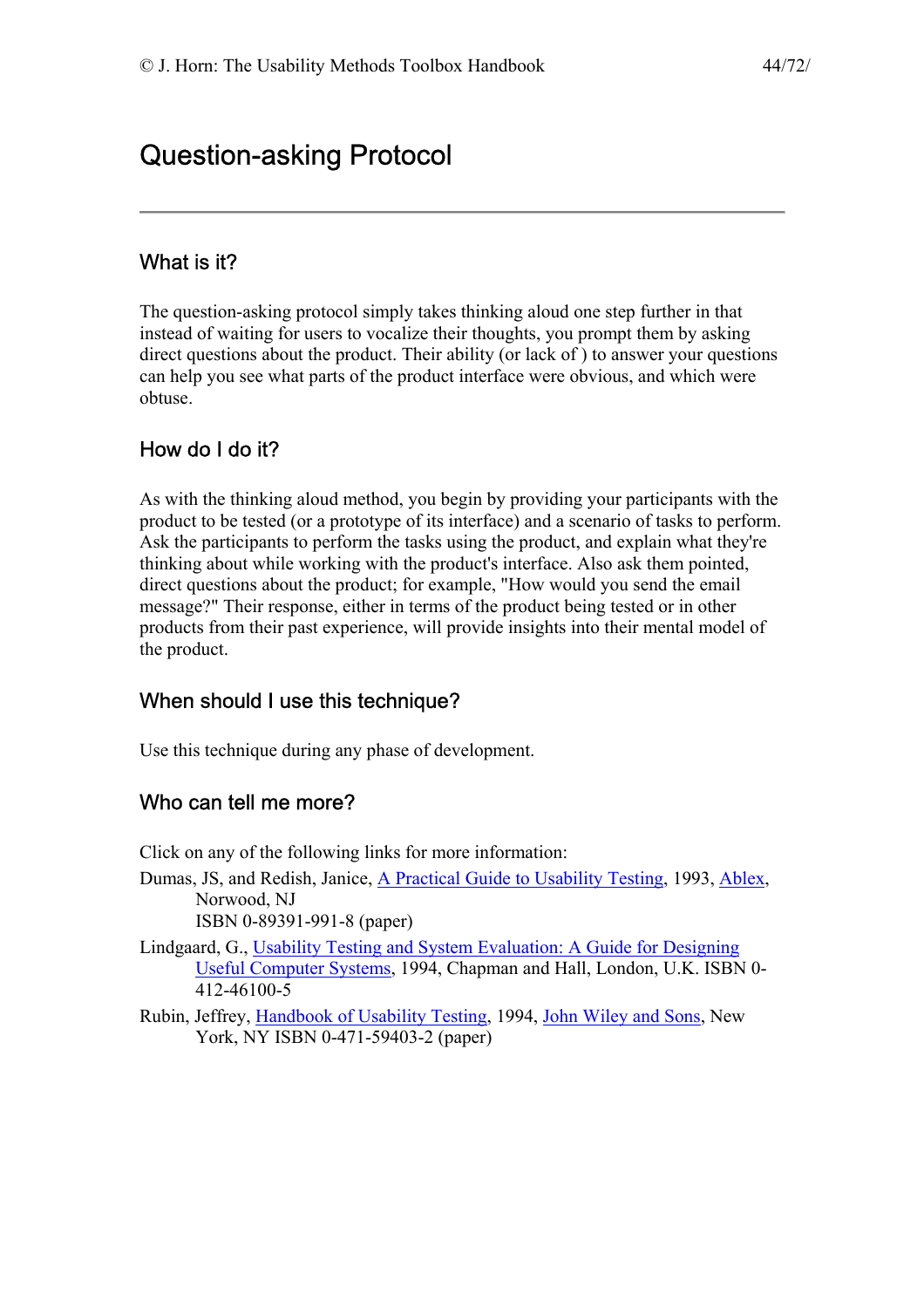# Performance Measurement

# What is it?

Some usability tests are targeted at determining hard, quantitative data. Most of the time this data is in the form of performance metrics--how long does it take to select a block of text with a mouse, touchpad, or trackball? How does the placement of the backspace key influence the error rate?

Often these metrics are used as goals during the design of a product. Goals can be stated as stipulations, for example, "Users shall be able to connect to the Internet without errors or having to call the toll-free number," or "75% of users shall be able to complete the basic task in less than one hour." These benchmarks are devised during initial usability testing, either of a previous release, or of a competitor product.

## How do I do it?

You begin by following the basic usability test concepts of determining a purpose, identifying test objectives, designing the tests, and running the experiment. For performance metrics, though, consider the following additional issues:

#### Objectives must be quantifiable

As before, the test objectives have to be expressed in testable terms, but when measuring performance, they have to be quantifiable. For example, you could ask the question, "What's more efficient, keyboard shortcuts or toolbar buttons?" A question worded this way could be tested with two interfaces, one using keyboard shortcuts, and the other using buttons. You'd record the performance of each user by timing how long it took them to execute a number of commands, and log their error rates.

#### Experimental design is really important

Since the goal of a performance measurement test is to gather valid quantifiable data, your experimental design must be valid as well. Quantitative tests assume that your change in the independent variable (for example, the presence of keyboard shortcuts or toolbar buttons) influences the dependent variable (time it takes to execute commands using one of the two options). This influence is called the experimental effect. However, if other factors are introduced into the design, the effect may be confounded, that is, not statistically valid due to tainting by the other factors. Your design must take into account possible confounding factors and eliminate possible sources of tainting.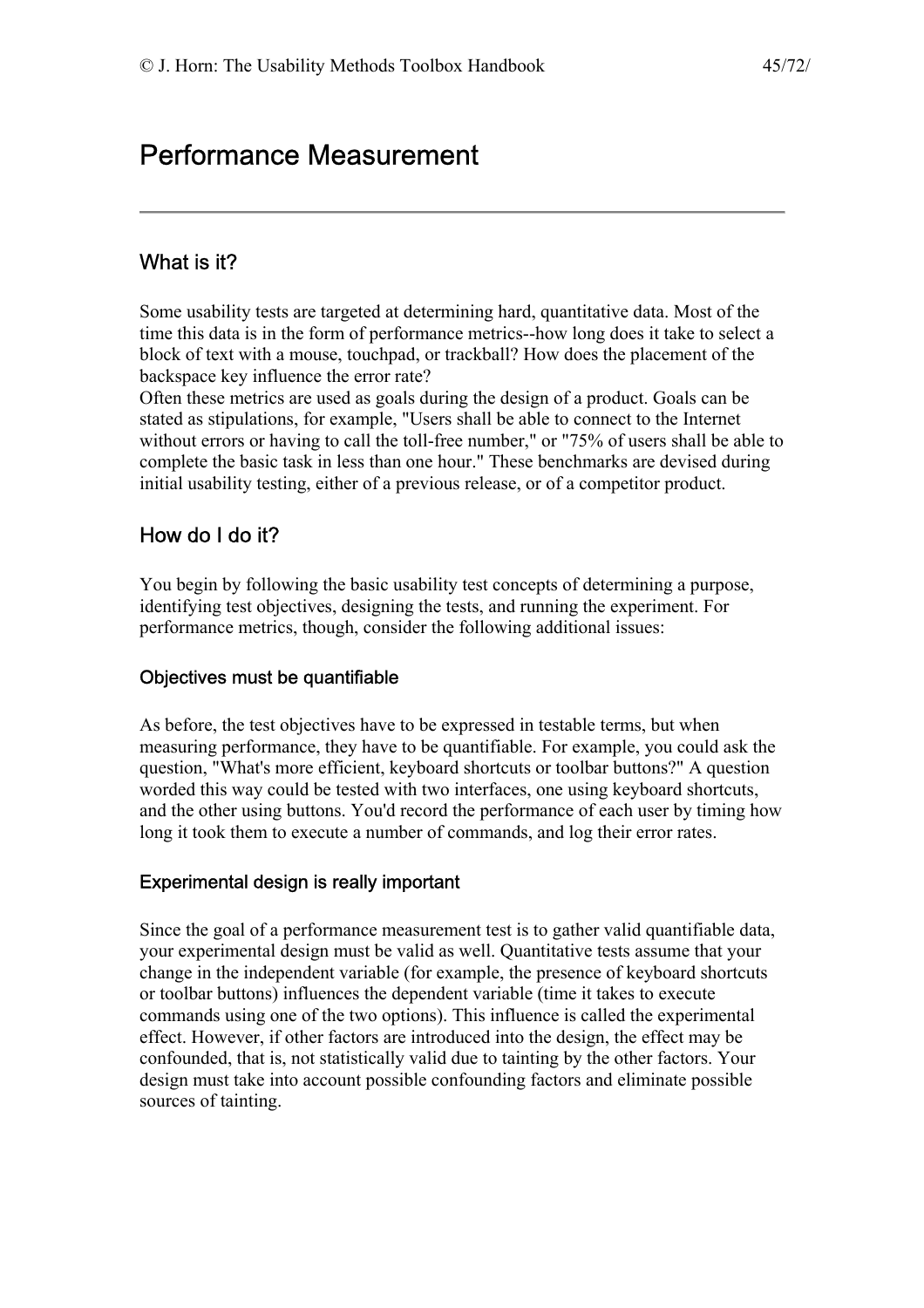#### Data doesn't tell the whole story

Testing solely for the purpose of procuring performance data doesn't seem to be as common as it used to be, for several reasons. Performance testing requires very rigorous test designs and extensive resources. Most companies don't have the time or money to do research of this kind. Also, the types of things tested are often at a very granular level. Does it really matter if it's half a second faster to use a keyboard shortcut than a toolbar button? Maybe if you're designing call center software, and amortized over thousands of operators across the country, saving each one half a second per call could save millions of dollars per year. But for most office productivity applications. half a second isn't really important.

## When should I use this technique?

Performance measurement is used in initial stages of design to provide benchmarks for the design process. It's also used during the design cycle to measure the work done thus far against those benchmarks.

### Who can tell me more?

Click on any of the following links for more information:

- Dumas, JS, and Redish, Janice, [A Practical Guide to Usability Testing](http://www.amazon.com/exec/obidos/ASIN/089391990X/theusabilitymeth), 1993, [Ablex,](http://ablex.com/) Norwood, NJ ISBN 0-89391-991-8 (paper)
- Lindgaard, G., [Usability Testing and System Evaluation: A Guide for Designing](http://www.amazon.com/exec/obidos/quicksearch-query/002-7963698-4776821/theusabilitymeth)  [Useful Computer Systems,](http://www.amazon.com/exec/obidos/quicksearch-query/002-7963698-4776821/theusabilitymeth) 1994, Chapman and Hall, London, U.K. ISBN 0- 412-46100-5
- Rubin, Jeffrey, [Handbook of Usability Testing,](http://www.amazon.com/exec/obidos/ASIN/0471594032/theusabilitymeth) 1994, [John Wiley and Sons](http://www.wiley.com/), New York, NY ISBN 0-471-59403-2 (paper)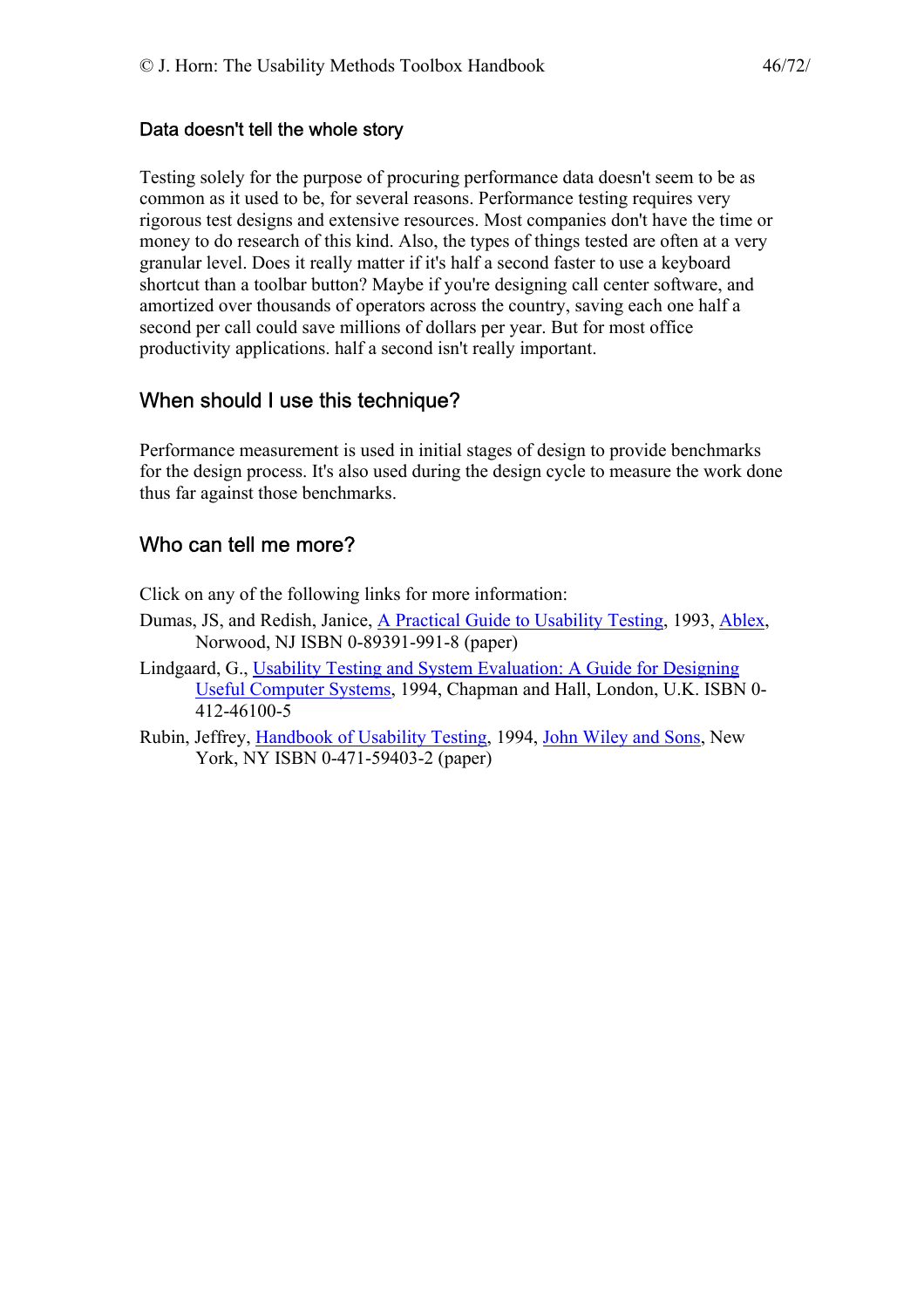# Eye Tracking

## What is it?

Eye tracking allows testers to identify what participants look at during the course of a usability test. Eye tracking equipment uses several different technologies, including skin electrodes, marked contact lenses, image processing cameras, and reflector trackers. The last type is probably the most effective, as it does not require physical contact with the user's eye/eye socket. Instead, a beam of light is projected onto the eye; a sophisticated camera picks up the difference between the pupil refection and known reference points to determine what the user is looking at.

## How do I do it?

Eye tracking involves sophisticated, usually expensive equipment. In most cases, unless the particular product you're testing requires eye tracking testing, it's best to find a usability lab that has already purchased an eye tracker and rent time at that lab for your testing.

### When should I use this technique?

Use this technique when you absolutely have to identify what a person looks at during a usability test. For most products, regular inspection or testing methods will identify enough usability problems to the point that eye tracking isn't necessary.

## Who can tell me more?

Click on any of the following links for more information:

- Dumas, JS, and Redish, Janice, [A Practical Guide to Usability Testing](http://www.amazon.com/exec/obidos/ASIN/089391990X/theusabilitymeth), 1993, [Ablex,](http://ablex.com/) Norwood, NJ ISBN 0-89391-991-8 (paper)
- Lindgaard, G., [Usability Testing and System Evaluation: A Guide for Designing](http://www.amazon.com/exec/obidos/quicksearch-query/002-7963698-4776821/theusabilitymeth)  [Useful Computer Systems,](http://www.amazon.com/exec/obidos/quicksearch-query/002-7963698-4776821/theusabilitymeth) 1994, Chapman and Hall, London, U.K. ISBN 0- 412-46100-5
- Rubin, Jeffrey, [Handbook of Usability Testing,](http://www.amazon.com/exec/obidos/ASIN/0471594032/theusabilitymeth) 1994, [John Wiley and Sons](http://www.wiley.com/), New York, NY ISBN 0-471-59403-2 (paper)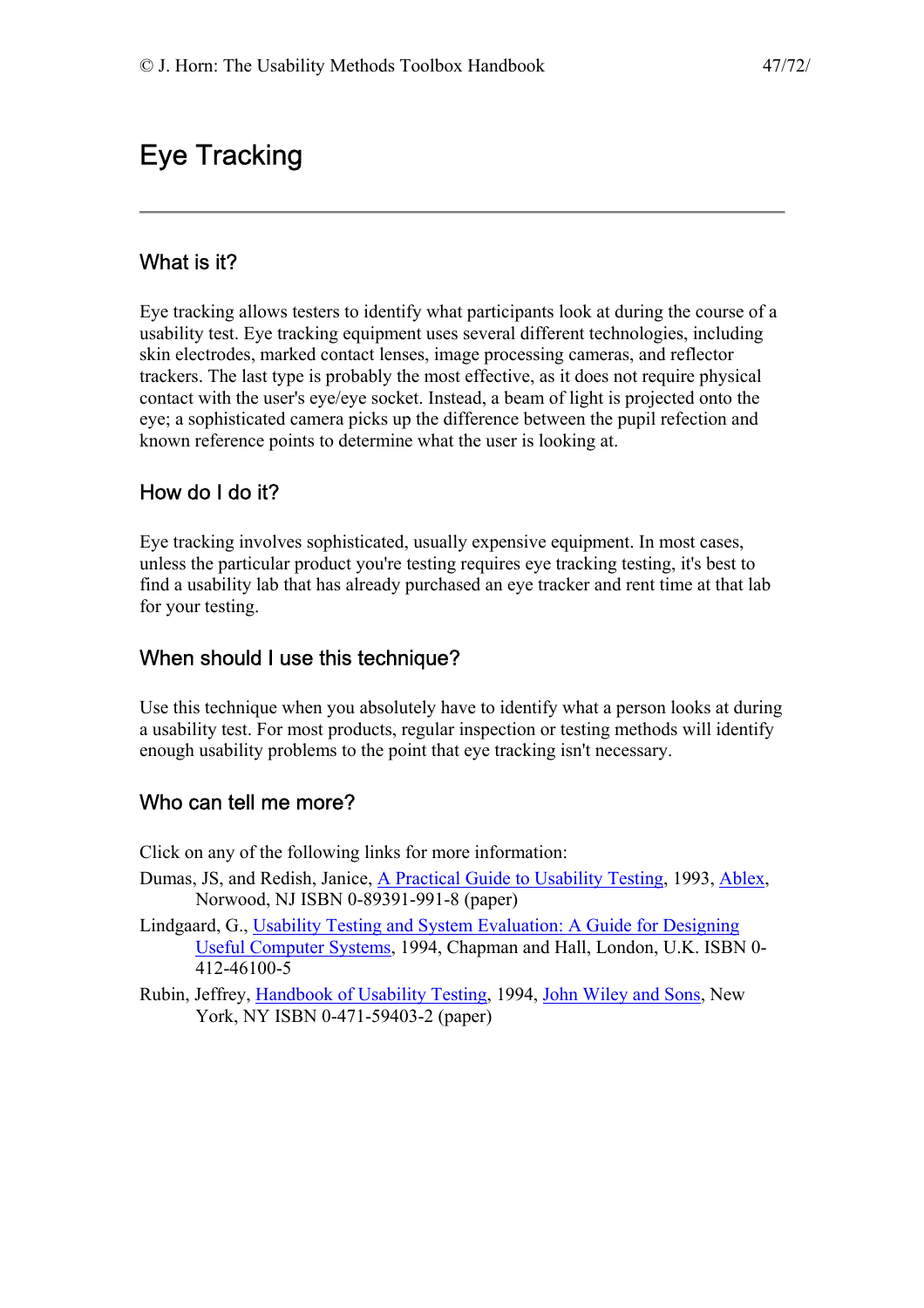# **Prototyping**

#### What is it?

Prototyping models your final product and allows you to test attributes of the final product even if it's not ready yet. You simply test using your model.

#### How do I do it?

You begin by constructing a model of the final product--what it will look like, how it will work, and so on. With many user interfaces, this model can be as simple as paperand-pencil drawings or as complex as actual working code. With hardware interfaces or workstations, this model can be cardboard or foamcore mockups. The closer your prototype is to the actual thing, the better your evaluation will be--however, you can get great results from very simple, "low-fidelity" prototypes.

#### When should I use this technique?

This technique can be used at any stage of development. As development progresses and the product is more complete, your prototype will encompass more and more of the product's final features. At some point, building additional prototypes will be less efficient than simply using early builds of the product.

There's a number of different terms you'll hear in conjunction with prototyping methods. The following is a sampling of some of these distinctions:

**Rapid Prototyping:** design methodology that quickly develops new designs, evaluates those designs, then "throws-away" the prototype when the next new design is developed along with a new prototype.

**Reusable Prototyping:** also known as Evolutionary Prototyping; effort used in constructing the prototype isn't wasted because parts (or all) of the prototype can be used to make the actual product. Mostly used in software development, although some hardware products can use the prototype as the basis for mold design in plastic manufacturing or auto body design.

**Modular Prototyping:** also known as Incremental Prototyping; new parts are added on as the design cycle progresses.

**Horizontal Prototyping:** prototype covers a large breadth of features and functions, but most aren't working. Great for testing breadth of scope but not actual use.

**Vertical Prototyping:** prototype covers only a narrow slice of features and functions that do work. Great for testing usage in a small portion of the product.

**Low-fidelity Prototyping:** prototype is implemented using paper and pencil, and thus mimics the function of the actual product, but doesn't look at all like the actual product. Great for testing on the cheap.

**High-fidelity Prototyping:** prototype is implemented to be as close to the actual design as possible in terms of look and feel, interaction, and timing.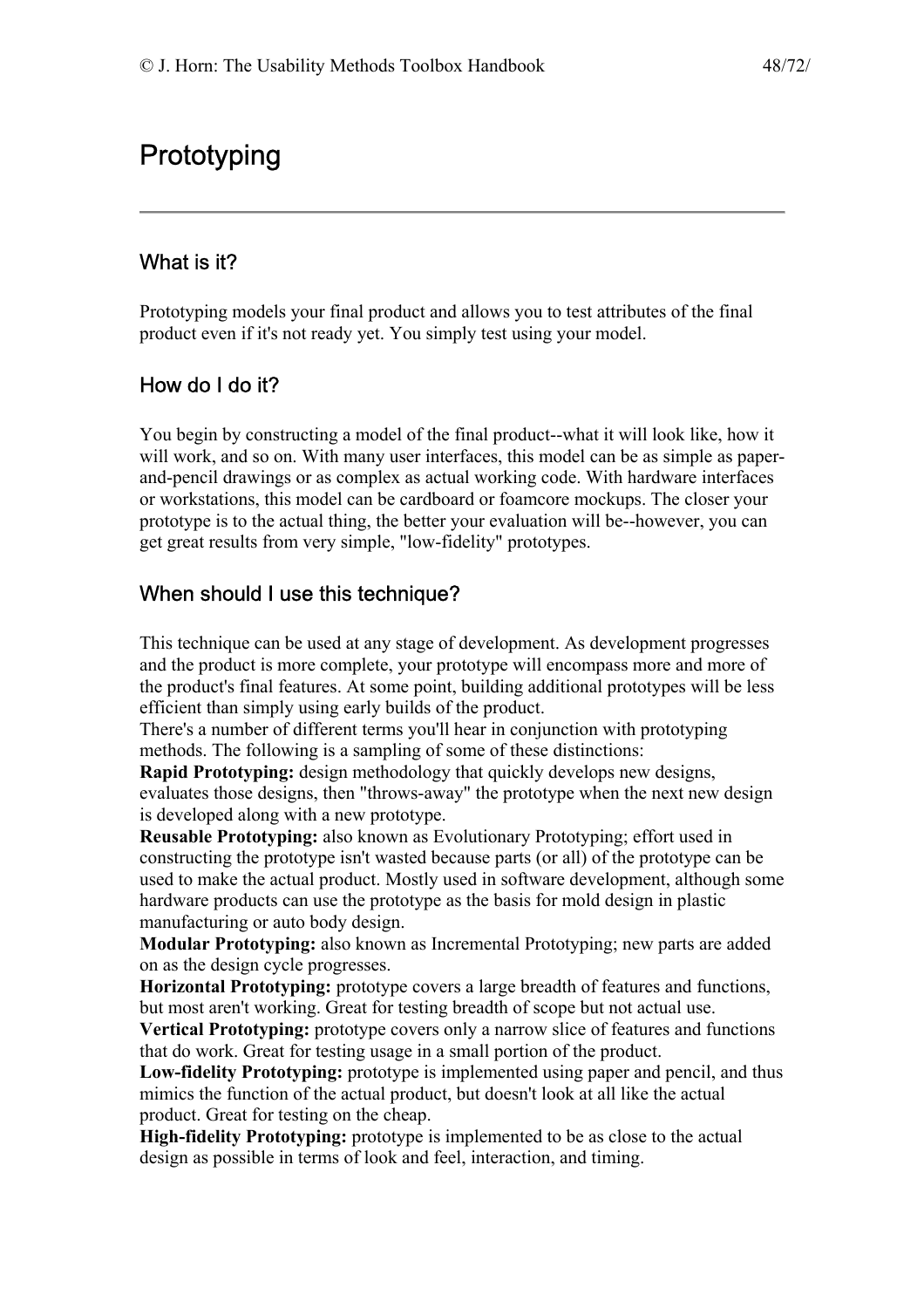#### Who can tell me more?

Click on any of the following links for more information:

Cooper, Alan, ["The Perils of Prototyping](http://www.cooper.com/articles/vbpj_perils_of_prototyping.html)," 1996

- Dumas, JS, and Redish, Janice, [A Practical Guide to Usability Testing](http://www.amazon.com/exec/obidos/ASIN/089391990X/theusabilitymeth), 1993, [Ablex,](http://ablex.com/) Norwood, NJ ISBN 0-89391-991-8 (paper)
- [Nielsen, Jakob,](http://www.sun.com/columns/jakob/) "Paper versus Computer Implementations as Mockup Scenarios for Heuristic Evaluation", Human-Computer Interaction-Interact `90, D. Diaper et. al. (ed.) Elsevier Science Publishers B.V. (North Holland), 1990: 315-320
- Rettig, Marc, ["Prototyping for Tiny Fingers](http://www.ac.com/eagle/lofidoc.htm) (Everything I Need to Know About Prototyping, I Learned In Kindergarten)'', Communications of the ACM, April 1994.
- Rubin, Jeffrey, [Handbook of Usability Testing,](http://www.amazon.com/exec/obidos/ASIN/0471594032/theusabilitymeth) 1994, [John Wiley and Sons](http://www.wiley.com/), New York, NY ISBN 0-471-59403-2 (paper)
- Virzi, Robert A, Sokolov, Jeff, and Karis, Demetrios. "Usability Problem Identification Using Both Low- and High-Fidelity Prototypes,'' 1995: Obtained directly from the authors.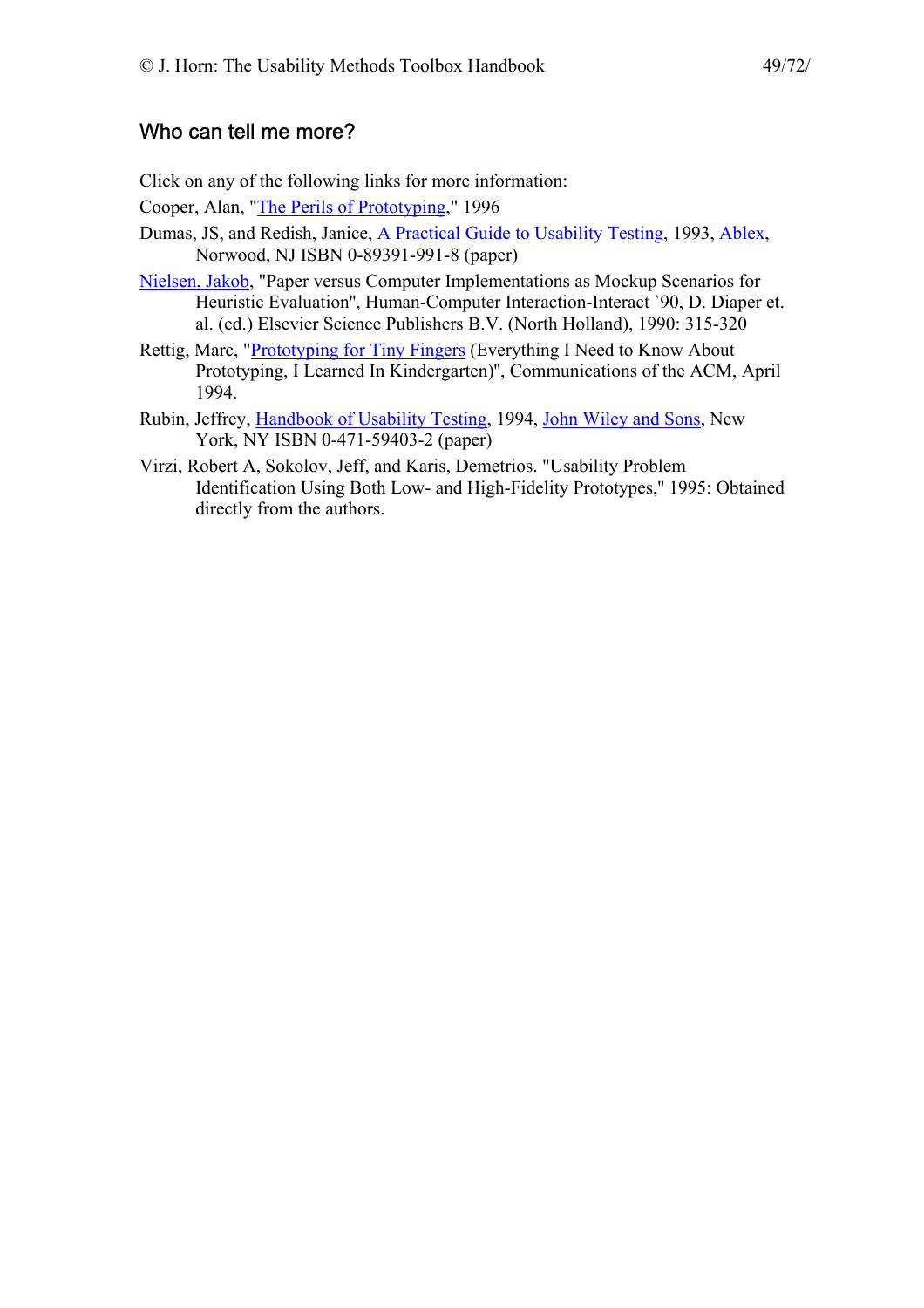# Low-Fidelity Prototyping

### What is it?

Low-fidelity prototyping is a cheap way of providing prototypes to use in tests and participatory design sessions. "Low-fidelity" in this case means that the prototypes you use don't have to really look like the actual interface you're testing, as long as they "work" the same.

The idea is that you can get a lot of feedback about the interaction between the interface and the user by evaluating a low-fidelity prototype. Since low-fidelity prototypes are cheap, both in terms of money and time, you can afford to have more cycles of testing, more subjects, or more prototypes.

#### How do I do it?

#### Getting the prototype ready

The classic example of low-fidelity prototyping is using paper and pencil to mockup interface screens. These can be as simple as hand-drawn boxes with scribbled controls, or drawings done in a computer drawing program and printed out. Make one of each screen in the interface.

Also, make paper representations of menus, button groups, scroll bars, and the like. Post-It notes are good for this, as you can plunk them down on top of your "screen" as the user "clicks" on items, then rip them off as the state of the interface changes. Some people use transparencies for layering elements on top of one another. I think that's too much trouble. Besides, one of the cool things about low-fidelity prototyping is that you can invent new interface elements during the evaluation session, simply by drawing them onto a Post-it note. Transparencies are a bit messier and harder to work with during the evaluation.

#### Low-Fidelity Prototyping in action

Now comes time to use the prototype in an evaluation session. For example, in an informal thinking-aloud protocol usability test, you could use two evaluators, one to run the test, and one to manipulate the prototype. Evaluator Two in essence pretends to be the computer--she reacts to the user's input by switching paper mockups around or placing or removing elements on the current mockup.

Sometimes the action can get pretty hectic, especially if you have one of those expert users that loves to click everywhere. It helps to have a number of elements pre-drawn, and organized (I've used a chessboard to sort small Post-it note elements in a matrix) so you can easily grab an element when you need it.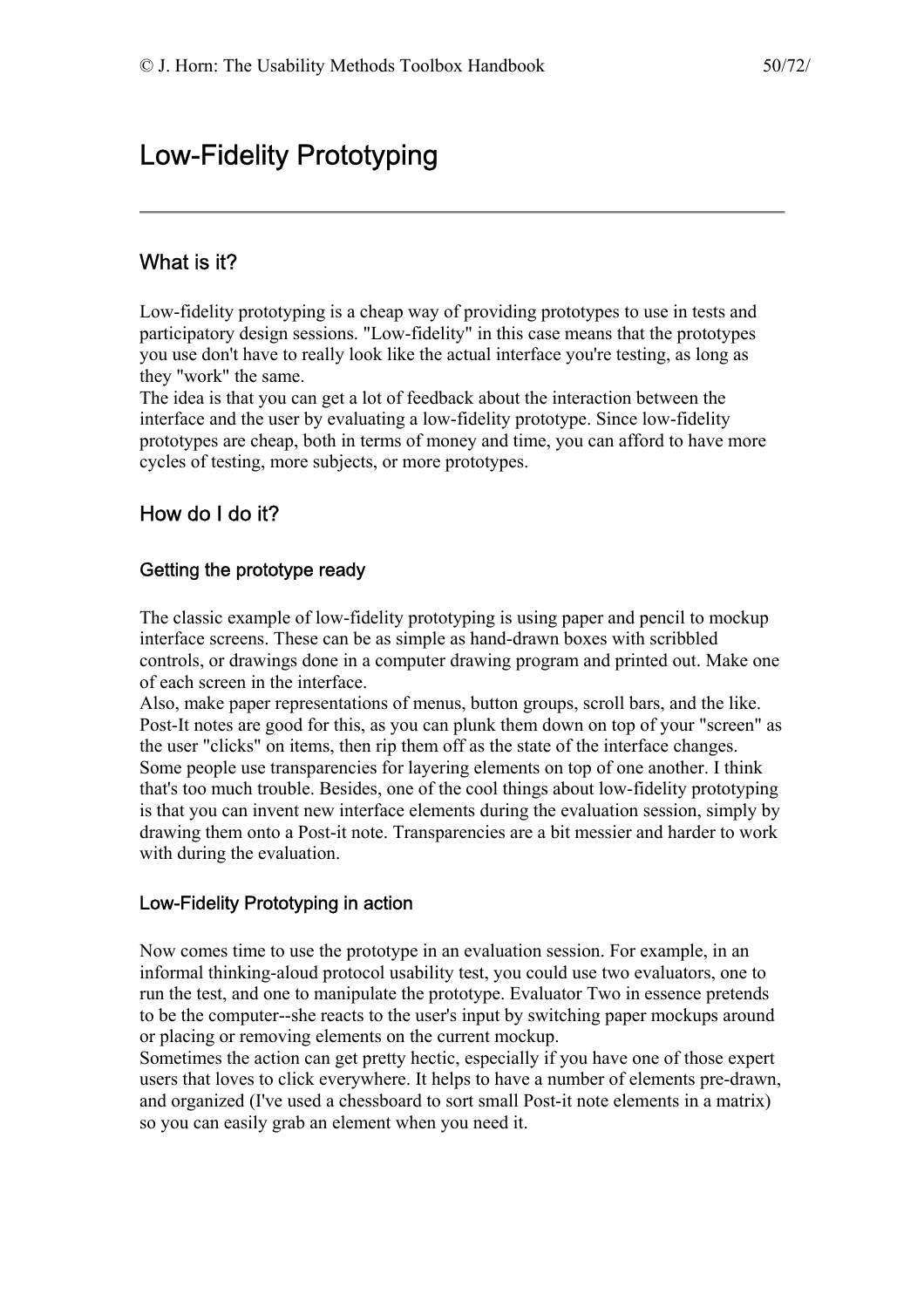### When should I use this technique?

Like any prototyping method, use this technique when you don't have the "real" interface yet; namely in earlier stages of development. This technique is great when you don't have a lot of money or time to spend on prototyping, and you're more concerned with user feedback than actual performance data.

### Who can tell me more?

Click on any of the following links for more information:

- Dumas, JS, and Redish, Janice, [A Practical Guide to Usability Testing](http://www.amazon.com/exec/obidos/ASIN/089391990X/theusabilitymeth), 1993, [Ablex,](http://ablex.com/) Norwood, NJ ISBN 0-89391-991-8 (paper)
- [Nielsen, Jakob,](http://www.sun.com/columns/jakob/) "Paper versus Computer Implementations as Mockup Scenarios for Heuristic Evaluation'', Human-Computer Interaction-Interact `90, D. Diaper et. al. (ed.) Elsevier Science Publishers B.V. (North Holland), 1990: 315-320
- Rettig, Marc, ["Prototyping for Tiny Fingers](http://www.ac.com/eagle/lofidoc.htm) (Everything I Need to Know About Prototyping, I Learned In Kindergarten)'', Communications of the ACM, April 1994.
- Rubin, Jeffrey, [Handbook of Usability Testing,](http://www.amazon.com/exec/obidos/ASIN/0471594032/theusabilitymeth) 1994, [John Wiley and Sons](http://www.wiley.com/), New York, NY ISBN 0-471-59403-2 (paper)
- Snyder, Carolyn, ["Using Paper Prototypes to Manage Risk,](http://world.std.com/~uieweb/paper.htm)" October 1996, Software Design and Publisher Magazine
- Virzi, Robert A, Sokolov, Jeff, and Karis, Demetrios. "Usability Problem Identification Using Both Low- and High-Fidelity Prototypes,'' 1995: Obtained directly from the authors.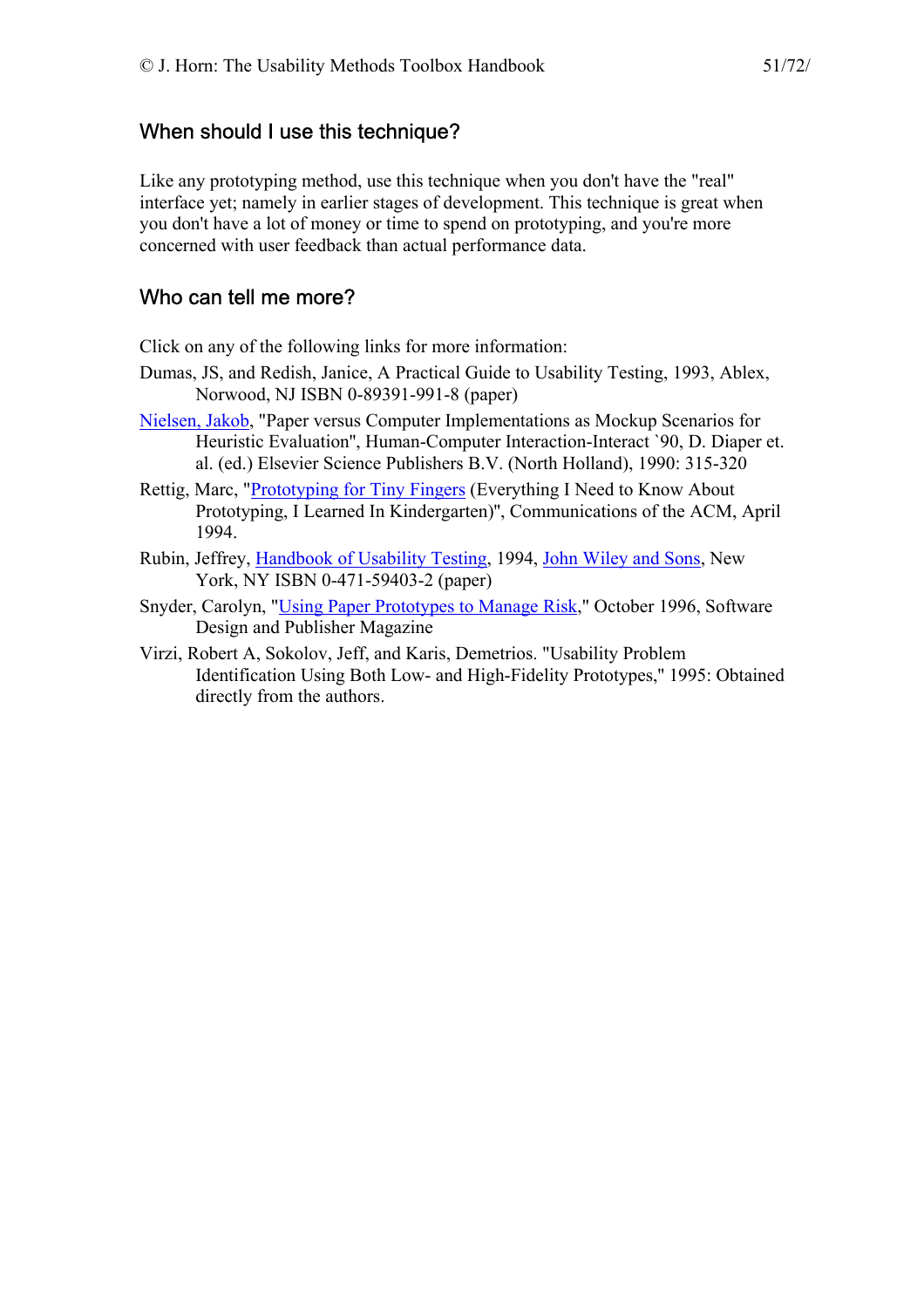# High-Fidelity Prototyping

#### What is it?

High-fidelity prototyping is a method where the prototype used for testing mimics the actual interface as closely as possible. Usually, in for software interfaces, another software tool is used to mockup the interface. This software tool accepts input from the keyboard or mouse like the actual interface would, and responds to those events in the same way (displaying a particular window or message, changing state, etc.) in the same way the actual interface would respond.

## How do I do it?

Use a tool that allows you to mimic the look and behavior of the actual interface as much as possible. Many software prototypes are constructed using multimedia authoring tools, such as Macromedia Director or Authorware, Asymetrix Toolbook, or HyperCard. These tools allow you to construct on-screen interfaces that work exactly as the real interface would, including adding delays for slower machines or waits for "server" responses.

Web-based interfaces are probably best prototyped using HTML and Dynamic HTML. One nice thing about such prototypes is that you might get to reuse some of the code from the prototype in the actual interface.

Hardware prototypes can use foam core to provide a full-size physical representation of the product. If you are going to test extensively with the prototype, though, you might want to construct it out of sturdier materials, using a wood frame and plywood, for example. Some hardware (automobile dashboards, for example) are tested using mockups of sculpted clay over wood and wire frames.

#### When should I use this technique?

Like any prototyping method, use this technique when you don't have the "real" interface yet; namely in earlier stages of development. This technique is great when have a little more time or money to spend, and don't need to resort to [low-fidelity](http://jthom.best.vwh.net/usability/lofiprto.htm) prototyping. The better the prototype, the better the results. If the fidelity of the prototype is really good, you can use it in quantitative tests.

#### Who can tell me more?

Click on any of the following links for more information:

- Dumas, JS, and Redish, Janice, [A Practical Guide to Usability Testing](http://www.amazon.com/exec/obidos/ASIN/089391990X/theusabilitymeth), 1993, [Ablex,](http://ablex.com/) Norwood, NJ ISBN 0-89391-991-8 (paper)
- Rubin, Jeffrey, [Handbook of Usability Testing,](http://www.amazon.com/exec/obidos/ASIN/0471594032/theusabilitymeth) 1994, [John Wiley and Sons](http://www.wiley.com/), New York, NY ISBN 0-471-59403-2 (paper)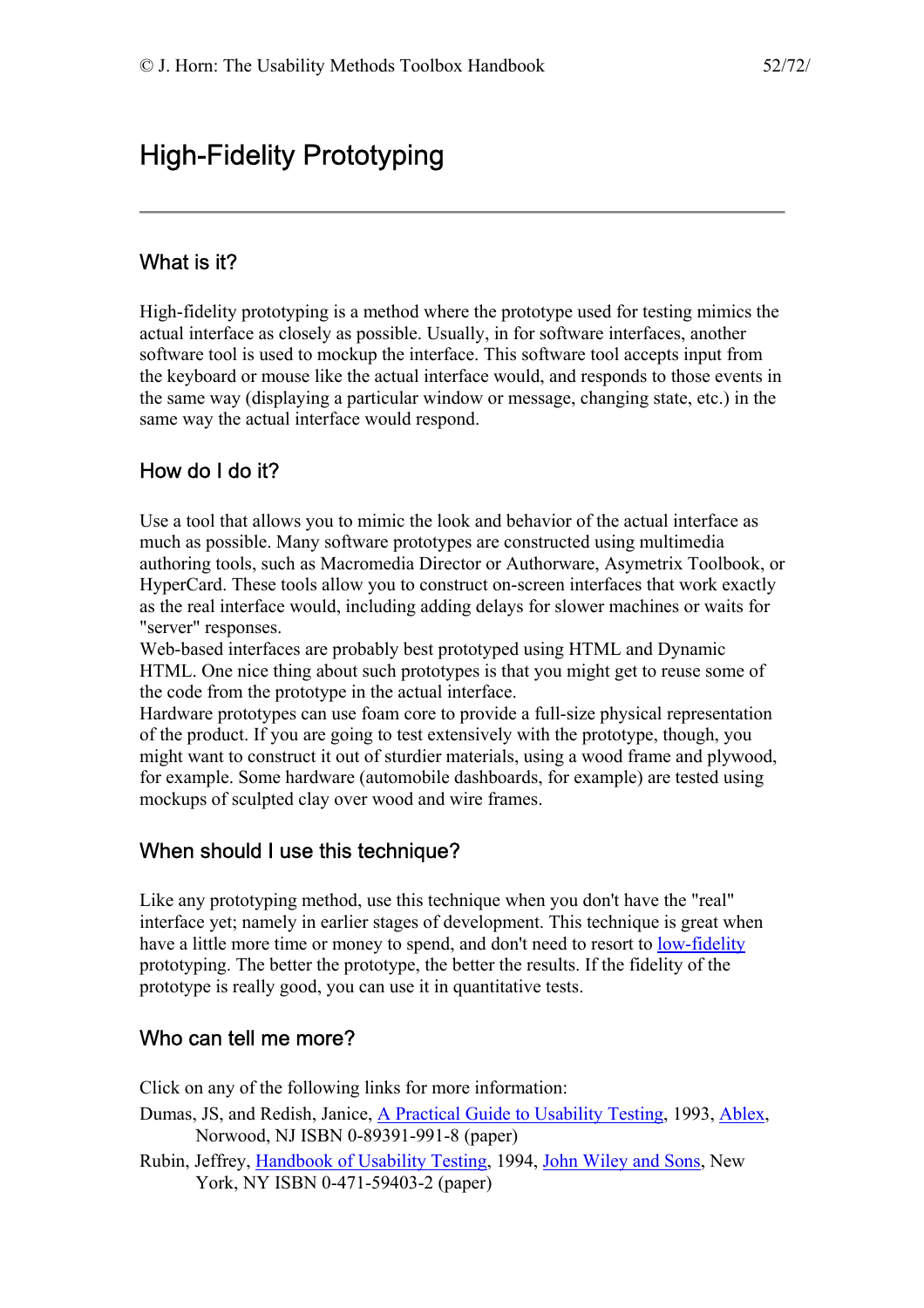# Horizontal Prototyping

## What is it?

Horizontal prototypes demonstrate a broad spectrum of the product's features, but without extensive functionality behind each function. Horizontal prototypes are often used for user preference testing of user interfaces, when the actual working functions haven't been implemented yet. Such prototypes allow evaluation of the interface design, feature placement and accessibility and the like, without requiring anything to actually work.

## How do I do it?

Often, horizontal prototypes can be low fidelity prototypes consisting of little more than drawings and lists on paper, to computer mockups that look exactly like a finished product, except that none of the functions work. Realistic mockups can be developed in most graphical user interface (GUI) development environments such as Visual Basic or AppStudio, or in simple demo builders such as Demo It! or Hypercard.

## When should I use this technique?

This technique is best used in the early stages of development, when work hasn't commenced on the actual functions of the product, but the feature set is known.

#### Who can tell me more?

Click on any of the following links for more information: [Nielsen, Jakob,](http://www.sun.com/columns/jakob/) [Usability Engineering](http://www.amazon.com/exec/obidos/ASIN/0125184069/theusabilitymeth), 1993, Academic Press/AP Professional, Cambridge, MA ISBN 0-12-518406-9 (paper)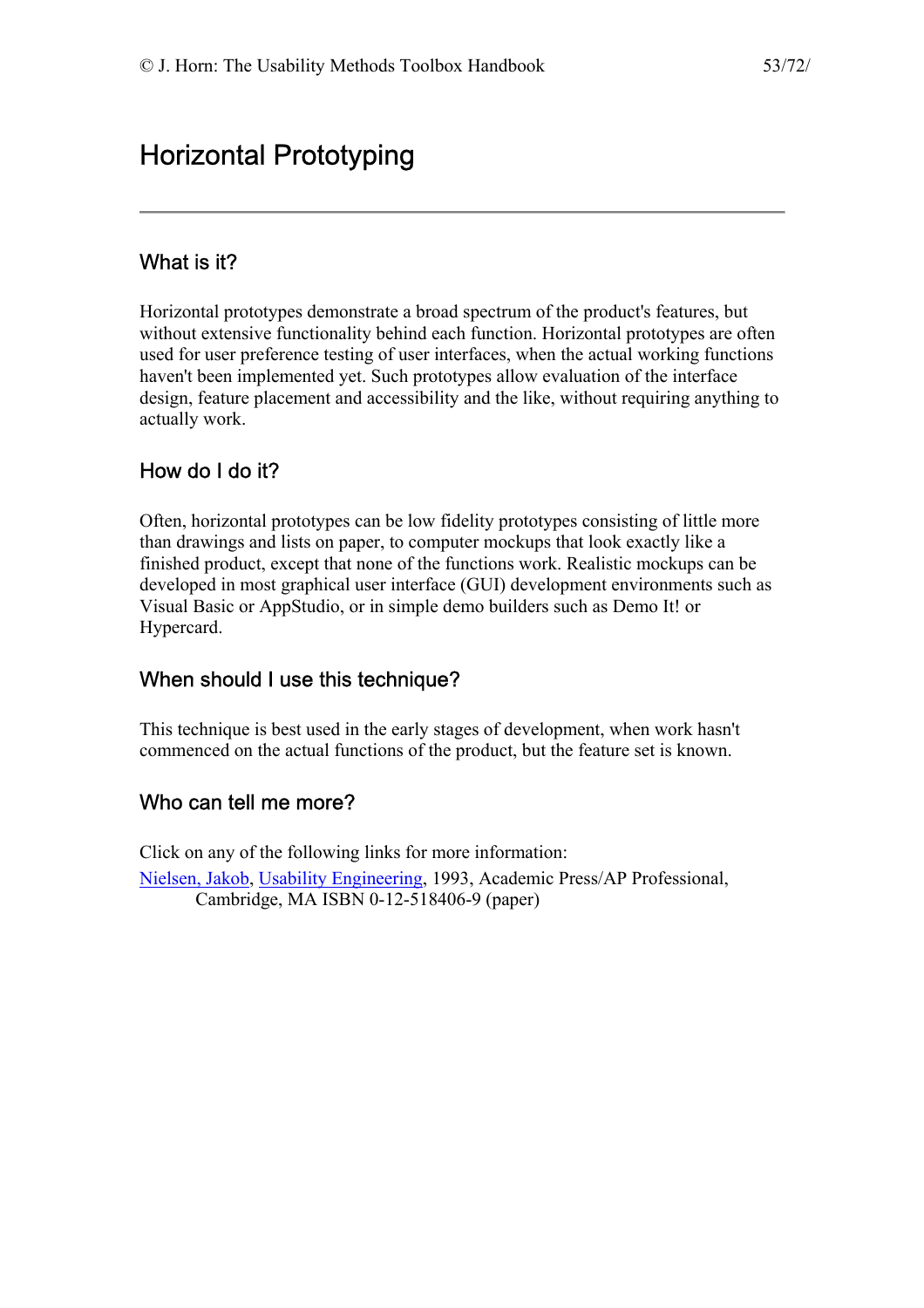# Vertical Prototyping

## What is it?

Vertical prototypes demonstrate the exact functionality of a product but for only a small section of the entire product. For example, a vertical prototype of a word processor might demonstrate all of the spell-checking functions, but none of the formatting or text-entry functions. All of the functions in a vertical prototype mimic their real counterparts as much as possible.

## How do I do it?

Since a vertical prototype needs to be practically fully functional (although just for a small portion of the product interface), perhaps the best way to obtain a vertical prototype is to use a fully functioning module of the product. For software programs that are written with a modular architecture, this can usually be done, although the interfaces to other modules won't work (ok in this case, as it's strictly the given section's functionality that will be tested or inspected, not other sections). For a car, it could be the seating and other interior furnishings that will be tested, while the drive train, body, sensors, and other components that aren't ready yet.

## When should I use this technique?

Use this technique when the design for a particular section is rather complete and merits testing as a contiguous unit. Even though other portions of the product aren't ready for testing yet, you can determine problems with a particular portion while the others are still in an earlier phase of development.

## Who can tell me more?

Click on any of the following links for more information: [Nielsen, Jakob,](http://www.sun.com/columns/jakob/) [Usability Engineering](http://www.amazon.com/exec/obidos/ASIN/0125184069/theusabilitymeth), 1993, Academic Press/AP Professional, Cambridge, MA ISBN 0-12-518406-9 (paper)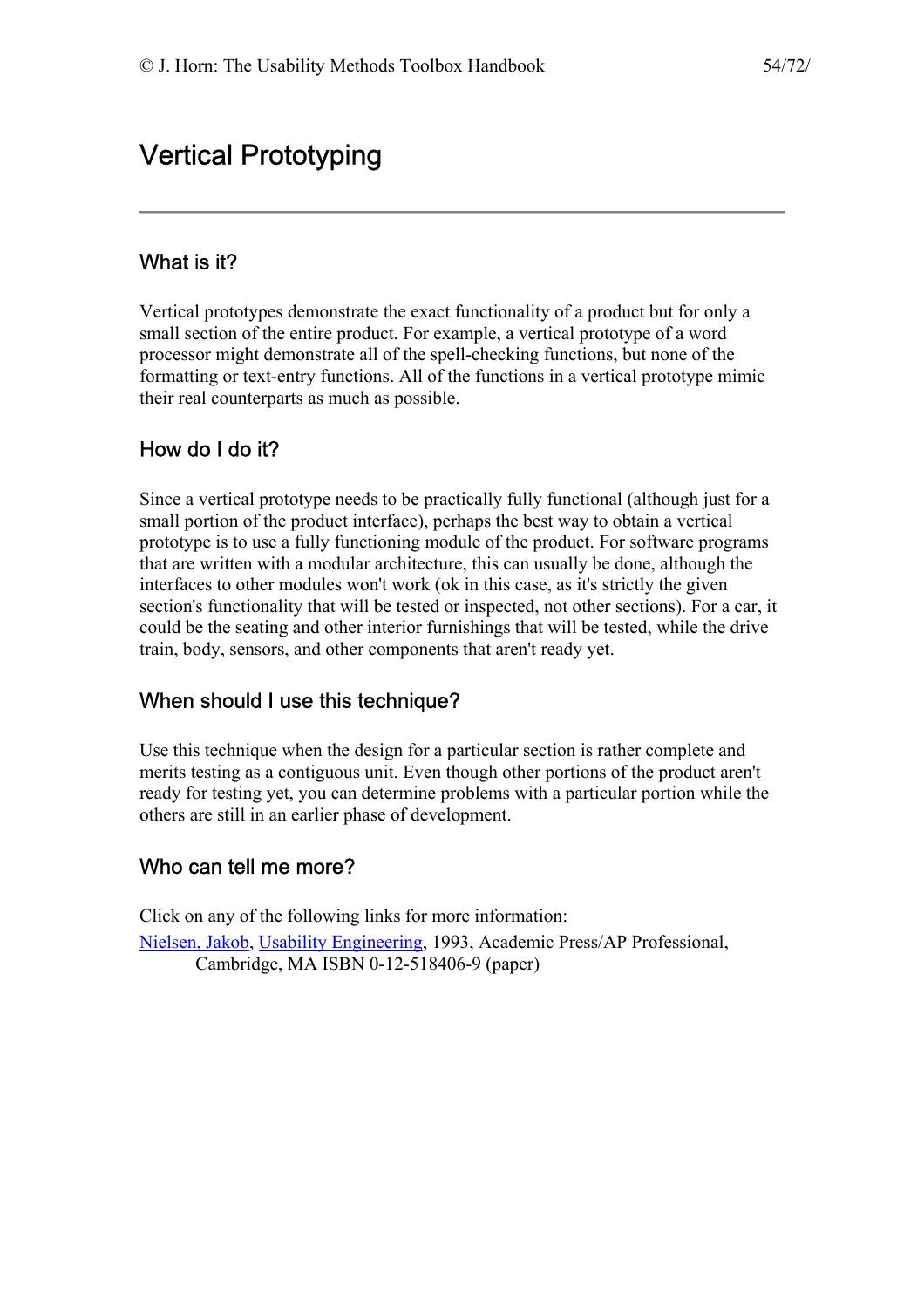# Affinity Diagrams

## What is it?

Affinity diagramming is a categorization method where users sort various concepts into several categories. This method is used by a team to organize a large amount of data according to the natural relationships between the items.

Basically, you write each concept on a Post-It note and tack them onto a wall. Team members move the notes to groups based on how they feel the concept belongs with other concepts.

# How do I do it?

Perform the following steps:

**1**. **Form a team:** Gather a team of four to six people. There should be a good mix of experiences and perspectives, and they should approach the diagramming session with a creative, open mind.

**2**. **Describe the issue:** Have the team compose a statement about what they're trying to accomplish, or what the end result will be. This statement should be broad and neutral, yet clearly understood and agreed-upon by all members of the team. For example, suppose

**3**. **Generate Idea cards:** Brainstorm a list of ideas, then record each idea on a separate PostIt note. The cards should describe whole concepts, and not have just a single word on each one.

**4**. **Tack cards to wall**: Tack the notes to the wall in no particular order.

**5**. **Sort cards into groups:** Move the cards from into groupings. Just use your gut reactions for where the cards should go. No one speaks during this phase of the process, to make sure that no one influences someone else's decision. If you don't like where someone put a card, move it into a different group. Don't waste time disagreeing about where something should go.

**6**. **Create header cards:** Create header cards for each group. These header cards should concisely describe what each group represents. One way to think about this is to write a newspaper-style headline for each group. The header cards shouldn't be single-word titles, and should be able to stand alone and be meaningful without the contents of their groups.

Write sub-header cards for subgroups if necessary.

**7**. **Draw the Affinity Diagram:** Draw lines connecting the headers, sub-headers, and groups. Connect related groups with lines. The result looks a lot like a typical organization chart.

## When should I use this technique?

Use this technique when you need to generate a large number of ideas or concepts and sort them into groups.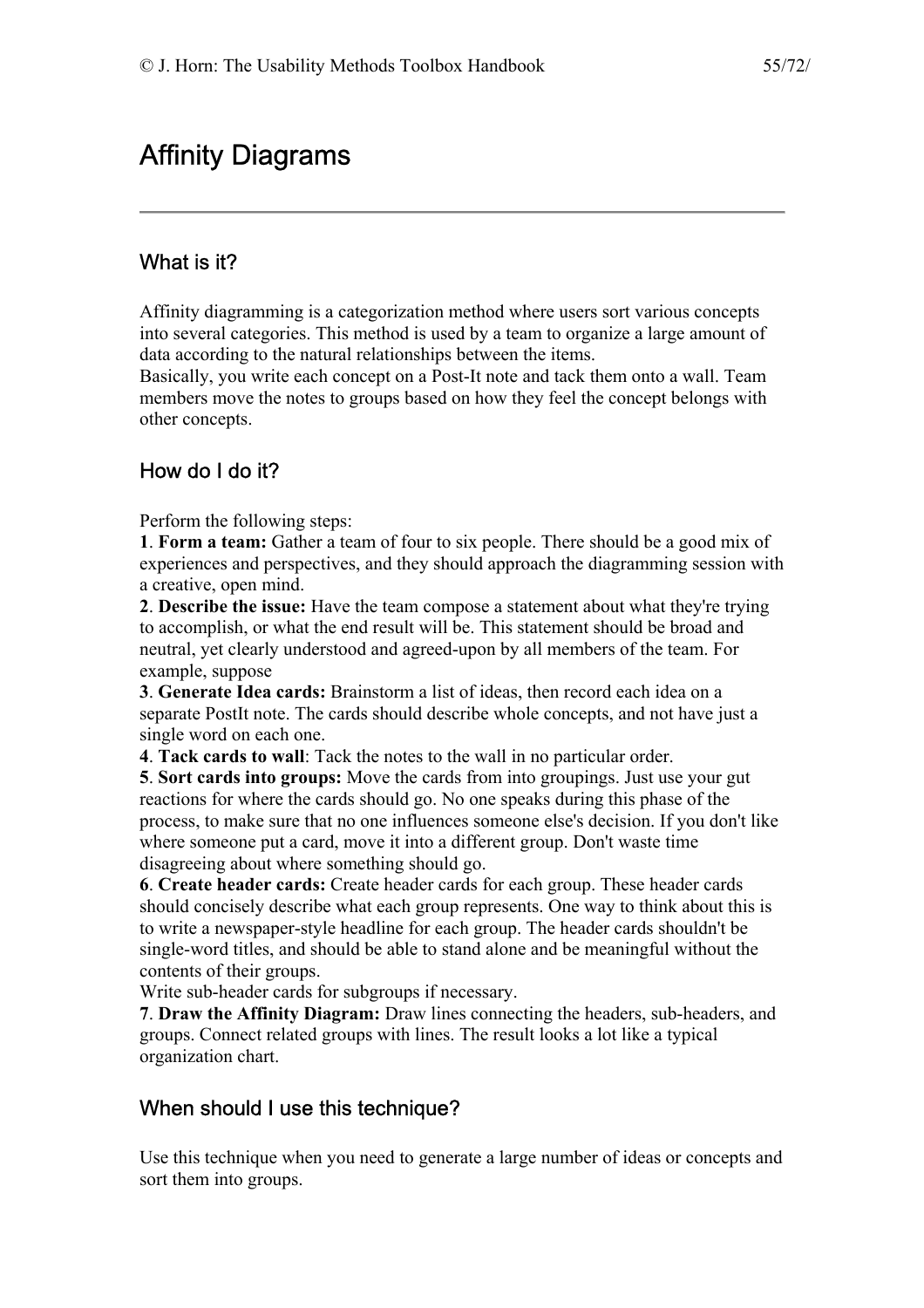## Who can tell me more?

Click on any of the following links for more information: Brassard, Michael, ed. 1988. [The Memory Jogger: A Pocket Guide of Tools for](http://www.amazon.com/exec/obidos/ASIN/1879364034/theusabilitymeth)  [Continuous Improvement.](http://www.amazon.com/exec/obidos/ASIN/1879364034/theusabilitymeth) Methuen, MA: Goal/QPC.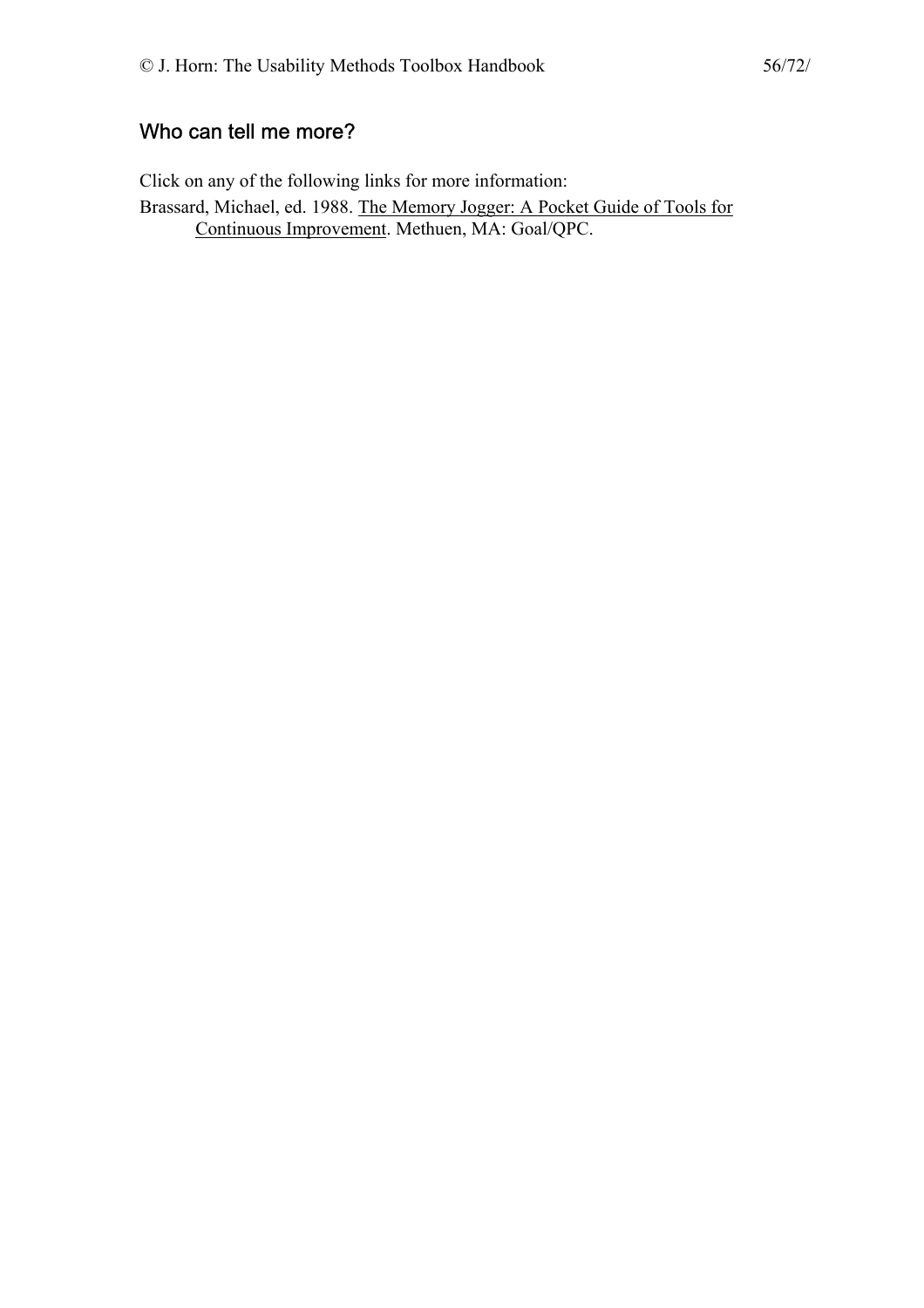# Blind voting

## What is it?

Blind voting is a way for groups to vote on issues without the votes influencing others. Blind voting is often implemented as an electronic meeting system.

## How do I do it?

Most blind voting implementations involve electronic meeting systems, specially equipped conference rooms where every seat has a terminal. These terminals are connected to a large display where each person's entries can be viewed. However, all entries are anonymous--no entry can be attributed to a particular person. These entries can be ideas or concepts, or votes.

In this way, meetings can't be taken over by overly strident or commanding people. Individuals who often are not very active in regular meetings can contribute even if they are normally shy.

### When should I use this technique?

This technique is best used to ensure equality among team members in brainstorming and voting sessions.

## Who can tell me more?

Click on any of the following links for more information: Facilitate.com has a list of [electronic meeting tips](http://www.facilitate.com/Tips/). http://www.facilitate.com/Tips/ [Ventana East](http://www.ventana-east.com/gswininf.htm) is one vendor of blind voting systems.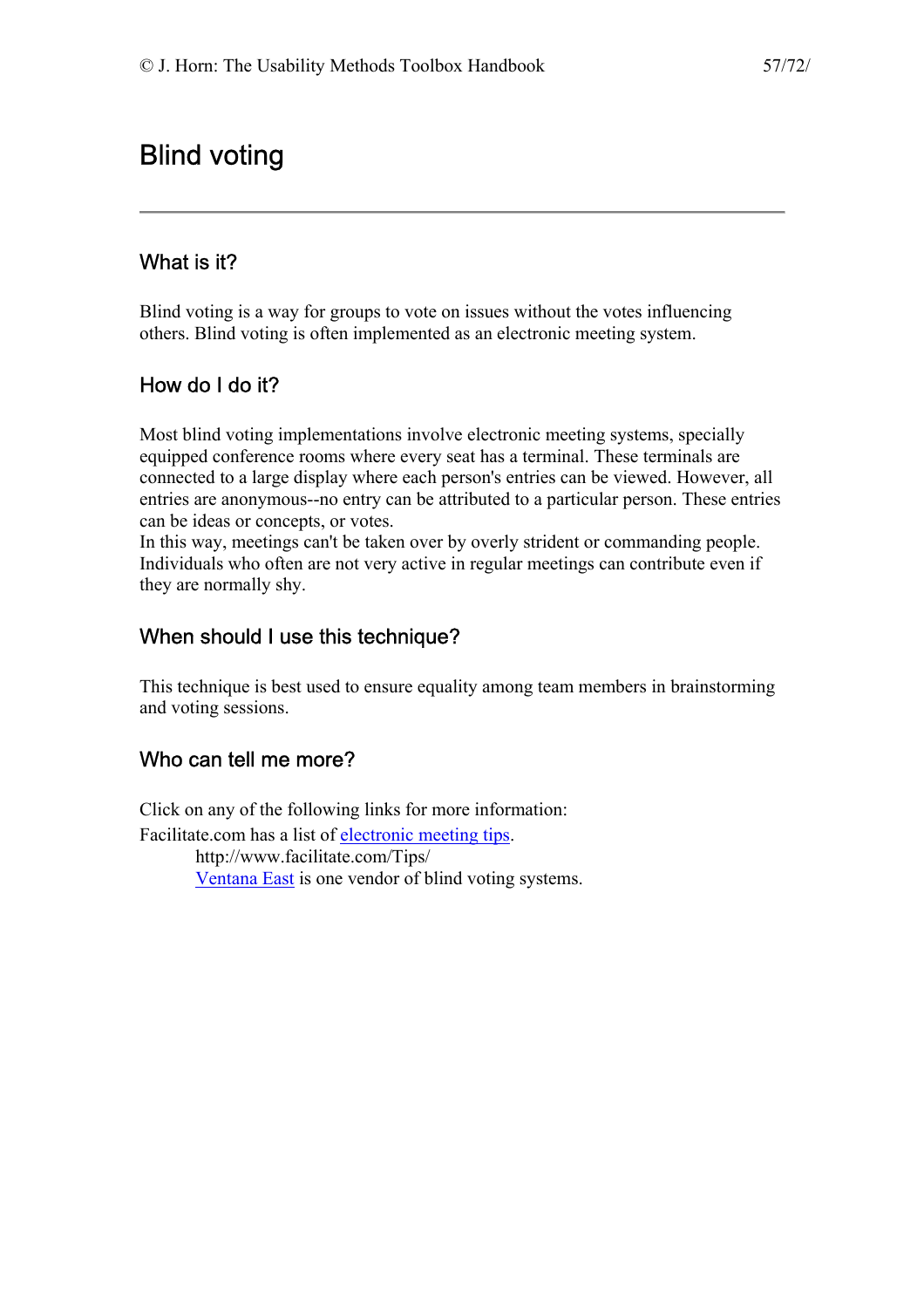# Card Sorting

## What is it?

Card sorting is a categorization method where users sort cards depicting various concepts into several categories.

## How do I do it?

Start with a list of all the items you want sorted. Write down each item on a separate index card. Give your user(s) the stack of cards and have them divide the cards up into piles, telling them that the cards should be grouped the way they (the users) best see fit.

### When should I use this technique?

This technique is best used in the early stages of development. For example, you might want to determine how users would group various functions. You'd use this information to place the functions on various menus of a user interface.

## Who can tell me more?

Click on any of the following links for more information:

Brassard, Michael, ed. 1988. [The Memory Jogger: A Pocket Guide of Tools for](http://www.amazon.com/exec/obidos/ASIN/1879364034/theusabilitymeth)  [Continuous Improvement.](http://www.amazon.com/exec/obidos/ASIN/1879364034/theusabilitymeth) Methuen, MA: Goal/QPC.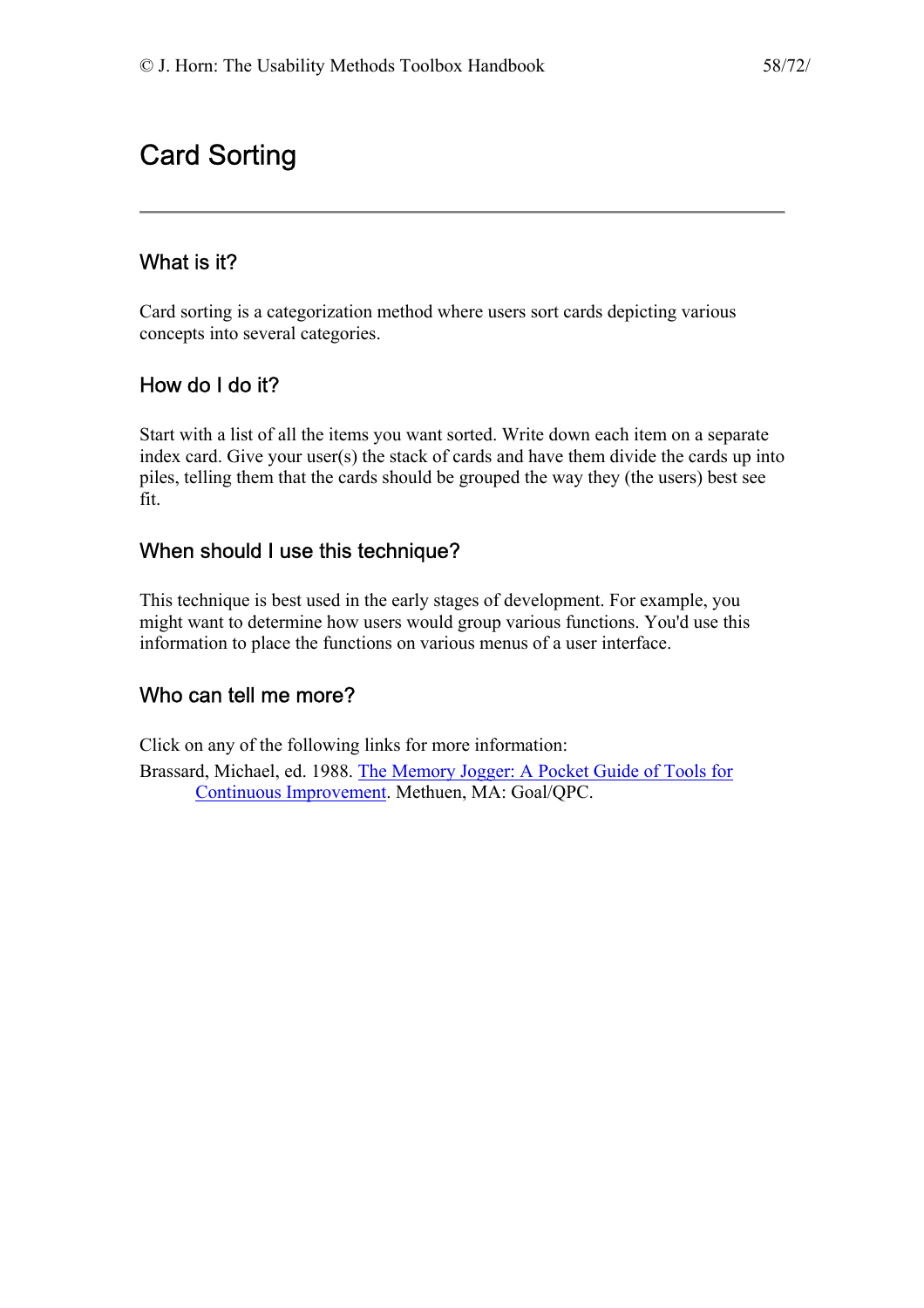# Education Evaluation

## What is it?

A reader from Australia inquired about several methodologies that I had never heard of before. So, I went out looking for information about the following methods:

- stake model
- Stufflebeam (CIPP) model
- Scriven model
- Action research model

Here's what I found.

#### Stake, Stufflebeam, and Scriven, oh my!

These three models are often mentioned in the same breath; at least, I found them mentioned on the same web page. All are various methodologies used to evaluate education/training programs and curricula.

Stufflebeam's model is also known in some circles as the CIPP model, where CIPP is an acronym for Context, Input, Process, and Product.

#### Action Research

Action research is another methodology that comes from the world of education evaluation. It seems most similar to several participatory evaluation methods from the usability world. Bob Dick, from the Psychology department of Australia's University of Queensland, describes it thusly:

Action research consists of a family of research methodologies which pursue action and research outcomes at the same time. It therefore has some components which resemble consultancy or change agency, and some which resemble field research.

See [Bob's article](http://ousd.k12.ca.us/netday/links/Action_Research/begin_guide_action_research), and the resources listed below, for more information.

#### Who can tell me more?

Click on any of the following links for more information:

Dick, Bob, [A Beginner's Guide to Action Research](http://ousd.k12.ca.us/netday/links/Action_Research/begin_guide_action_research), online web page at: [http://ousd.k12.ca.us/netday/links/Action\\_Research/begin\\_guide\\_action\\_resea](http://ousd.k12.ca.us/netday/links/Action_Research/begin_guide_action_research) [rch](http://ousd.k12.ca.us/netday/links/Action_Research/begin_guide_action_research). Great introduction to action research.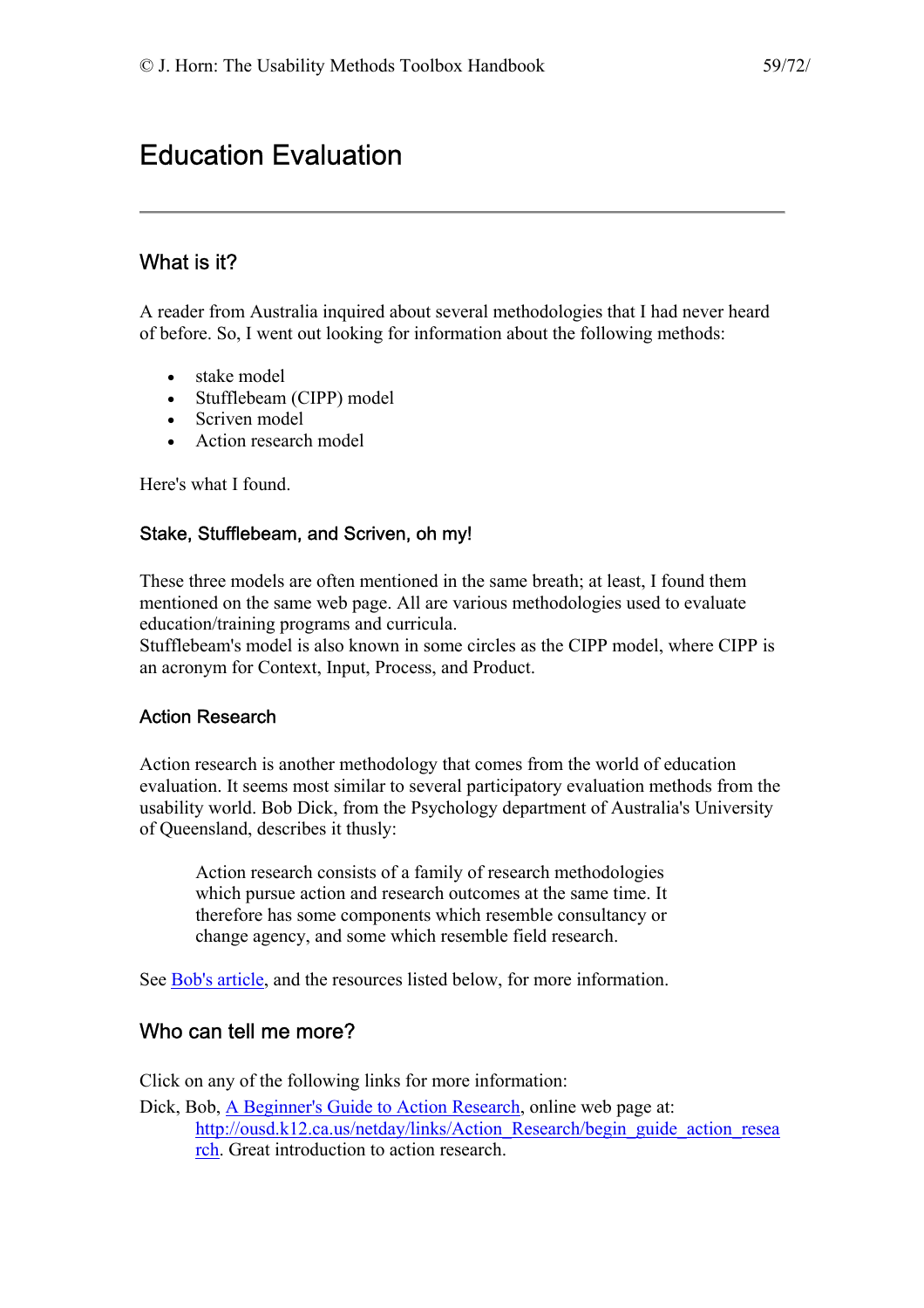- Gabel, Dorothy, [An Introduction to Action Research,](http://www.phy.nau.edu/~danmac/actionrsch.html) online web page at http://www.phy.nau.edu/~danmac/actionrsch.html. Another great primer on action research.
- Giordano, Victoria, [Evaluation in Instructional Systems Development](http://connect.barry.edu/ect607/SummEval.html), online web page at [http://connect.barry.edu/ect607/SummEval.html.](http://connect.barry.edu/ect607/SummEval.html) Victoria discusses instructional systems development models and their corresponding evaluation methodologies, including the Stake, Stufflebeam, and Scriven models. Her bibliography cites some of the works listed below.
- Stake, R. E. (1967). The countenance of educational evaluation. In Ely, D. P. and Plomp, T. (Eds.) (1996). [Classic Writings on Instructional Technology](http://www.amazon.com/exec/obidos/ASIN/1563082306/theusabilitymeth). Englewood, CO: Libraries Unlimited.
- Stufflebeam, D. L. and Shinkfield, A. J. (1990). [Systematic Evaluation.](http://www.amazon.com/exec/obidos/ASIN/0898381584/theusabilitymeth) Boston, MA: Kluwer-Nijhoff.
- Stufflebeam, D. L. (1991). The CIPP model for program evaluation. In G. F. Madaus, M. Scriven, & D. L. Stufflebeam (Eds.) [Evaluation Models: Viewpoints on](http://www.amazon.com/exec/obidos/ASIN/0898381231/theusabilitymeth)  [Educational and Human Services Evaluation](http://www.amazon.com/exec/obidos/ASIN/0898381231/theusabilitymeth) (pp. 117–141). Boston, MA: Kluwer-Nijhoff.
- [University of Michigan Action Research Resources](http://www3.extension.umn.edu/people/fhoefer/educdsgn/actresrc.htm) page, online web page at [http://www3.extension.umn.edu/people/fhoefer/educdsgn/actresrc.htm.](http://www3.extension.umn.edu/people/fhoefer/educdsgn/actresrc.htm) Great list of links to information on action research.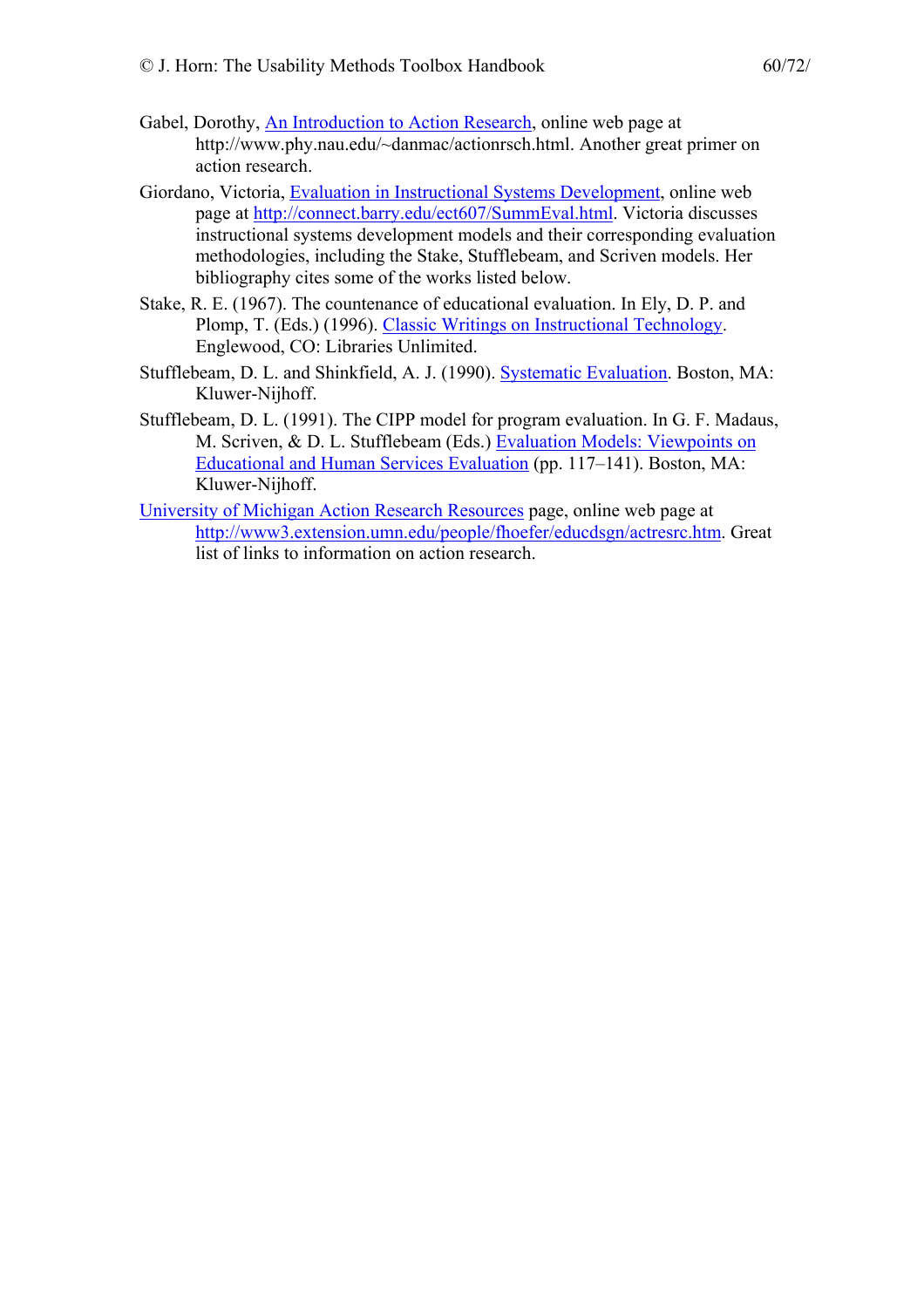# Suggested Reading for Usability Testing

This document provides a list of suggested readings for individuals who want to conduct usability tests. Readings are listed in the following categories:

Paper or site titles are linked to Web sites if available. Please contact the owners of the material directly for copyright information.

Book titles are linked to [Amazon.com.](http://www.amazon.com/exec/obidos/redirect-home/theusabilitymeth) Amazon provides the best descriptions of each book, particularly because they allow readers to add their own comments about any book in their collection. Get the scoop on each book from fellow readers. These book links are provided in association with Amazon.com. And yes, if you end up buying a book linked from this page, I get a cut. Support your friendly neighborhood grad student...

#### If you want to hold a usability test soon, read...

If you are on a tight deadline and want to hold a usability test for your project now, read books and articles listed in the "HowTo'' Information section later in this document. If you have time to read only one book, read the Handbook of Usability Testing.

#### If you want to learn more about usability testing, read...

If you know you'll want to conduct usability tests in the future, but not necessarily right now, read books and articles listed in the Background Information section as well as in the "HowTo" Information section. If you're interested in a particular aspect of the field, see the works listed in the Additional Information section for more information.

#### Background Information

The following books and articles provide background information about the fields of usability engineering and human factors in general. They may contain little or no information directly related to usability testing. However, they provide a background that helps to place testing in context.

Bailey, Robert W. 1982. Human Performance Engineering: A Guide for System Designers. New York, Prentice Hall, Inc.

Classic textbook of human factors engineering.

Laurel, Brenda, ed., [The Art of Human-Computer Interface Design,](http://www.amazon.com/exec/obidos/ASIN/0201517973/theusabilitymeth) 1990, Addison-Wesley, Reading, MA, ISBN 0-201-51797-3.

Broad overview of HCI. A bit outdated, but an interesting look back at the good ol' days (when the Mac was new) of UI design.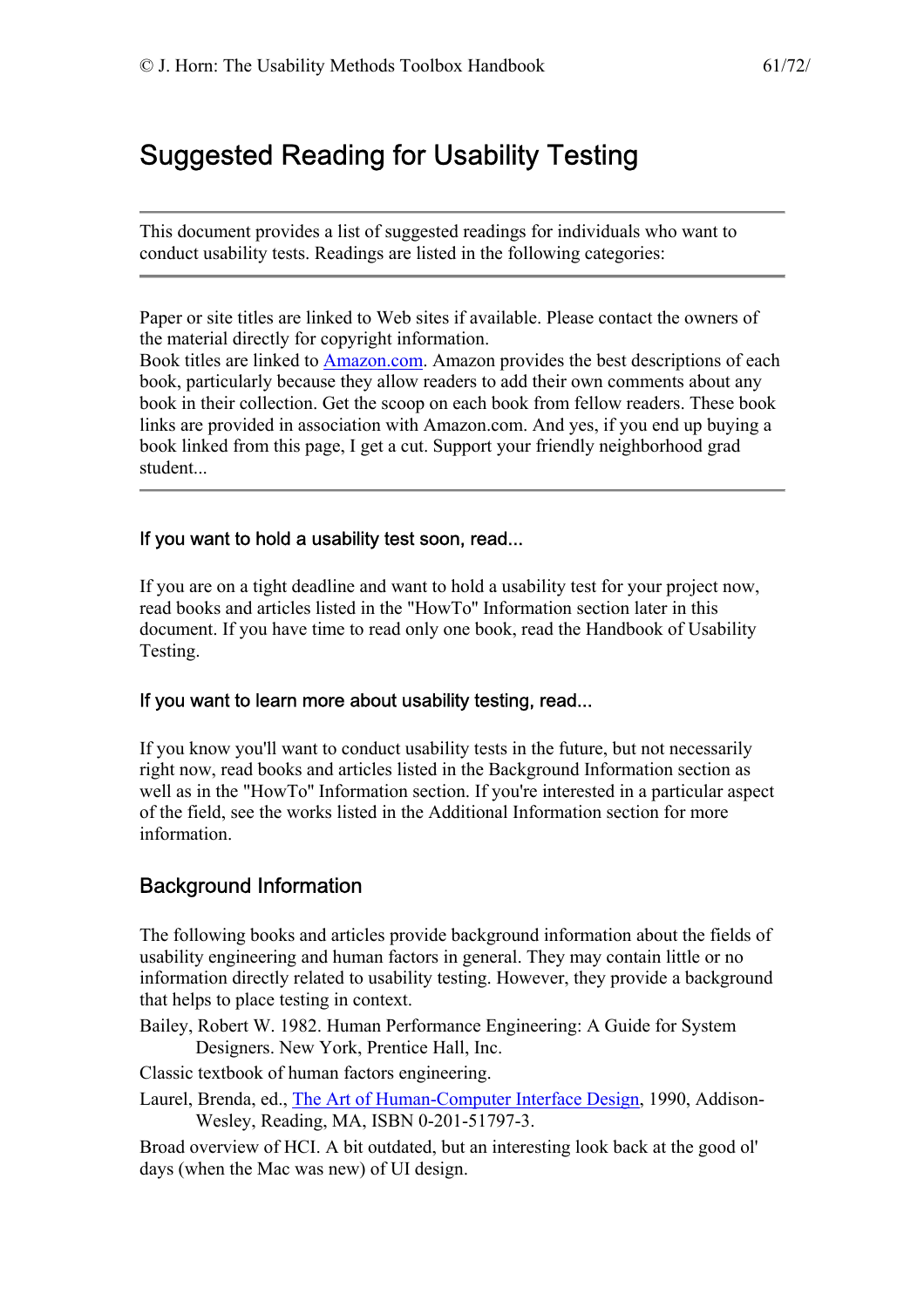[Nielsen, Jakob,](http://www.sun.com/columns/jakob/) [Usability Engineering](http://www.amazon.com/exec/obidos/ASIN/0125184069/theusabilitymeth), 1993, Academic Press/AP Professional, Cambridge, MA ISBN 0-12-518406-9 (paper)

Basic introduction to the entire field of usability. The chapter on usability testing basically condenses the "how to'' books listed in the next section into a single chapter. The book is intended as a textbook for computer user interface designers, but has very little technical detail compared to more procedural or advanced works. Contains a very extensive bibliography.

[Norman, Donald,](http://www.atg.apple.com/Norman/default.html) [The Design of Everyday Things](http://www.amazon.com/exec/obidos/ASIN/0385267746/theusabilitymeth), 1988, Basic Books, New York, NY ISBN 0-385-26774-6 (paper) formerly published as The Psychology of Everyday Things (POET), ISBN 0-465-06709-3

Entertaining, layman's introduction to usability and user interfaces. Through the discussion of commonplace, everyday UIs such as auto dashboards, door handles, and alarm clocks, Norman teaches the cognitive psychology behind a user's interaction with an object.

Also by Donald Norman:

[Turn Signals are the Facial Expressions of Automobiles](http://www.amazon.com/exec/obidos/ASIN/020162236X/theusabilitymeth) (ISBN 0-xxx-xxxxx-x) [Things that Make Us Smart](http://www.amazon.com/exec/obidos/ASIN/0201626950/theusabilitymeth) (ISBN 0-201-62695-0)

Preece, Jenny, ed., [A Guide to Usability,](http://www.amazon.com/exec/obidos/ASIN/020162768X/theusabilitymeth) 1993, Addison-Wesley, Reading MA, ISBN 020162768X

Slim book on HCI and usability, probably the precursor to the usability chapters in Preece's [Human-Computer Interaction.](http://jthom.best.vwh.net/usability/)

Preece, Jenny, ed., [Human-Computer Interaction,](http://www.amazon.com/exec/obidos/ASIN/0201627698/theusabilitymeth) 1994, Addison-Wesley, Reading MA, ISBN 0201627698.

Large text on HCI. The chapters on usability evaluation are great; wish I had this book before I started this site.

## "How To'' Information

The following books and articles provide practical information; procedures, caveats, and techniques, for holding usability tests.

[USINACTS Tutorial](http://atwww.hhi.de/USINACTS/tutorial/index.html)

Online Web page at [http://atwww.hhi.de/USINACTS/tutorial/index.html.](http://atwww.hhi.de/USINACTS/tutorial/index.html) Detailed tutorial describing usability methodology. Great job!

Dumas, JS, and Redish, Janice, [A Practical Guide to Usability Testing](http://www.amazon.com/exec/obidos/ASIN/089391990X/theusabilitymeth), 1993, [Ablex,](http://ablex.com/) Norwood, NJ ISBN 0-89391-991-8 (paper)

Detailed guidelines for conducting usability tests, but oriented toward formal lab testing.

Lindgaard, G., [Usability Testing and System Evaluation: A Guide for Designing](http://www.amazon.com/exec/obidos/quicksearch-query/002-7963698-4776821/theusabilitymeth)  [Useful Computer Systems,](http://www.amazon.com/exec/obidos/quicksearch-query/002-7963698-4776821/theusabilitymeth) 1994, Chapman and Hall, London, U.K. ISBN 0- 412-46100-5

Basic usability testing textbook, geared toward computer system design.

Rubin, Jeffrey, [Handbook of Usability Testing,](http://www.amazon.com/exec/obidos/ASIN/0471594032/theusabilitymeth) 1994, [John Wiley and Sons](http://www.wiley.com/), New York, NY ISBN 0-471-59403-2 (paper)

Step-by-step guidelines for conducting usability tests. Probably the best all-around resource for doc usability testers.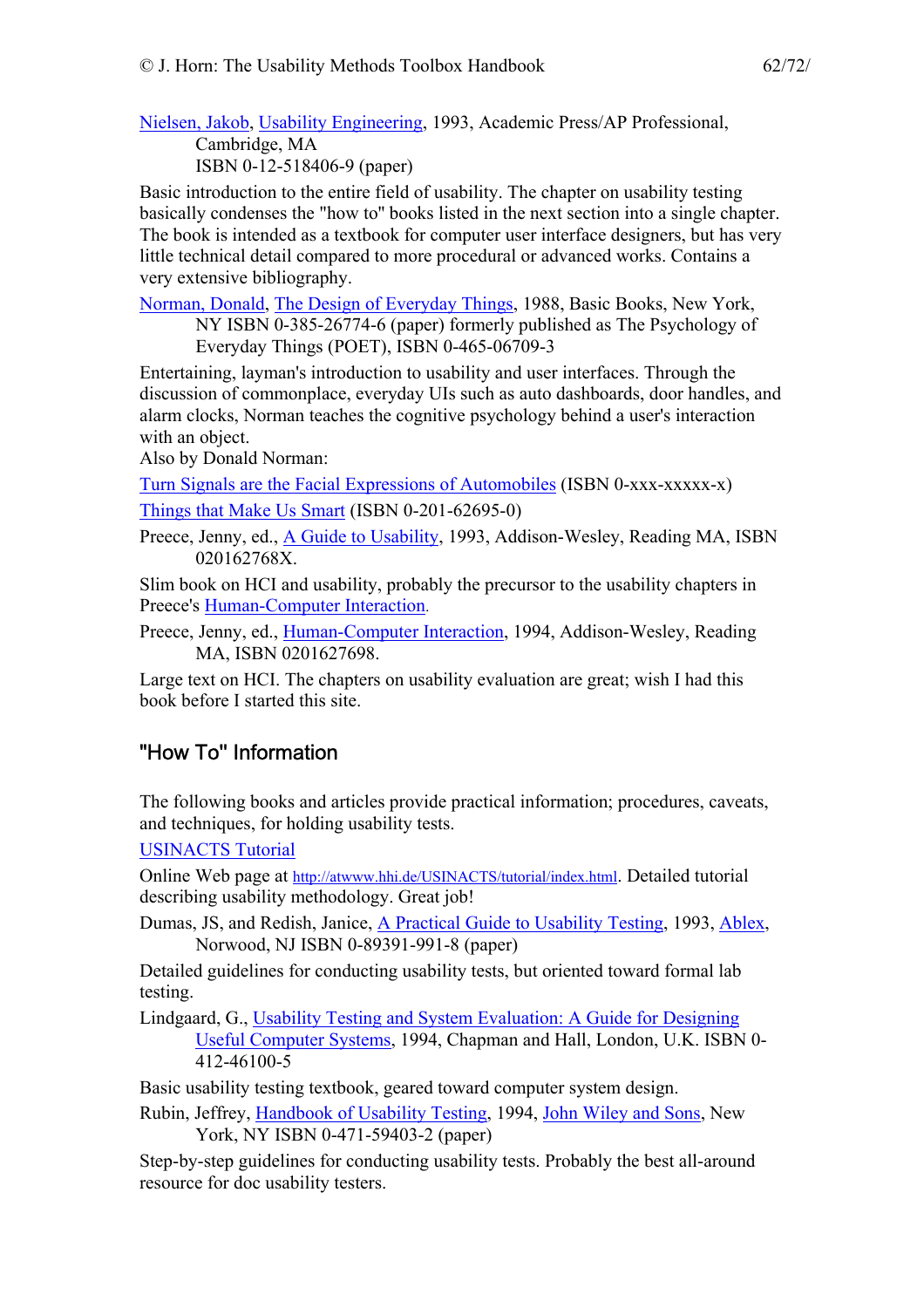### Additional Information

The following books and articles provide in-depth information about a specific subset of the usability engineering field. Many are textbooks or papers written for graduatelevel courses, and therefore may be boring or long-winded.

### Usability Testing Experiences

Bell, Brigham, Rieman, John, and Lewis, Clayton. "Usability Testing of a Graphical Programming System: Things We Missed in a Programming Walkthrough.'' Communications of the ACM volume/number unknown (1991): 7-12

Describes a program walkthrough and compares it to a usability test on the same code development environment.

Chartier, Donald A. ["Usability Labs: The Trojan Technology.](http://www.ac.com/eagle/trojan.htm)''

Online web page at http://www.ac.com/eagle/trojan.htm. Introduction to usability labs.

Cline, June A., Omanson, Richard C., and Marcotte, Donald A. "[ThinkLink: An](http://www.ameritech.com/corporate/testtown/library/articles/thinklink.html)  [Evaluation of a Multimedia Interactive Learning Project.](http://www.ameritech.com/corporate/testtown/library/articles/thinklink.html)''

Online web page at

http://www.ameritech.com/corporate/testtown/library/articles/thinklink.html.

Describes the a usability test of a multimedia project.

Haigh, Ruth, and Rogers, Andrew. "Usability Solutions for a Personal Alarm Device.'' Ergonomics In Design (July 1994): 12-21

Usability evaluation of a personal alarm design.

[Heller, Hagan](http://home.netscape.com/people/hagan/index.html), and Ruberg, Alan. ["Usability Studies on a Tight Budget.](http://www-pcd.stanford.edu/asd/info/articles/guerrilla-labs.html)'' Design+Software: Newsletter of the ASD (1994)

Online Web page at http://www-pcd.stanford.edu/asd/info/articles/guerrilla-labs.html. Low-budget usability testing ideas.

Jordan, Patrick W., Thomas, Bruce, Weerdmeester, Bernard, (Eds.), [Usability](http://www.amazon.com/exec/obidos/ASIN/0748404600/theusabilitymeth)  [Evaluation in Industry](http://www.amazon.com/exec/obidos/ASIN/0748404600/theusabilitymeth), 1996, Taylor & Francis, Inc., London, UK. ISBN: 0- 74-840460-0

Similar to the Wiklund book in that it describes industry practitioners' experiences, but more up to date.

Kirsner, Scott, "[Listen Up-The Main Attraction,](http://www.cio.com/archive/webbusiness/040198_main.html)" April 1, 1998, [CIO Magazine.](http://www.cio.com/) Techniques used by leading Web sites to gather user information.

Lund, Arnold M. "[Ameritech's Usability Laboratory: From Prototype to Final](http://www.ameritech.com/corporate/testtown/library/articles/uselab.html)  [Design.](http://www.ameritech.com/corporate/testtown/library/articles/uselab.html)''

Online web page at [http://www.ameritech.com/corporate/testtown/library/articles/uselab.html.](http://www.ameritech.com/corporate/testtown/library/articles/uselab.html) Introduction to Ameritech's usability lab.

Whiteside, John, Bennett, John, and Holtzblatt, Karen. "Usability Engineering: Our Experience and Evolution'' from Handbook of Human-Computer Interaction, M. Helander (ed.). Elsevier Science Publishers B.V. (North Holland), 1988: 791-804.

Describes the authors' practical experiences implementing usability engineering at IBM and DEC.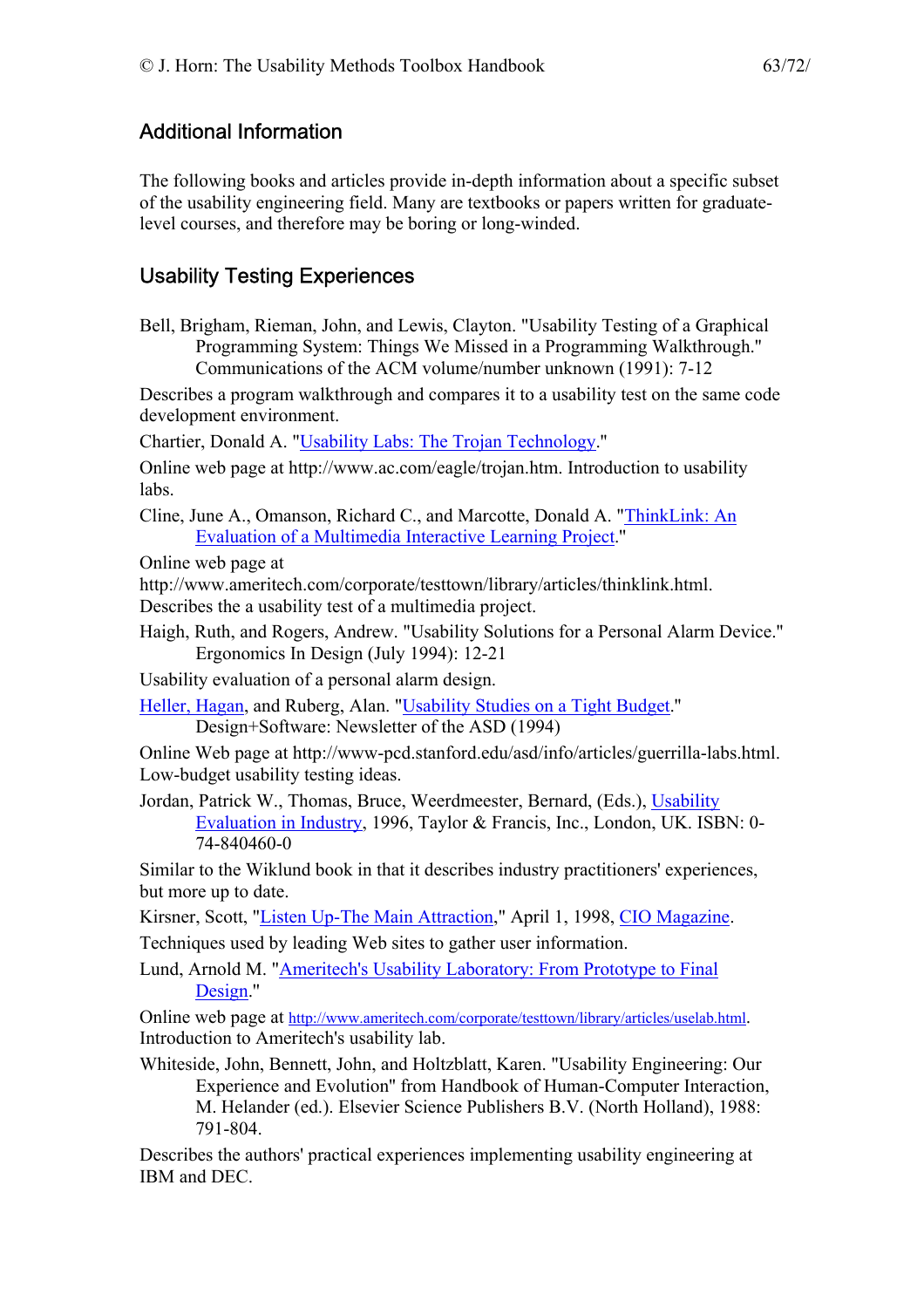Wiklund, Michael E., [Usability in Practice,](http://www.amazon.com/exec/obidos/ASIN/0127512500/theusabilitymeth) 1994, AP Professional, Cambridge, MA ISBN 0-12-751250-0

Usability specialists from 17 companies describe how their usability programs got started, and how they incorporate usability engineering into the design of their products or services.

Yuschick, Matt, Schwab, Eileen, and Griffith, Laura. ["ACNA--The Ameritech](http://www.ameritech.com/corporate/testtown/library/articles/acna.html)  [Customer Name and Address Service.](http://www.ameritech.com/corporate/testtown/library/articles/acna.html)''

Online web page at

http://www.ameritech.com/corporate/testtown/library/articles/acna.html. Describes the a user-centered design of a telephone company directory project.

## Usability Testing Techniques and Issues

- Bailey, R. W., et. al. "Usability Testing versus Heuristic Evaluation: A Head-to-Head Comparison.'' Proceedings of the Human Factors Society 36th Annual Meeting, (1992): 409-413.
- Dayton, Tom, et. al. "Skills Needed By User-Centered Design Practitioners in Real Software Development Enironments: Report on the CHI `92 Workshop.'' SIGCHI Bulletin v25 n3, (July 1993): 16-31.

Describes the skills deemed most important for UCD practitioners--contains the fact that presentation skills rates very high, etc.

- Jeffries, R., et. al., "User Interface Evaluation in the Real World: A Comparison of Four Techniques.'' Reaching through Technology: Proceedings of the 1991 CHI Conference, New Orleans, April-May 1991, NY: Association for Computing Machinery (ACM), 119-124.
- Virzi, Robert A. "Refining the Test Phase of Usability Evaluation: How Many Subjects is Enough?'' Human Factors, v34, n4 (1992): 457-468.

Describes usability tests conducted with varying numbers of subjects, and their respective outcomes. Suggests using 22 subjects to identify any problem experienced by 10% or more of the population at the 90% confidence level, or 15 subjects if an 80% confidence level is acceptable.

# Cost-Justifying Usability

Bias, R., and Mayhew, D. J., [Cost-Justifying Usability](http://www.amazon.com/exec/obidos/ASIN/0120958104/theusabilitymeth), 1994, AP Professional, Cambridge, MA ISBN 0-12-095810-4

Discusses the business case for usability work, including accounting for intangible benefits.

Gross, Clifford M., [The Right Fit : The Power of Ergonomics As a Competitive](http://www.amazon.com/exec/obidos/ASIN/1563271117/theusabilitymeth)  [Strategy,](http://www.amazon.com/exec/obidos/ASIN/1563271117/theusabilitymeth) 1996, Productivity Press, ISBN: 156-327111-7.

Provides a Total Quality Management (TQM)-esqe look at ergonomics as product differentiator.

Karat, Claire-Marie. "Cost-Justifying Human Factors Support on Software Development Projects.'' Human Factors Society Bulletin v35, n11 (November 1992): 1-4.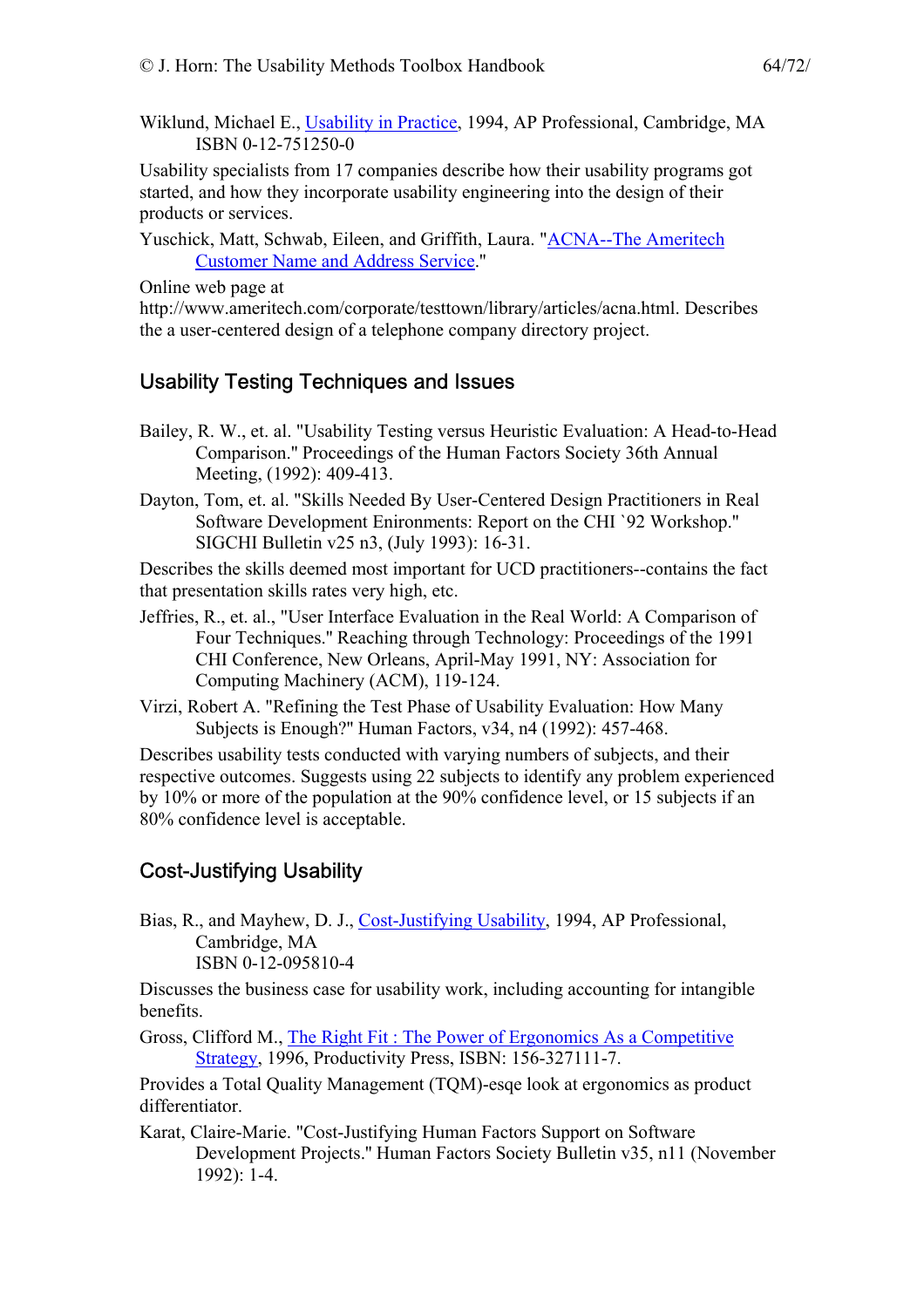Basic overview of the cost-benefit of including HF design considerations in the software development process.

Kirchner-Dean, Erica, and Kahler, Susan. "Marketing Usability: A Golden Opportunity.'' Ergonomics In Design (October 1994): 21-24

Usability concerns for software vendors; trade magazine's usability labs.

Mantei, Marilyn M., and Teorey, Toby J. "Cost/Benefit Analysis for Incorporating Human Factors in the Software Lifecycle.'' Communications of the ACM v31, n4 (April 1988): 428-439.

Overview of the cost-benefit of including HF design considerations in the software development process, including extensive balance sheets and accounting worksheets.

Nielsen, Jakob, ["Guerrilla HCI: Using Discount Usability Engineering to Penetrate](http://www.useit.com/papers/guerrilla_hci.html)  [the Intimidation Barrier"](http://www.useit.com/papers/guerrilla_hci.html)

Online Web page at [http://www.useit.com/papers/guerrilla\\_hci.html.](http://www.useit.com/papers/guerrilla_hci.html) Was one of the chapters in Bias and Mayhew's [Cost-Justifying Usability.](http://www.amazon.com/exec/obidos/ASIN/0120958104/theusabilitymeth)

## Low-Fidelity Prototyping

Cooper, Alan, ["The Perils of Prototyping](http://www.cooper.com/articles/vbpj_perils_of_prototyping.html)," August, 1994, [Visual Basic Programmers](http://www.windx.com/)  [Journal](http://www.windx.com/).

When the father of Visual Basic says that you shouldn't use VB for prototyping, well, you listen. Online Web page at [http://www.cooper.com/articles/vbpj\\_perils\\_of\\_prototyping.html.](http://www.cooper.com/articles/vbpj_perils_of_prototyping.html)

[Nielsen, Jakob,](http://www.sun.com/columns/jakob/) "Paper versus Computer Implementations as Mockup Scenarios for Heuristic Evaluation'', Human-Computer Interaction-Interact `90, D. Diaper et.

al. (ed.) Elsevier Science Publishers B.V. (North Holland), 1990: 315-320

Nielsen provides a taxonomy of UI scenarios including different forms of mockups, then describes a heuristic evaluation usability test where the same videotex system was implemented as a paper mockup and as a HyperCard running prototype.

Rettig, Marc, ["Prototyping for Tiny Fingers](http://www.ac.com/eagle/lofidoc.htm) (Everything I Need to Know About Prototyping, I Learned In Kindergarten)'', Communications of the ACM, April 1994.

Also available online at http://www.ac.com/eagle/lofidoc.htm. Humorous but concise precis of low-fidelity prototyping. [Note: Link broken as of 4/28/96]

Snyder, Carolyn, ["Using Paper Prototypes to Manage Risk,](http://world.std.com/~uieweb/paper.htm)" October 1996, Software Design and Publisher Magazine

Online Web page at [http://world.std.com/~uieweb/paper.htm.](http://world.std.com/~uieweb/paper.htm) Many more good articles at [UIE](http://world.std.com/~uieweb/) too.

Virzi, Robert A, Sokolov, Jeff, and Karis, Demetrios. "Usability Problem Identification Using Both Low- and High-Fidelity Prototypes,'' 1995: Obtained directly from the authors.

Study of two products using both high and low-fidelity prototypes. Study showed that low-fidelity prototypes can be effective throughout the product development cycle, not just during the initial stages of design.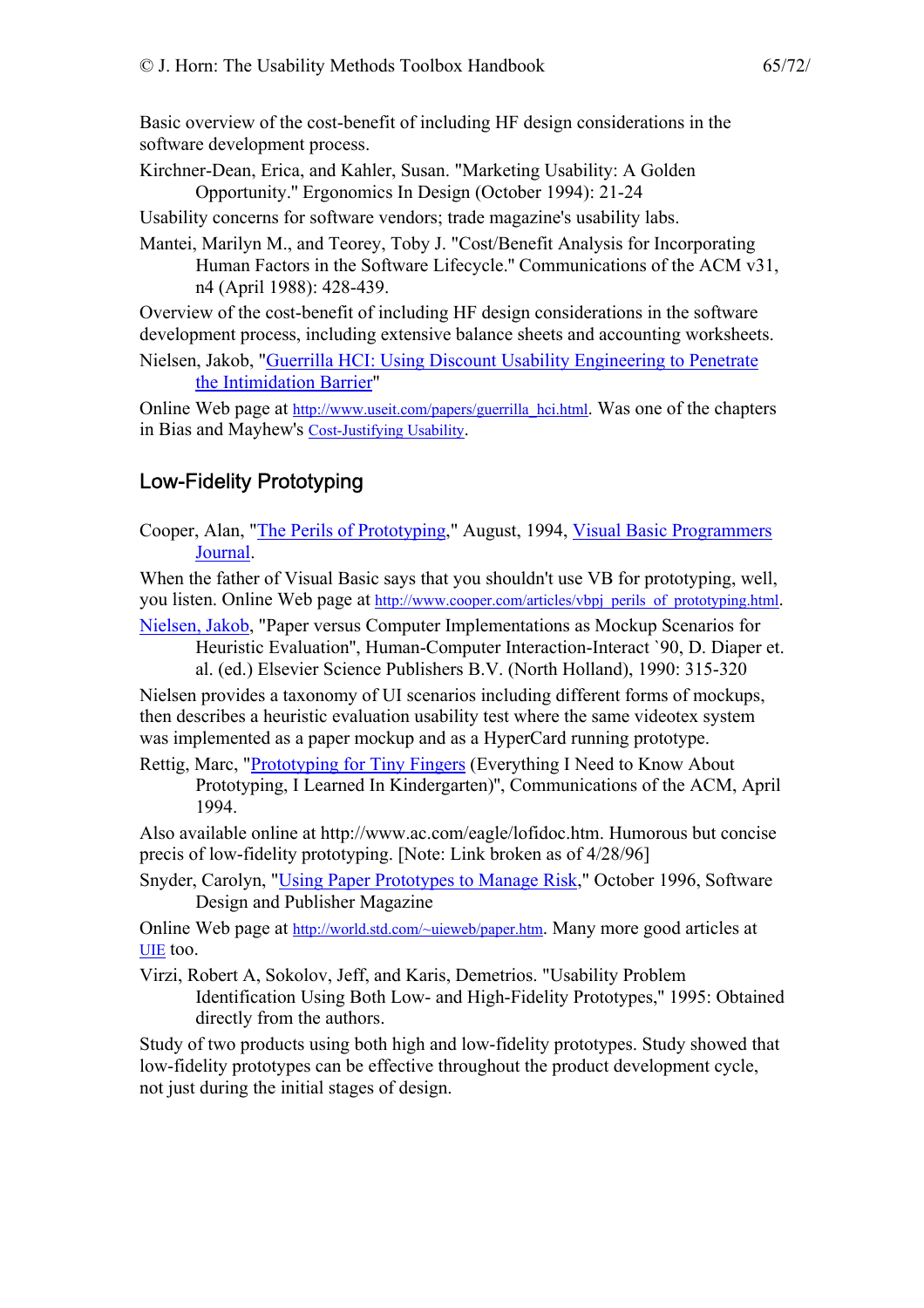### User-Centered Design

Borenstein, Nathaniel S., [Programming As If People Mattered : Friendly Programs,](http://www.amazon.com/exec/obidos/ASIN/0691037639/theusabilitymeth)  [Software Engineering, and Other Noble Delusions,](http://www.amazon.com/exec/obidos/ASIN/0691037639/theusabilitymeth) 1991, Princeton University Press, Princeton, NJ. ISBN: 0-691-03763-9

[Mythical Man-Month-](http://www.amazon.com/exec/obidos/ASIN/0201835959/theusabilitymeth)like collection of essays, describing various HCI issues in SW design.

Burgess, John H., [Designing for Humans : The Human Factor in Engineering](http://www.amazon.com/exec/obidos/ASIN/0894332783/theusabilitymeth), 1986, Petrocelli Books, Princeton, NJ. ISBN: 0-89433-278-3.

Human factors text, but skewed toward evaluation and measurement than guidelines.

Carroll, John, (ed), [Scenario-Based Design : Envisioning Work and Technology in](http://www.amazon.com/exec/obidos/ASIN/0471076597/theusabilitymeth)  [System Development,](http://www.amazon.com/exec/obidos/ASIN/0471076597/theusabilitymeth) 1995, John Wiley & Sons; ISBN: 0471076597.

How to use user scenarios to guide design.

Catterall, Bernard J. "The HUFIT Functionality Matrix.'' Human-Computer Interaction-Interact `90, D. Diaper et. al. (ed.) Elsevier Science Publishers B.V. (North Holland), 1990: 377-381.

The matrix cross-references user requirements with the technical proposal. Seems like Quality-Function Deployment for usability.

Gould, John D., Boies, Stephen J., and Lewis, Clayton. "Making Usable, Useful, Productivity-Enhancing Computer Applications.'' Communications of the ACM v34, n1 (January, 1991).

Usability design/iterative design process.

Grudin, Jonathan. "Interactive Systems: Bridging the Gaps Between Developers and Users.'' IEEE Computer, (April 1991): 59-69.

Describes three development contexts for interactive software development projects: competitively bid, commercial product, and in-house/custom development.

Lund, Arnold M., and Tschirgi, J. E., ["Designing for People: Integrating Human](http://www.ameritech.com/corporate/testtown/library/articles/design.html)  [Factors Into the Product Realization Process.](http://www.ameritech.com/corporate/testtown/library/articles/design.html)''

Online web page at

http://www.ameritech.com/corporate/testtown/library/articles/design.html. Introduction to user-centered design.

Taylor, B. "HUFIT User Requirements Toolset.'' Proceedings of the Ergonomics Society Annual Conference: Contemporary Ergonomics 1989: 82-86.

Describes a set of tools to help develop user requirements and guidance on gathering and using user data.

"User Centered Design.'' Slides from User Centered Design Conference, Toronto, Canada, 20-24 February 1995.

Presentation from IBM Usability group giving an overview of user-centered design.

#### Contextual Inquiry

Beyer, Hugh, ["Getting Started with Contextual Techniques](http://www.incent.com/connection.indx/techniques.html)".

Online Web page at http://www.incent.com/connection.indx/techniques.html. Outlinestyle notes (talking points from a presentation?) on contextual techniques.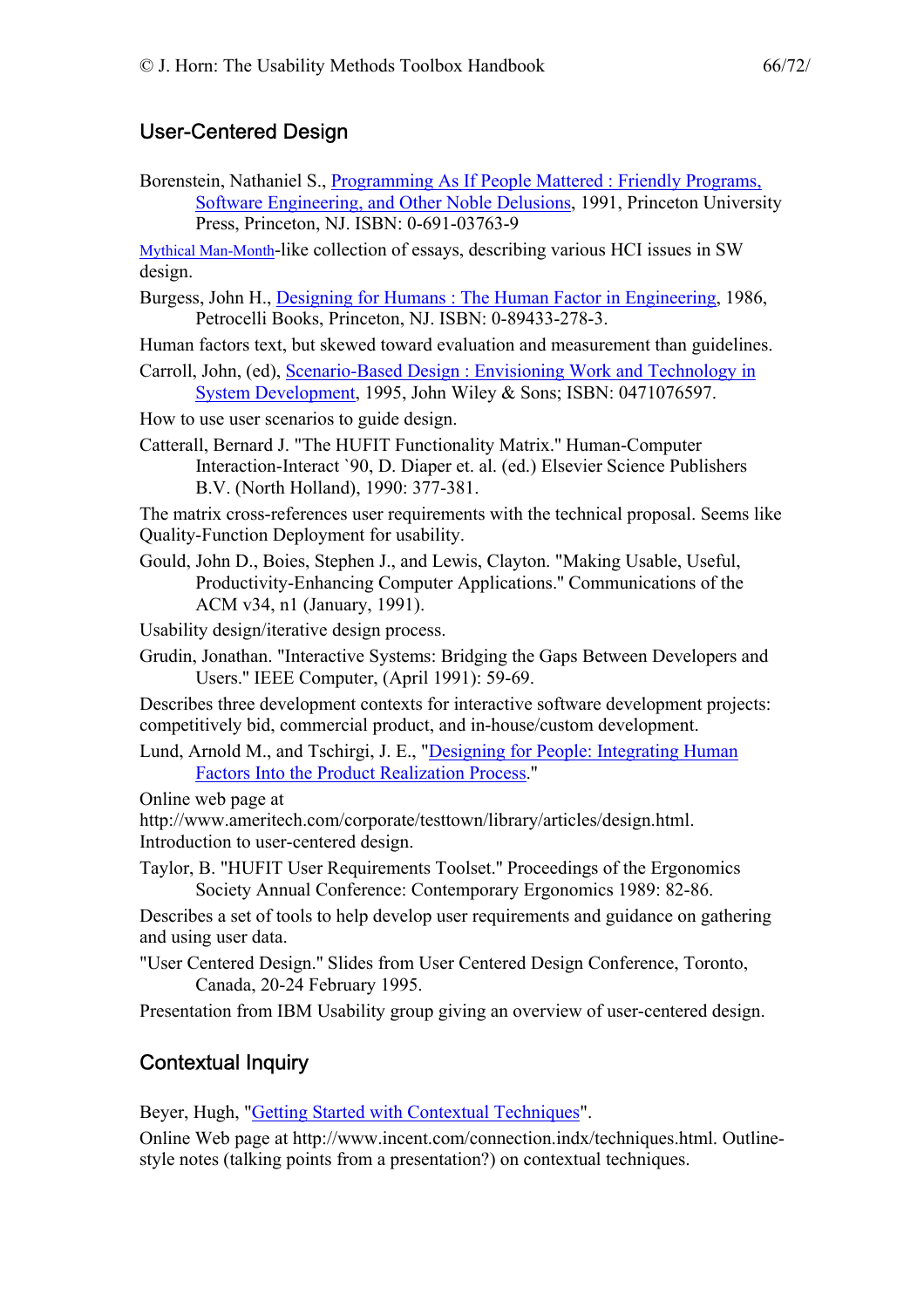Beyer, Hugh, and Holtzblatt, Karen, "[Apprenticing with the Customer: A](http://www.incent.com/papers.indx/requirements.html)  [Collaborative Approach to Requirements Definition,](http://www.incent.com/papers.indx/requirements.html)" Communications of the ACM, May 1995.

Online Web page at [http://www.incent.com/papers.indx/requirements.html.](http://www.incent.com/papers.indx/requirements.html) One of the first writeups on Contextual Inquiry.

Beyer, Hugh, and Holtzblatt, Karen, [Contextual Design : A Customer-Centered](http://www.amazon.com/exec/obidos/ASIN/1558604111/theusabilitymeth)  [Approach to Systems Designs](http://www.amazon.com/exec/obidos/ASIN/1558604111/theusabilitymeth), 1997, Morgan Kaufman Publishers, ISBN: 1558604111

Finally, a book on contextual inquiry! From the inventors of the method, too. [Don](http://jthom.best.vwh.net/usability/)  [Norman](http://jthom.best.vwh.net/usability/) sent in a review of the book to Amazon.

Contextual Connection email list: to subscribe to the Contextual Connection send mail to [contextual-connection-request@world.std.com](mailto:contextual-connection-request@world.std.com?subject=Sign Me Up!?body=subscribe) with "subscribe" in the body of the message.

From Beyer's description on his [Web page:](http://www.incent.com/connection.indx/techniques.html) "Contextual-Connection is a moderated digest devoted to the discussion of design from customer data. It covers process, team, and organizational issues in gathering data about customers in the context of their work and the use of that data in to drive design."

Holtzblatt, Karen, and Beyer, Hugh, "[Making Customer-Centered Design Work for](http://www.incent.com/papers.indx/Customer_Des_Teams.html)  [Teams,](http://www.incent.com/papers.indx/Customer_Des_Teams.html)" Communications of the ACM, October 1993.

Online Web page at [http://www.incent.com/papers.indx/Customer\\_Des\\_Teams.html.](http://www.incent.com/papers.indx/Customer_Des_Teams.html) First published article on Contextual Design.

Holtzblatt, K., and Jones, S. "Contextual Inquiry: A Participatory Technique for System Design.'' in Schuler, D., and Namioka, A. (eds.) [Participatory Design:](http://www.amazon.com/exec/obidos/ASIN/0805809511/theusabilitymeth)  [Principles and Practice.](http://www.amazon.com/exec/obidos/ASIN/0805809511/theusabilitymeth) Lawrence Earlbaum, Hillsdale, NJ. 1993: 180-193.

Describes methods, and principles for contextual inquiry.

#### Field Studies

Hackos, Jo Ann, and Redish, Ginny, 1998, [User and Task Analysis for Interface](http://www.amazon.com/exec/obidos/ASIN/0471178314/theusabilitymeth)  [Design,](http://www.amazon.com/exec/obidos/ASIN/0471178314/theusabilitymeth) John Wiley & Sons; ISBN: 0471178314.

Huge, all-encompassing book on user and task analysis. Lots of information about site visits.

Kane, Kate, "[Anthropologists Go Native In The Corporate Village,](http://www.fastcompany.com/online/05/anthro.html)"

October/November 1996, [Fast Company](http://www.fastcompany.com/) magazine.

Nouveau-biz zine article on ethnographers finding work in corporations.

Macht, Joshua, ["The New Market Research](http://www.inc.com/incmagazine/archives/07980861.html)," July 1998, [Inc. magazine](http://www.inc.com/).

Biz-zine article on using low-tech field studies instead of expensive focus groups for market and user research.

Tamakoshi, Laura, 1996, [Field Methods,](http://www.truman.edu/academics/ss/faculty/tamakoshil/methods.html) and [Field Notes.](http://www.truman.edu/academics/ss/faculty/tamakoshil/notes.html)

Online Web pages at http://www.truman.edu/academics/ss/faculty/tamakoshil/. Describes Tamakoshi's methods used during her anthropological research in Papua New Guinea. Geared toward anthropology folks, but still useful.

Wixon, D. , and Ramey, Judith (Eds.), 1996, [Field Methods Casebook for Software](http://www.amazon.com/exec/obidos/ASIN/0471149675/theusabilitymeth)  [Design,](http://www.amazon.com/exec/obidos/ASIN/0471149675/theusabilitymeth) John Wiley & Sons, Inc., New York, NY. ISBN: 0-471-14967-5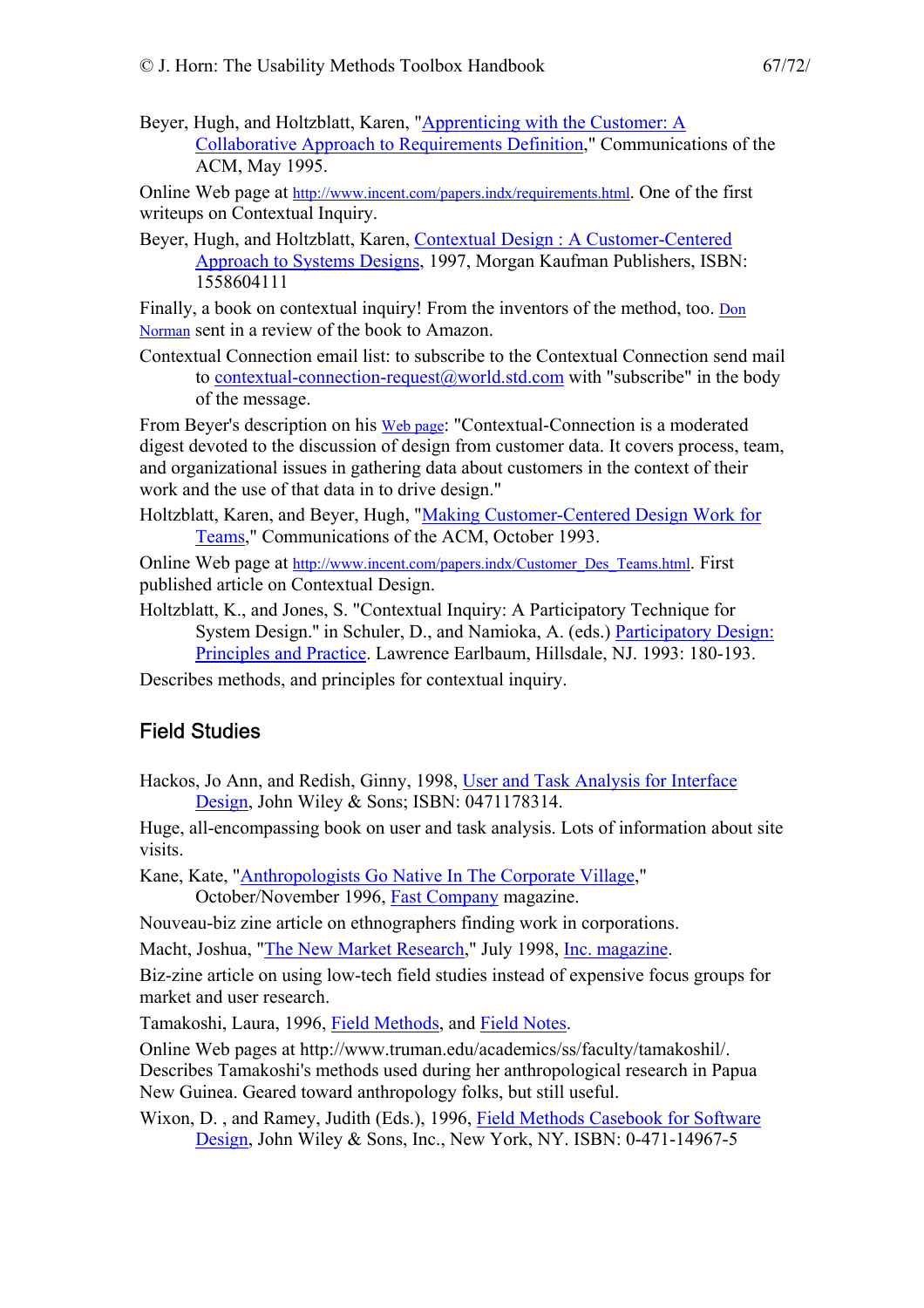Nice overview of ethnographic techniques used in software design--the only book on these techniques as used for software design that I've seen so far. Similar to the [Wiklund book](http://jthom.best.vwh.net/usability/) in that it discusses individual practitioners' experiences.

### Interviews and Focus Groups

Greenbaum, Thomas L.,"[Focus Groups: A Help or a Waste of Time?](http://www.groupsplus.com/pmt0797.htm)" from Tom's articles page at <http://www.groupsplus.com/>.

Lots of other good focus group articles on that site. Greenbaum also has a couple of articles on video focus groups: ["Focus Group By Video - Next Trend Of The 90's"](http://www.groupsplus.com/pmt0797.htm) and "[Is Your](http://www.groupsplus.com/modready.htm)  [Moderator Ready for Videoconferencing?"](http://www.groupsplus.com/modready.htm) on his site.

Greenbaum, Thomas L., [The Handbook for Focus Group Research,](http://www.amazon.com/exec/obidos/ASIN/0761912533/theusabilitymeth/) 1997, Sage Pubns; ISBN: 0761912533

Nielsen, Jakob, ["The Use and Misuse of Focus Groups"](http://www.useit.com/papers/focusgroups.html)

Templeton, Jane F., [The Focus Group : A Strategic Guide to Organizing, Conducting](http://www.amazon.com/exec/obidos/ASIN/1557385300/theusabilitymeth/)  [and Analyzing the Focus Group Interview](http://www.amazon.com/exec/obidos/ASIN/1557385300/theusabilitymeth/), 1994, Probus Pub Co; ISBN: 1557385300

[Maya Design](http://www.maya-group.com/) and [W3Focus](http://www.w3focus.com/) do online focus groups: [FAQ](http://www.w3focus.com/eshare/files/faq.html) 

[Maya Design](http://www.maya-group.com/) also does [telephone focus groups.](http://www.maya-group.com/tele.html)

Silverman, George, ["How to Get Beneath the Surface in Focus Groups](http://www.mnav.com/bensurf.htm)" from George's articles page at http://www.mnav.com/index.html.

Lots of great focus group articles here, too.

## Remote Evaluation

Hartson, Rex, [Remote Evaluation Methods,](http://research.cs.vt.edu/usability/projects/remote evaln/remote evaln.htm) 2002

Professor Hartson at Virginia Tech is taking over the content José Castillo used to have on his page, cited below.

(http://research.cs.vt.edu/usability/projects/remote%20evaln/remote%20evaln.htm)

Castillo, José, Remote Usability Evaluation Home Page, 1998.

José has a ton of remote evaluation stuff on his page (http://hci.ise.vt.edu/~josec/remote\_eval/index.html).

## Surveys and Questionaires

Alreck, Pamela L., and Settle, Robert B., [The Survey Research Handbook](http://www.amazon.com/exec/obidos/ASIN/0786303581/theusabilitymeth), 1994, Irwin Professional Publishing, Chicago, IL, ISBN: 0-256-10321-6 (ISBN is for cheaper paperbound 1995 version)

Nice general introduction to survey research, aimed at lower-division marketing and social sciences students. Less theoretical and more guideline-oriented than other texts.

- Foddy, William, [Constructing Questions for Interviews and Questionnaires: Theory](http://www.amazon.com/exec/obidos/ASIN/0521467330/theusabilitymeth)  [and Practice in Social Research](http://www.amazon.com/exec/obidos/ASIN/0521467330/theusabilitymeth), Cambridge Univ Pr (Pap Txt); ISBN: 0521467330.
- Gaddis, Susanne E., "How to Design Online Surveys," [June 1998](http://www.astd.org/virtual_community/td_magazine/td_0698_contents.html), Training and Development magazine, vol. 52, no. 6.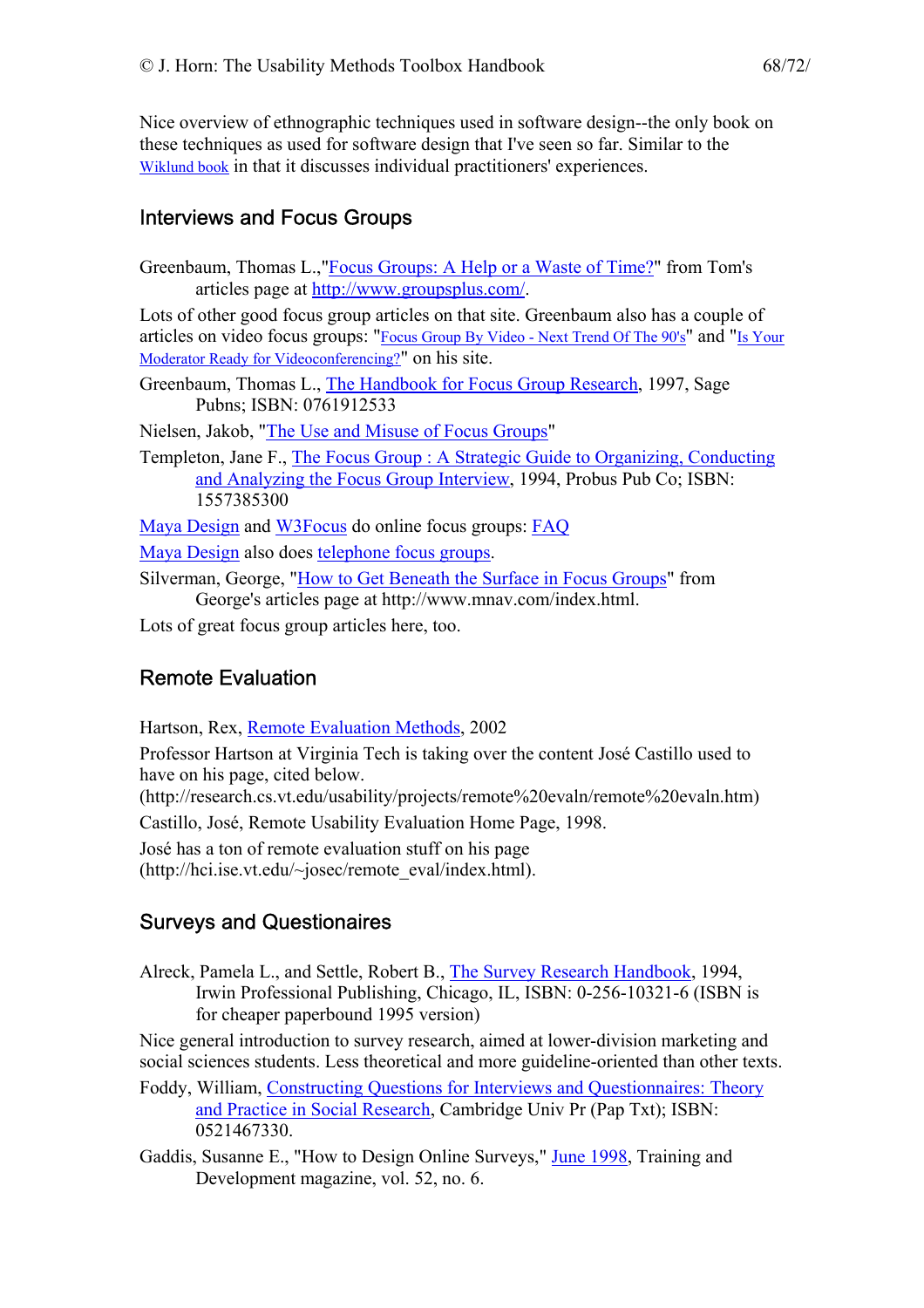- Lessler, Judith L., [Questionnaire Design in the Cognitive Research Laboratory](http://www.amazon.com/exec/obidos/ASIN/0840604122/theusabilitymeth), ISBN 0840604122.
- Oppenheim, A. N., [Questionnaire Design, Interviewing and Attitude Measurement,](http://www.amazon.com/exec/obidos/ASIN/1855670445/theusabilitymeth) 1992, Pinter Pub Ltd; ISBN: 1855670445
- Salant, Priscilla, and Dillman, Don A., [How to Conduct Your Own Survey](http://www.amazon.com/exec/obidos/ASIN/0471012734/theusabilitymeth), 1994, John Wiley & Sons, New York, NY, ISBN: 0471012734

Even less theoretical than the Alreck book.

### Cognitive Walkthroughs

Rowley, David E., and Rhoades, David G. ["The Cognitive Jogthrough: A Fast-Paced](http://www.acm.org/pubs/citations/proceedings/chi/142750/p389-rowley/)  [User Interface Evaluation Procedure.](http://www.acm.org/pubs/citations/proceedings/chi/142750/p389-rowley/)'' CHI `92 Proceedings, (May 3-7, 1992): 389-395.

Describes a user interface evaluation method faster than regular unstructured walkthrough procedures.

Wharton, Cathleen, et. al., "The Cognitive Walkthrough Method: A Practictioner's Guide." in [Nielsen, Jakob](http://www.sun.com/columns/jakob/), and Mack, R. eds, [Usability Inspection Methods,](http://www.amazon.com/exec/obidos/ASIN/0471018775/theusabilitymeth) 1994, [John Wiley and Sons,](http://www.wiley.com/) New York, NY. ISBN 0-471-01877-5 (hardcover)

Nice how-to article for cognitive walkthroughs.

#### Heuristic Evaluation

[Instone, Keith,](http://webreview.com/universal/staff/contributors.html) "[Site Usability Evaluation"](http://webreview.com/wr/pub/97/10/10/usability/index.html).

Online Web page at http://webreview.com/wr/pub/97/10/10/usability/index.html. Instone describes how to do heuristic evaluation on a Web site.

[Instone, Keith,](http://webreview.com/universal/staff/contributors.html) "[Usability Heuristics for the Web"](http://webreview.com/wr/pub/97/10/10/usability/sidebar.html).

Online Web page at http://webreview.com/wr/pub/97/10/10/usability/sidebar.html. Instone revisits [Nielsen's list of heuristics](http://jthom.best.vwh.net/usability/) and adds Web-specific comments.

[Nielsen, Jakob,](http://www.sun.com/columns/jakob/) ["Heuristic Evaluation: How-To](http://www.useit.com/papers/heuristic/heuristic_evaluation.html)".

Online Web page at http://www.useit.com/papers/heuristic/heuristic\_evaluation.html. How to do heuristic evaluation from the main proponent himself.

[Nielsen, Jakob,](http://www.sun.com/columns/jakob/) and Mack, R. eds, [Usability Inspection Methods](http://www.amazon.com/exec/obidos/ASIN/0471018775/theusabilitymeth), 1994, [John Wiley](http://www.wiley.com/)  [and Sons,](http://www.wiley.com/) New York, NY. ISBN 0-471-01877-5 (hardcover)

Basic introduction to usability inspections, including heuristic evaluation, cognitive walkthroughs, and pluralistic walkthroughs.

#### **Ergonomics**

Bridger, R. S., [Introduction to Ergonomics,](http://www.amazon.com/exec/obidos/ASIN/007007741X/theusabilitymeth) 1995, McGraw Hill, New York, NY ISBN 0-07-007741-x

Introductory text on ergonomics, focusing on more on human factors than on workplace ergonomics. Good introductory chapters on human-machine interaction. Pulat, B. Mustafa, [Fundamentals of Industrial Ergonomics](http://www.amazon.com/exec/obidos/ASIN/0881339490/theusabilitymeth), 1992 (update July 1997),

Prentice-Hall, Inc., Englewood Cliffs, NJ. ISBN 0-13-345364-2.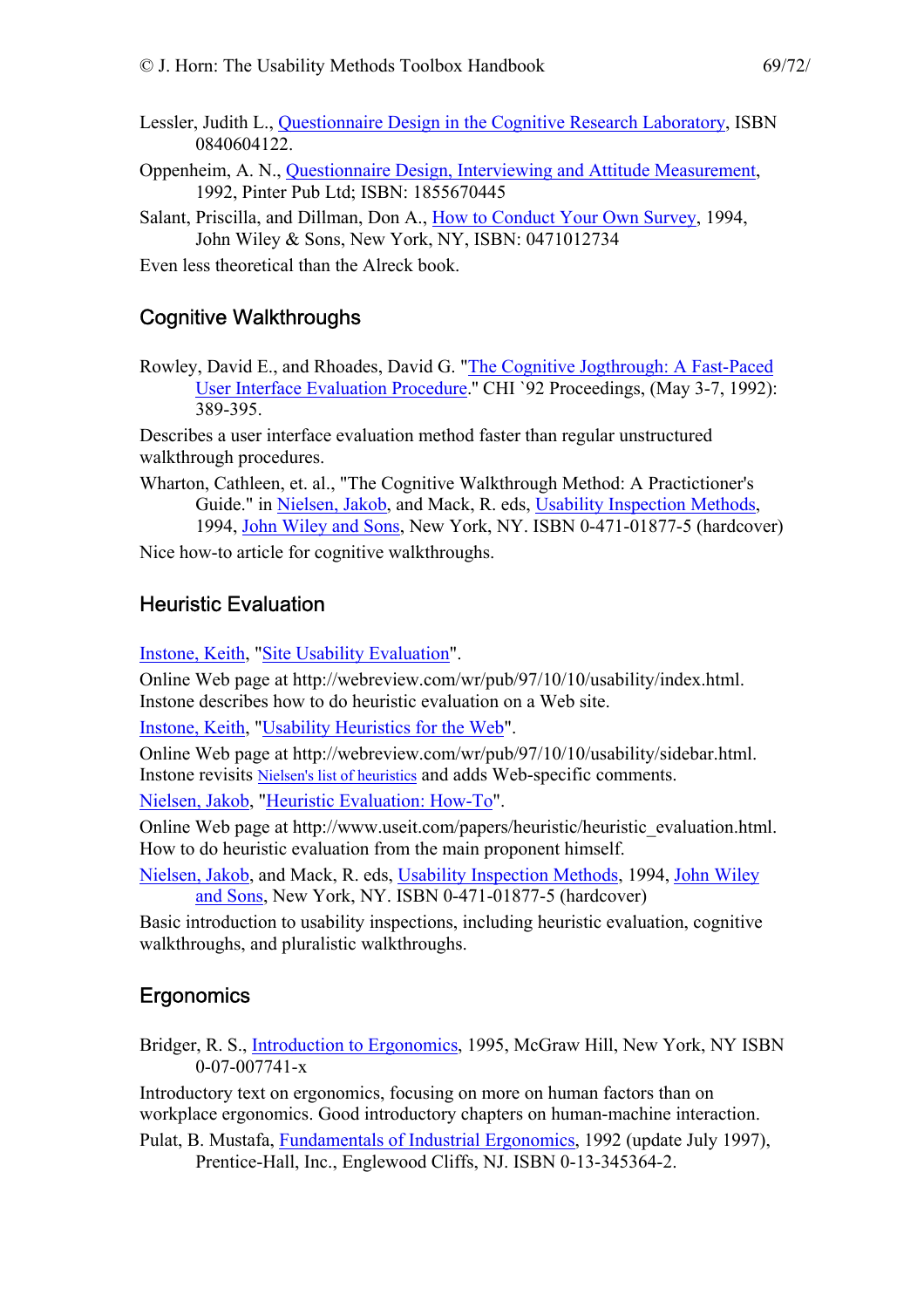- 
- Pulat, B. Mustafa, and Alexander, David C., ed., Industrial Ergonomics: Case Studies, 1991, Industrial Engineering and Management Press, Norcross, GA, ISBN 0- 89806-099-0.

Two texts on industrial ergonomics. Both are slim on evaluation techniques, although the case studies book does provide examples of workplace evaluations.

## Motion Analysis

- Barnes, Ralph M., [Motion and Time Study: Design and Measurement of Work,](http://www.amazon.com/exec/obidos/ASIN/0471059056/theusabilitymeth) 1980, John Wiley and Sons, New York, NY. ISBN 0471059056
- Niebel, Benjamin, [Motion and Time Study,](http://www.amazon.com/exec/obidos/ASIN/0256195072/theusabilitymeth) 1984 (update Aug 1998), Richard D. Irwin, Inc., Homewood, IL. ISBN 02560257274

Two classic texts on motion analysis and time study. Predictive evaluation techniques that plot the user's interaction with an interface have their roots in motion analysis, a field popularized by Frank and Lillian Gilbreth (of [Cheaper By the Dozen](http://www.amazon.com/exec/obidos/ASIN/0553272500/theusabilitymeth) fame).

Grillo, Elmer V., and Berg, Charles J., Work Measurement in the Office, 1959, McGraw Hill, New York, NY. ISBN 5813869.

Ancient text covering motion analysis and time study, but with a focus on office tasks. Different tack than today's analogous texts that focus on injury-related issues of office work.

## Statistics and Data Design

- Box, George E. P., Hunter, William G., and Hunter, J. Stuart. 1978. [Statistics for](http://www.amazon.com/exec/obidos/ASIN/0471093157/theusabilitymeth)  [Experimenters.](http://www.amazon.com/exec/obidos/ASIN/0471093157/theusabilitymeth) New York: [John Wiley and Sons](http://www.wiley.com/), Inc.
- Textbook for statistical test design.
- Corbetta, Piergiorgio 2003. Social Research—Theory, Methods and Techniques. SAGE Publ., ISBN 0761972536
- Walpole, Ronald E., and Myers, Raymond H. 1985. [Probability and Statistics for](http://www.amazon.com/exec/obidos/ASIN/0138402086/theusabilitymeth)  [Engineers and Scientists](http://www.amazon.com/exec/obidos/ASIN/0138402086/theusabilitymeth). New York, Macmillan Publishing Co.

Textbook for statistical analysis of experimental data.

Young, Hugh D. 1962. [Statistical Treatment of Experimental Data.](http://www.amazon.com/exec/obidos/ASIN/088133913X/theusabilitymeth) New York: McGrawHill Co., Inc.

Trade paperback overview of statistical analysis of experimental data.

## Summarizing Test Results

Brassard, Michael, ed. 1988. [The Memory Jogger: A Pocket Guide of Tools for](http://www.amazon.com/exec/obidos/ASIN/1879364034/theusabilitymeth)  [Continuous Improvement.](http://www.amazon.com/exec/obidos/ASIN/1879364034/theusabilitymeth) Methuen, MA: Goal/QPC.

Also by Brassard:

The Memory Jogger II : A Pocket Guide of Tools for Continuous Improvement  $\&$ [Effective Planning,](http://www.amazon.com/exec/obidos/ASIN/1879364441/theusabilitymeth) 1994

Quick-reference guide to charting and graphing tools used to summarize test results, including Pareto, pie, run, and x-y charts, histograms, means and standard deviations.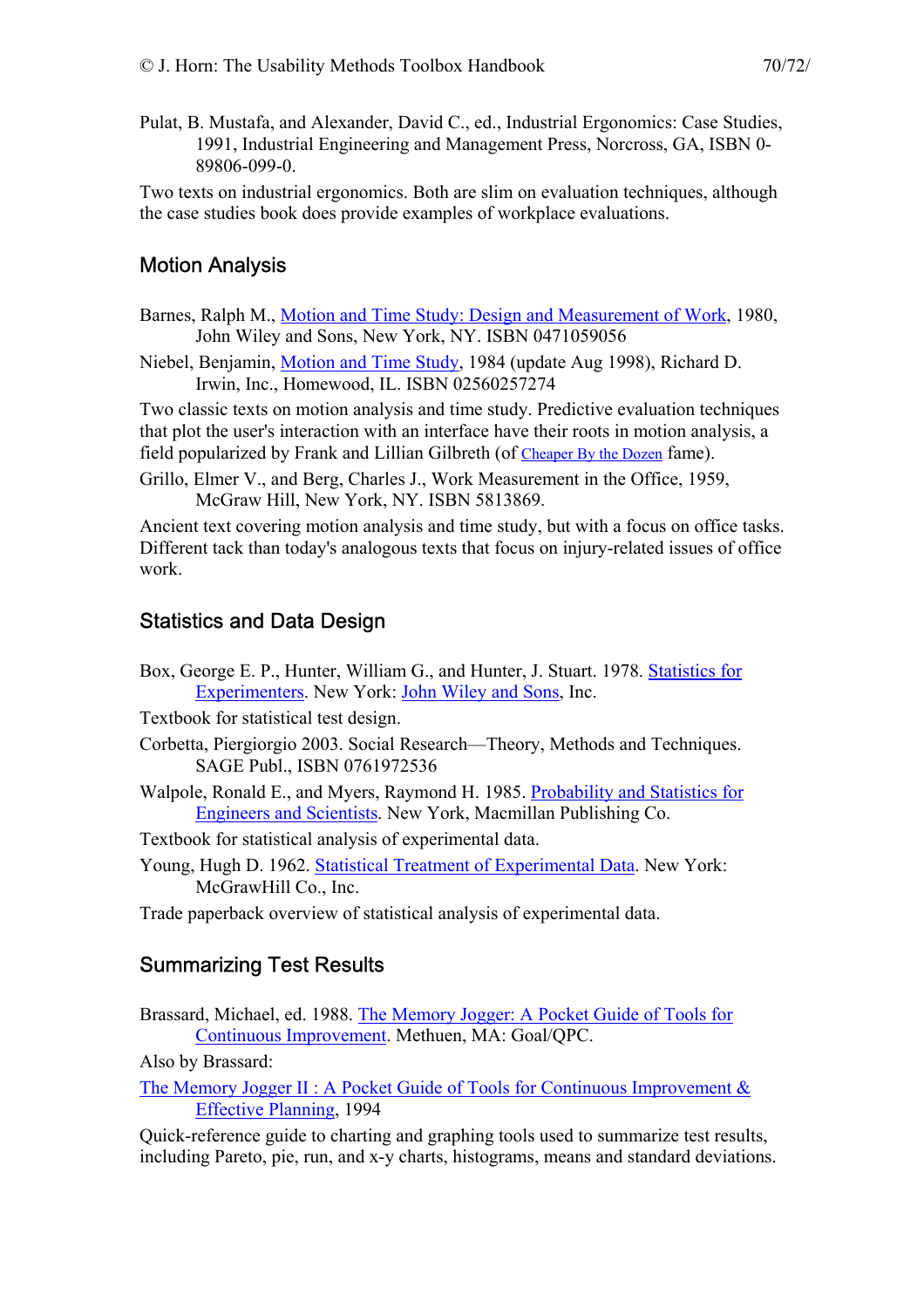#### Presenting Test Results

The Dayton, et. al. study from CHI '92 found that presentation skills were perhaps the most important for usability practitioners. Remember, the goal of evaluation is to effect changes in the product--you can find all the problems you want, but if they're not fixed, your user isn't going to benefit. Here's a few sources for more information on presenting your results:

## Information Graphics

[Tufte, Edward R.](http://www.cs.yale.edu/HTML/YALE/CS/Brochure/faculty/tufte.html) 1990. [Envisioning Information.](http://www.amazon.com/exec/obidos/ASIN/0961392118/theusabilitymeth) Cheshire, CT: Graphics Press.

[Tufte, Edward R.](http://www.cs.yale.edu/HTML/YALE/CS/Brochure/faculty/tufte.html) 1992. [The Visual Display of Quantitative Information](http://www.amazon.com/exec/obidos/ASIN/096139210X/theusabilitymeth). Cheshire, CT: Graphics Press.

[Tufte, Edward R.](http://www.cs.yale.edu/HTML/YALE/CS/Brochure/faculty/tufte.html) 1997. [Visual Explanations : Images and Quantities, Evidence and](http://www.amazon.com/exec/obidos/ASIN/0961392126/theusabilitymeth)  [Narrative](http://www.amazon.com/exec/obidos/ASIN/0961392126/theusabilitymeth). Cheshire, CT: Graphics Press.

All of Tufte's books show great examples of how graphic design can be used to describe quantitative information, and provide lots of ideas for incorporation into reports. Emphasis on convincing people (juries, Congress, etc.) using visual explanations.

Huff, Darrell. 1993. [How to Lie with Statistics](http://www.amazon.com/exec/obidos/ASIN/0393310728/theusabilitymeth) . New York, NY: W.W. Norton & Company, ISBN: 0393310728

A classic on how to skew opinions using the right graphs. Not like you'd need to do that, though, right?

Meyer, Eric K. 1997. [Designing Infographics.](http://www.amazon.com/exec/obidos/ASIN/1568303394/theusabilitymeth) New York, NY: Hayden Books, ISBN: 1568303394

Spence, Robert 2001. Information Visualization. Addison-Wesley, ISBN 0201596261

## **Presentations**

#### [Presentations Magazine](http://www.presentations.com/)

Online Web page at [http://www.presentations.com/.](http://www.presentations.com/) Geared toward selling you a fancy multimedia projector, but also has good articles on delivery or presentation slide design.

[Toastmasters International](http://www.toastmasters.org/) 

Online Web page at [http://www.toastmasters.org/.](http://www.toastmasters.org/) Nope, nothing to do with bread or appliances. One of the best resources for getting your speaking and presenting skills up to par. Join your local club today!

Kroeger, Lin. 1997. [The Complete Idiot's Guide to Successful Business Presentations](http://www.amazon.com/exec/obidos/ASIN/0028617487/theusabilitymeth/). New York, NY: Alpha Books, ISBN: 00-286-17-487

Quick and easy guide to presentations.

Kushner, Malcom. 1996. [Successful Presentations for Dummies.](http://www.amazon.com/exec/obidos/ASIN/1568843925/theusabilitymeth/) IDG Books, ISBN: 1568843925

Same thing, this time from the Dummies folks.

Last Modified: 3 August 1998